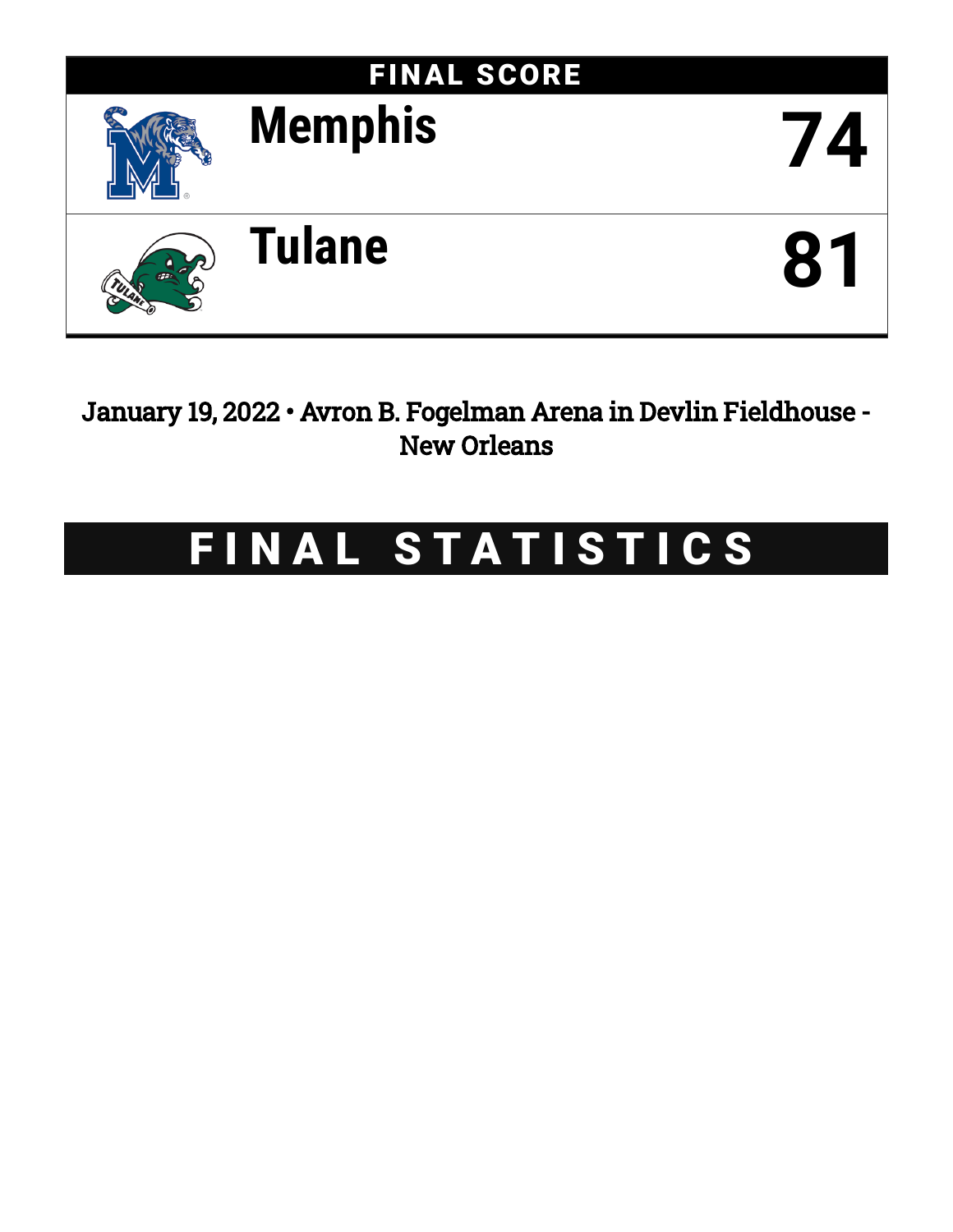# **Official Box Score Memphis vs Tulane Game Totals -- Final Statistics January 19, 2022 at Avron B. Fogelman Arena in Devlin Fieldhouse - New Orleans**



# **Memphis 74**

| No. | Plaver                   | S  | <b>Pts</b> | FG.      | 3FG       | FT      | OR | DR | TR             | РF             | A        | TO           | <b>Blk</b> | Stl      | Min | $+/-$ |
|-----|--------------------------|----|------------|----------|-----------|---------|----|----|----------------|----------------|----------|--------------|------------|----------|-----|-------|
| 02  | <b>GRIGGS, MADISON</b>   | G  | 12         | $4 - 10$ | 4-7       | $0-0$   | 0  | 3  | 3              | 0              | 3        |              |            |          | 34  | -8    |
| 05  | JEFFERSON, EMANI         | G  | 17         | $6 - 10$ | $1 - 1$   | $4 - 7$ |    | 3  | 4              | 5.             | 2        | 2            |            | 2        | 22  | 10    |
| 23  | SHUTES, JAMIRAH          | G  | 14         | $4 - 15$ | 4-5       | $2 - 2$ |    | 1  | 2              | 3              |          | 4            |            | 2        | 32  | $-17$ |
| 33  | DAVIS, ALANA             | F. | 12         | $3-6$    | $2 - 4$   | $4 - 4$ | 4  | 2  | 6              | 4              | 2        | 1            | $\Omega$   | $\Omega$ | 27  | $-11$ |
| 53  | <b>WILLIAMS, LANETTA</b> | F. | 6          | $2-6$    | $0 - 0$   | $2 - 2$ | 2  | 2  | 4              | 2              | 1        | 2            | $\Omega$   | 1        | 25  | $-7$  |
| 04  | STOVALL, MAYA            | G  |            | $1 - 6$  | $1 - 1$   | $4 - 4$ | 0  | 2  | $\overline{2}$ | $\overline{4}$ | 3        |              | $\Omega$   | 1        | 32  | $-2$  |
| 11  | <b>FRIERSON, TYLER</b>   | C  | 6          | $3 - 4$  | $0 - 0$   | $0 - 0$ | 2  | 6  | 8              | 5              |          | 0            | 0          |          | 26  | 4     |
| 15  | <b>BECK, CORIAH</b>      | G  | $\Omega$   | $0 - 0$  | $0 - 0$   | $0 - 0$ | 0  | 0  | 0              | 1              | $\Omega$ | $\mathbf{0}$ | $\Omega$   | $\Omega$ | 1   | -5    |
| 35  | <b>GREEN, ALIYAH</b>     | F  | $\Omega$   | $0-0$    | $0 - 0$   | $0 - 0$ | 0  | 0  | 0              | 1              | 0        | $\Omega$     | $\Omega$   | 0        | 1   | 1     |
|     | <b>TEAM</b>              |    |            |          |           |         | 0  | 2  | 2              | 0              |          | 2            |            |          |     |       |
|     | <b>TOTALS</b>            |    |            | 74 23-57 | $12 - 18$ | $16-19$ | 10 | 21 | 31             | 25             | 13       | 13           | 3          | 8        | 200 |       |

| <b>Shooting By Period</b> |           |       |           |       |         |       | Deadball Rebounds: 3.0           |
|---------------------------|-----------|-------|-----------|-------|---------|-------|----------------------------------|
| Period                    | FG        | FG%   | 3FG       | 3FG%  | FT.     | FT%   | Last FG: 4th-00:49               |
| 1st Qtr                   | $11 - 17$ | 65%   | $5-6$     | 83%   | $0-0$   | $0\%$ | Biggest Run: 13-0                |
| 2nd Qtr                   | $4 - 13$  | 31%   | $3-5$     | 60%   | $0-0$   | 0%    | Largest lead: By 12 at 1st-00:15 |
| 3rd Qtr                   | $3 - 14$  | 21%   | $2 - 3$   | 67%   | 13-14   | 93%   | Technical Fouls: None.           |
| 4th Qtr                   | $5 - 13$  | 38%   | $2 - 4$   | 50%   | $3-5$   | 60%   |                                  |
| 1st Half                  | $15-30$   | 50%   | $8 - 11$  | 73%   | $0 - 0$ | $0\%$ |                                  |
| 2nd Half                  | $8 - 27$  | 30%   | $4 - 7$   | 57%   | 16-19   | 84%   |                                  |
| Game                      | 23-57     | 40.4% | $12 - 18$ | 66.7% | $16-19$ | 84.2% |                                  |

# **Tulane 81**

| No. | Player                  | S  | Pts           | FG       | 3FG      | FТ        | 0R       | DR | TR             | PF | A        | TO | Blk          | Stl | Min        | $+/-$        |
|-----|-------------------------|----|---------------|----------|----------|-----------|----------|----|----------------|----|----------|----|--------------|-----|------------|--------------|
| 00  | CLARK, ARSULA           | G  | 10            | $5 - 13$ | 0-0      | $0 - 2$   | 3        | 3  | 6              | 0  | 4        |    |              |     | 33         | 10           |
| 11  | URSIN, MOON             | G  | 16            | $3 - 8$  | $2 - 5$  | $8 - 10$  | 3        |    | 10             | 4  | 6        | 4  | $\mathbf{0}$ |     | 35         | $\mathbf{1}$ |
| 14  | JONES, DYNAH            | G  | 17            | $4 - 8$  | $1 - 2$  | $8 - 11$  | 3        |    | 4              |    | 3        |    | 0            | 2   | 26         | 2            |
| 23  | FREEMAN, KRYSTAL        | F. | 13            | $5 - 7$  | $2 - 3$  | $1 - 2$   | 0        | 4  | $\overline{4}$ | 2  |          |    |              | 0   | 30         | 5            |
| 42  | HEIDE, MIA              | F. | 12            | $5 - 7$  | $0 - 0$  | $2-6$     |          | 4  | 5              | 4  |          | 0  |              | 0   | 25         | 12           |
| 01  | ANDERSON, KAILA         | G  | 2             | $0 - 2$  | 0-1      | $2 - 2$   | 0        | 0  | $\Omega$       | 2  |          | 0  | $\Omega$     |     | 11         | $-1$         |
| 12  | <b>CHEATHAM, SIERRA</b> | G  | 9             | $3 - 5$  | $3 - 5$  | $0 - 0$   | $\Omega$ | 3  | 3              | 0  | 1        | 0  |              | 2   | 20         | 11           |
| 15  | <b>GRANT, ANIJAH</b>    | F. | $\mathcal{P}$ | $1 - 2$  | $0 - 0$  | $0 - 0$   |          |    | $\overline{2}$ | 2  | $\Omega$ | 0  | $\Omega$     | 0   | 15         | $-5$         |
| 21  | PARAU, IRINA            | F. | 0             | $0 - 2$  | $0 - 1$  | $0 - 0$   | 1.       | 0  | 1              | 0  | 1        | 2  | 0            | 0   | 5          | $\mathbf{0}$ |
|     | <b>TEAM</b>             |    |               |          |          |           | 2        | 1  | 3              | 0  |          | 0  |              |     |            |              |
|     | <b>TOTALS</b>           |    | 81            | 26-54    | $8 - 17$ | $21 - 33$ | 14       | 24 | 38             | 15 | 18       | 12 | 4            |     | <b>200</b> |              |

| Game                                | 26-54     | 48.1% | 8-17     | 47.1% | $21 - 33$ | 63.6% |
|-------------------------------------|-----------|-------|----------|-------|-----------|-------|
| 2nd Half                            | $13 - 25$ | 52%   | $4-6$    | 67%   | 14-22     | 64%   |
| 1st Half                            | $13 - 29$ | 45%   | $4 - 11$ | 36%   | $7 - 11$  | 64%   |
| 4th Qtr                             | $5 - 13$  | 38%   | $2 - 3$  | 67%   | $7 - 14$  | 50%   |
| 3rd Qtr                             | $8 - 12$  | 67%   | $2 - 3$  | 67%   | $7-8$     | 88%   |
| 2nd Qtr                             | $6 - 14$  | 43%   | $2 - 5$  | 40%   | $6-9$     | 67%   |
| 1st Qtr                             | $7 - 15$  | 47%   | $2-6$    | 33%   | $1 - 2$   | 50%   |
| <b>Shooting By Period</b><br>Period | FG        | FG%   | 3FG      | 3FG%  | FT        | FT%   |

*Deadball Rebounds:* 5,0 *Last FG:* 4th-01:30 *Biggest Run:* 11-0 *Largest lead:* By 12 at 4th-06:44 *Technical Fouls:* None.

| Game Notes:                                                              | <b>Score</b>                             |    | 1st 2nd         | 3rd | 4th | <b>TOT</b> | <b>Points</b> | <b>MEM</b>     | <b>TUL</b>     |
|--------------------------------------------------------------------------|------------------------------------------|----|-----------------|-----|-----|------------|---------------|----------------|----------------|
| Officials: Bryan Brunette, Tiara Cruse, Jules Gallien<br>Attendance: 603 | <b>MEM</b>                               | 27 |                 | 21  | 15  | 74         | In the Paint  | 20             | 28             |
|                                                                          | TUL                                      |    | 20              | 25  | 19  | 81         | Off Turns     | 18             | 19             |
| Start Time: 07:03 PM ET                                                  |                                          |    |                 |     |     |            | 2nd Chance    |                | 13             |
| End Time: 08:58 PM ET<br>Game Duration: 1:55                             | MEM led for 14:22. TUL led for 19:59.    |    |                 |     |     |            | Fast Break    |                | 11             |
| Conference Game:                                                         | Game was tied for 5:39.<br>Times tied: 8 |    | Lead Changes: 8 |     |     |            | Bench         |                | 13             |
|                                                                          |                                          |    |                 |     |     |            | Per Poss      | 1.121<br>30/66 | 1.227<br>37/66 |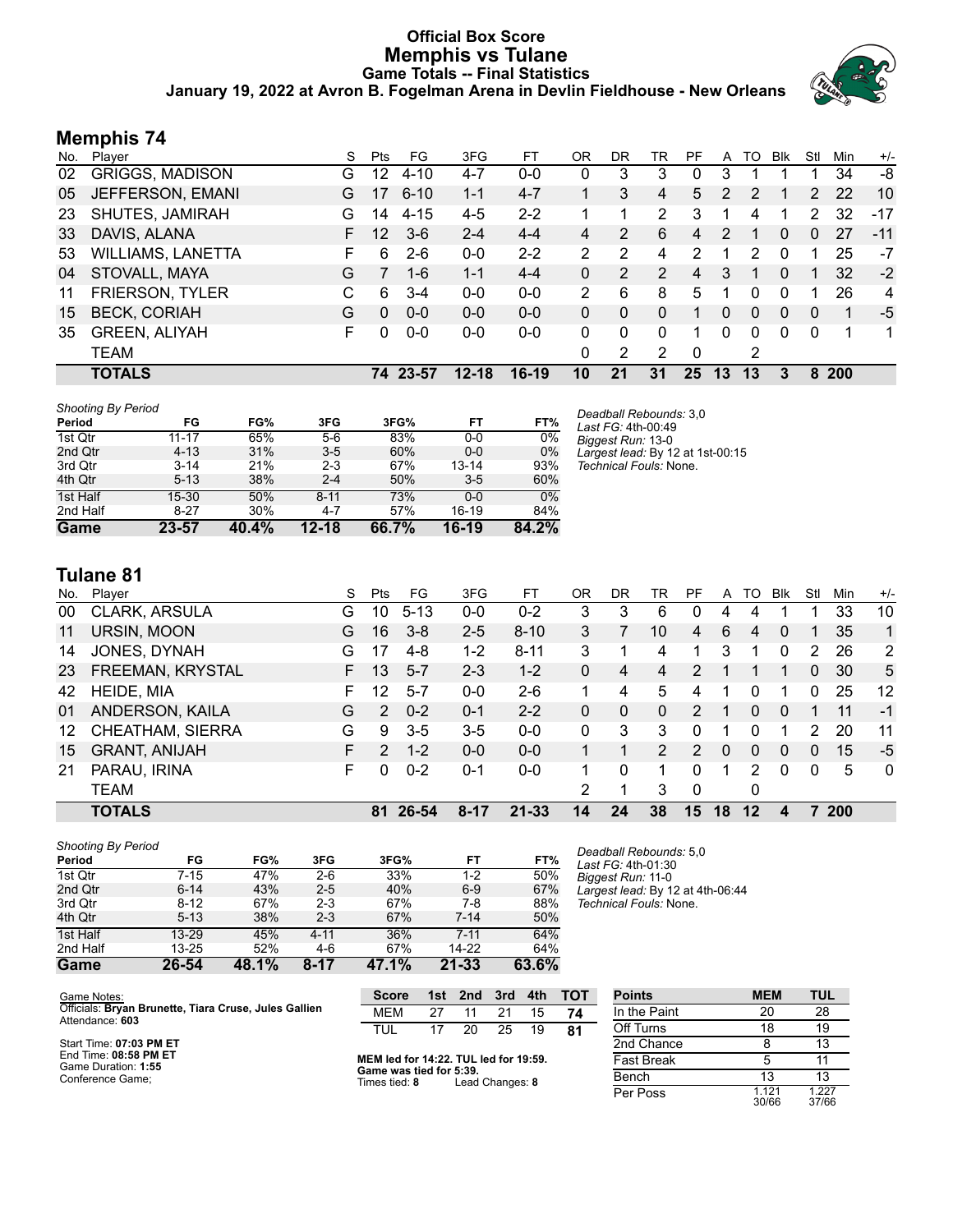### **Official Box Score Memphis vs Tulane First Half Statistics Only January 19, 2022 at Avron B. Fogelman Arena in Devlin Fieldhouse - New Orleans**



# **Memphis 38**

| No. | Player                   | S  | <b>Pts</b> | <b>FG</b> | 3FG      | <b>FT</b> | 0R | DR       | TR | <b>PF</b> | A  | TO       | <b>B</b> lk | Stl      | Min         | $+/-$ |
|-----|--------------------------|----|------------|-----------|----------|-----------|----|----------|----|-----------|----|----------|-------------|----------|-------------|-------|
| 02  | <b>GRIGGS, MADISON</b>   | G  | 6          | $2 - 5$   | 2-4      | $0-0$     | 0  | 2        | 2  | 0         | 3  | 0        |             |          | 17          | 2     |
| 04  | STOVALL, MAYA            | G  | 3.         | $1 - 4$   | $1 - 1$  | $0-0$     | 0  | 1        |    | 1         | 2  |          | 0           |          | 16          | 3     |
| 05  | JEFFERSON, EMANI         | G  |            | $3-5$     | 1-1      | $0-0$     | 0  | 0        | 0  | 2         | 0  |          |             | 2        | 11          | 7     |
| 11  | <b>FRIERSON, TYLER</b>   | C. | 4          | $2 - 2$   | $0 - 0$  | $0 - 0$   |    | 3        | 4  |           |    | 0        | 0           |          | 12          | 6     |
| 15  | <b>BECK, CORIAH</b>      | G  | 0          | $0 - 0$   | $0 - 0$  | $0 - 0$   | 0  | 0        | 0  |           | 0  | 0        | $\Omega$    | 0        | 1           | -5    |
| 23  | SHUTES, JAMIRAH          | G  | 6          | $2 - 7$   | $2 - 2$  | $0 - 0$   | 0  |          |    |           |    | 2        | $\Omega$    | 2        | 16          | $-4$  |
| 33  | DAVIS, ALANA             | F. | 8          | $3 - 4$   | $2 - 3$  | $0 - 0$   |    |          | 2  |           | 2  | 0        | $\Omega$    | 0        | 17          | -1    |
| 35  | <b>GREEN, ALIYAH</b>     | F  | 0          | $0 - 0$   | $0 - 0$  | $0 - 0$   | 0  | $\Omega$ | 0  |           | 0  | $\Omega$ | $\Omega$    | $\Omega$ | 1           | 1     |
| 53  | <b>WILLIAMS, LANETTA</b> | F. | 4          | $2 - 3$   | $0 - 0$  | $0 - 0$   | 0  | 1        |    | 2         | 1  | 0        | $\Omega$    | 0        | 11          | $-4$  |
|     | <b>TEAM</b>              |    | $\Omega$   | $0 - 0$   | $0 - 0$  | $0 - 0$   | 0  | 2        | 2  | $\Omega$  | 0  | 1        | $\Omega$    | 0        | $\mathbf 0$ |       |
|     | <b>TOTALS</b>            |    | 38         | $15 - 30$ | $8 - 11$ | $0 - 0$   | 2  | 11       | 13 | 10        | 10 | 5        |             |          | 100         |       |

| <b>Shooting By Period</b><br>Period | FG       | FG%   | 3FG       | 3FG%  | FT      | FT%   | Deadball Rebounds: 3,0<br>Last FG Half: MEM 2nd-03:53 |
|-------------------------------------|----------|-------|-----------|-------|---------|-------|-------------------------------------------------------|
| 1st Qtr                             | 11-17    | 65%   | $5-6$     | 83%   | 0-0     | 0%    |                                                       |
| 2nd Qtr                             | $4 - 13$ | 31%   | $3 - 5$   | 60%   | 0-0     | 0%    |                                                       |
| 1st Half                            | $15-30$  | 50%   | $8 - 11$  | 73%   | 0-0     | 0%    |                                                       |
| Game                                | 23-57    | 40.4% | $12 - 18$ | 66.7% | $16-19$ | 84.2% |                                                       |

# **Tulane 37**

|     | <b>TOTALS</b>           |    | 37             | $13 - 29$ | 4-11    | $7 - 11$ | 8         | 12        | 20 | $\mathbf 2$ | 8            |     | 2          | 3   | 100 |              |
|-----|-------------------------|----|----------------|-----------|---------|----------|-----------|-----------|----|-------------|--------------|-----|------------|-----|-----|--------------|
|     | <b>TEAM</b>             |    | 0              | $0 - 0$   | $0 - 0$ | $0 - 0$  |           | $\Omega$  |    | 0           | $\Omega$     | 0   | 0          | 0   | 0   |              |
| 42  | HEIDE, MIA              | F  | 3              | $1 - 2$   | $0 - 0$ | $1 - 2$  | 0         | 0         | 0  |             |              | 0   | 0          | 0   | 13  | 5            |
| 23  | FREEMAN, KRYSTAL        | F. |                | $3 - 4$   | $1-2$   | $0 - 0$  | 0         | 2         | 2  |             | 0            |     |            | 0   | 15  | $-1$         |
| 21  | PARAU, IRINA            | F  | 0              | $0 - 2$   | $0 - 1$ | $0 - 0$  | 1         | 0         | 1  | 0           | 4            | 2   | 0          | 0   | 5   | $\mathbf{0}$ |
| 15  | <b>GRANT, ANIJAH</b>    | F. | 0              | $0 - 1$   | $0 - 0$ | $0 - 0$  |           | 0         |    | 0           | $\mathbf{0}$ | 0   | 0          | 0   | 7   | -6           |
| 14  | JONES, DYNAH            | G  | 10             | $3-6$     | 1-2     | $3-5$    | 2         |           | 3  | ი           |              |     | 0          |     | 15  | -1           |
| 12  | <b>CHEATHAM, SIERRA</b> | G  | 3              | $1 - 2$   | $1-2$   | $0 - 0$  | 0         |           |    | 0           | $\mathbf{0}$ | 0   | 0          |     | 6   | $\mathbf{0}$ |
| 11  | URSIN, MOON             | G  | 6              | $2 - 4$   | 1-3     | $1 - 2$  | 2         | 6         | 8  | 0           | 4            |     | 0          | 0   | 16  | -5           |
| 01  | ANDERSON, KAILA         | G  | $\overline{2}$ | $0 - 2$   | $0 - 1$ | $2 - 2$  | 0         | 0         | 0  | 0           | 0            | 0   | 0          |     | 7   | -6           |
| 00  | CLARK, ARSULA           | G  | 6              | $3-6$     | $0-0$   | $0-0$    |           | 2         | 3  | 0           |              | 2   |            | 0   | 15  | 9            |
| No. | Plaver                  | S  | <b>Pts</b>     | FG        | 3FG     | FT       | <b>OR</b> | <b>DR</b> | TR | <b>PF</b>   | A            | TO. | <b>Blk</b> | Stl | Min | $+/-$        |
|     |                         |    |                |           |         |          |           |           |    |             |              |     |            |     |     |              |

| <b>Shooting By Period</b><br>Period | FG        | FG%   | 3FG     | 3FG%  | FТ        | FT%   |
|-------------------------------------|-----------|-------|---------|-------|-----------|-------|
| 1st Otr                             | 7-15      | 47%   | 2-6     | 33%   | $1 - 2$   | 50%   |
| 2nd Qtr                             | $6 - 14$  | 43%   | $2 - 5$ | 40%   | 6-9       | 67%   |
| 1st Half                            | $13 - 29$ | 45%   | 4-11    | 36%   | $7 - 11$  | 64%   |
| Game                                | 26-54     | 48.1% | 8-17    | 47.1% | $21 - 33$ | 63.6% |

*Deadball Rebounds:* 5,0 *Last FG Half:* TUL 2nd-02:28

| Game Notes:                                                              | Score      | 1st | 2nd | 3rd | 4th | <b>TOT</b> | <b>Points from (This Period)</b> | <b>MEM TUL</b> |  |
|--------------------------------------------------------------------------|------------|-----|-----|-----|-----|------------|----------------------------------|----------------|--|
| Officials: Bryan Brunette, Tiara Cruse, Jules Gallien<br>Attendance: 603 | <b>MEM</b> | 27  |     | 21  |     | 74         | In the Paint                     | 14             |  |
|                                                                          | TUL        |     | 20  | 25  | 19  | 81         | Off Turns                        | 10             |  |
| Start Time: 07:03 PM ET                                                  |            |     |     |     |     |            | 2nd Chance                       |                |  |
| End Time: 08:58 PM ET<br>Game Duration: 1:55                             |            |     |     |     |     |            | Fast Break                       |                |  |
| Conference Game:                                                         |            |     |     |     |     |            | Bench                            |                |  |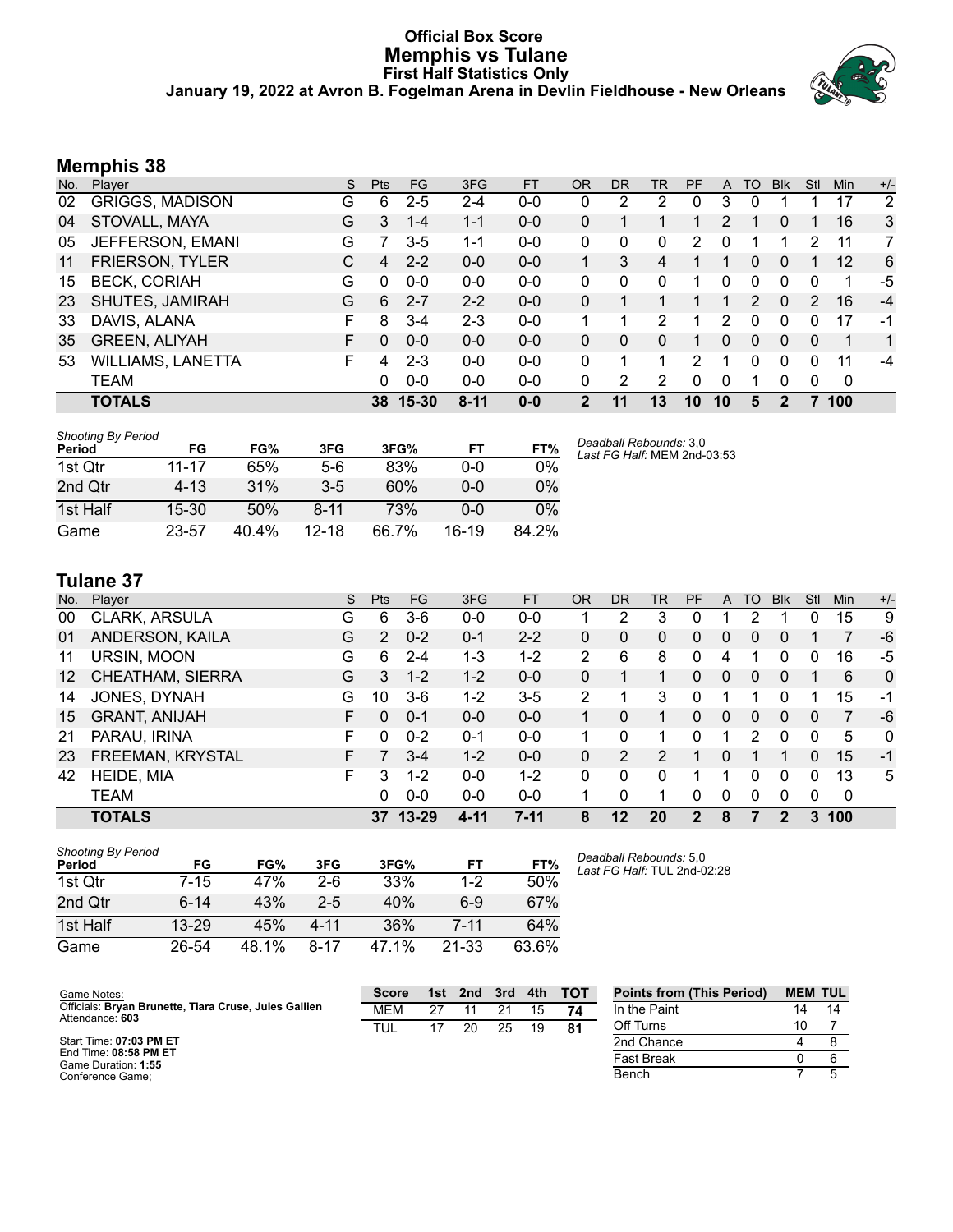### **Official Box Score Memphis vs Tulane First Quarter Statistics Only January 19, 2022 at Avron B. Fogelman Arena in Devlin Fieldhouse - New Orleans**



# **Memphis 27**

| No. | Player                   | S | <b>Pts</b>   | <b>FG</b> | 3FG     | <b>FT</b> | <b>OR</b>    | DR       | TR | <b>PF</b> | A            | TO       | <b>BIK</b> | Stl           | Min      | $+/-$          |
|-----|--------------------------|---|--------------|-----------|---------|-----------|--------------|----------|----|-----------|--------------|----------|------------|---------------|----------|----------------|
| 02  | <b>GRIGGS, MADISON</b>   | G | 6            | $2 - 3$   | $2 - 2$ | $0-0$     | 0            |          |    | 0         | 2            | 0        |            |               | 10       | 10             |
| 05  | JEFFERSON, EMANI         | G |              | $3 - 3$   | $1 - 1$ | $0 - 0$   | $\mathbf{0}$ | 0        | 0  |           | $\mathbf{0}$ | $\Omega$ | 0          | $\mathcal{P}$ | 8        | 8              |
| 23  | SHUTES, JAMIRAH          | G | 3            | $1 - 3$   | $1 - 1$ | $0-0$     | $\Omega$     | $\Omega$ | 0  | 0         |              | $\Omega$ | 0          |               |          | $\mathbf{0}$   |
| 33  | DAVIS, ALANA             | F | 5            | $2 - 3$   | $1 - 2$ | $0 - 0$   |              |          | 2  |           |              | 0        | $\Omega$   | $\mathbf{0}$  | 8        | 8              |
| 53  | <b>WILLIAMS, LANETTA</b> | F | 4            | $2 - 3$   | $0-0$   | $0-0$     | $\Omega$     |          | 1  | 0         |              | 0        | 0          | 0             |          | $\overline{0}$ |
| 04  | STOVALL, MAYA            | G | <sup>0</sup> | $0 - 1$   | $0-0$   | $0 - 0$   | 0            |          |    | 0         |              |          | 0          | 0             | 6        | 12             |
| 11  | FRIERSON, TYLER          | С | 2            | 1-1       | $0 - 0$ | $0 - 0$   | 0            |          |    | U         |              | 0        | 0          | 0             | 5        | 8              |
| 15  | <b>BECK, CORIAH</b>      | G | $\Omega$     | $0 - 0$   | $0 - 0$ | $0 - 0$   | $\Omega$     | 0        | 0  | 0         | 0            | $\Omega$ | 0          | $\mathbf{0}$  | $\Omega$ | $\mathbf{0}$   |
| 35  | <b>GREEN, ALIYAH</b>     | F | 0            | $0 - 0$   | $0-0$   | $0 - 0$   | 0            | 0        | 0  | 0         | 0            | $\Omega$ | 0          | 0             |          | 4              |
|     | <b>TEAM</b>              |   |              |           |         |           | $\Omega$     |          | 1  | 0         |              | 0        |            |               |          |                |
|     | <b>TOTALS</b>            |   | 27           | $11 - 17$ | $5 - 6$ | $0 - 0$   | 1            | 6        | 7  | 2         |              |          | 1          | 4             | 50       |                |

| <b>Shooting By Period</b><br>Period | FG        | FG%   | 3FG       | 3FG%  | FT      | FT%   | Deadball Rebounds: 3,0 |
|-------------------------------------|-----------|-------|-----------|-------|---------|-------|------------------------|
| 1st Qtr                             | 11-17     | 65%   | $5-6$     | 83%   | $0 - 0$ | 0%    |                        |
| 2nd Qtr                             | $4 - 13$  | 31%   | $3 - 5$   | 60%   | $0 - 0$ | 0%    |                        |
| 1st Half                            | $11 - 17$ | 65%   | $5-6$     | 83%   | $0 - 0$ | 0%    |                        |
| 1st Half                            | 15-30     | 50%   | $8 - 11$  | 73%   | $0 - 0$ | 0%    |                        |
| Game                                | $23 - 57$ | 40.4% | $12 - 18$ | 66.7% | $16-19$ | 84.2% |                        |

# **Tulane 17**

| No. | Player               | S  | <b>Pts</b>     | <b>FG</b> | 3FG     | <b>FT</b> | <b>OR</b>    | D <sub>R</sub> | TR.                   | <b>PF</b> | A        | TO       | <b>BIK</b> | Stl      | Min | $+/-$        |
|-----|----------------------|----|----------------|-----------|---------|-----------|--------------|----------------|-----------------------|-----------|----------|----------|------------|----------|-----|--------------|
| 00  | CLARK, ARSULA        | G  | 4              | $2 - 3$   | $0 - 0$ | $0-0$     | 0            |                |                       | 0         | 0        |          |            |          |     | 0            |
| 11  | URSIN, MOON          | G  | $\overline{2}$ | $1 - 3$   | $0 - 2$ | $0 - 0$   |              |                | $\mathbf{2}^{\prime}$ | 0         | 3        | 0        | 0          | 0        | 10  | $-10$        |
| 14  | JONES, DYNAH         | G  | 6              | $2 - 4$   | $1 - 2$ | $1 - 2$   |              |                | 2                     | 0         |          | 0        | 0          |          | 9   | -6           |
| 23  | FREEMAN, KRYSTAL     | F. | 5              | $2 - 3$   | $1 - 2$ | $0 - 0$   | $\mathbf{0}$ | 2              | 2                     | 0         | 0        |          |            | 0        | 9   | -6           |
| 42  | HEIDE, MIA           | F  | 0              | $0 - 0$   | $0 - 0$ | $0-0$     | 0            | 0              | 0                     | 0         |          | 0        | 0          | 0        |     | $\mathbf{0}$ |
| 01  | ANDERSON, KAILA      | G  | 0              | $0 - 0$   | $0 - 0$ | $0 - 0$   | $\Omega$     | 0              | 0                     | 0         | 0        | $\Omega$ | 0          | $\Omega$ | 3   | $-10$        |
| 12  | CHEATHAM, SIERRA     | G  | 0              | $0 - 0$   | $0 - 0$ | $0-0$     | 0            | 0              | 0                     | 0         | 0        | 0        | 0          | $\Omega$ |     | $-4$         |
| 15  | <b>GRANT, ANIJAH</b> | F. | 0              | $0 - 1$   | $0 - 0$ | $0 - 0$   | $\Omega$     | 0              | 0                     | 0         | $\Omega$ | $\Omega$ | 0          | $\Omega$ | 3   | $-10$        |
| 21  | PARAU, IRINA         | F  | 0              | $0 - 1$   | $0-0$   | $0-0$     | 0            | 0              | $\Omega$              | 0         | $\Omega$ | 2        | ∩          | $\Omega$ |     | -4           |
|     | <b>TEAM</b>          |    |                |           |         |           | 0            | $\mathbf{0}$   | 0                     | 0         |          | 0        |            |          |     |              |
|     | <b>TOTALS</b>        |    | 17             | $7 - 15$  | $2 - 6$ | $1 - 2$   | 2            | 5              |                       | 0         | 5        | 4        |            |          | 50  |              |

| <b>Shooting By Period</b><br>Period | FG        | FG%   | 3FG      | 3FG%  | FT        | FT%   | Deadball Rebounds: 5.0 |
|-------------------------------------|-----------|-------|----------|-------|-----------|-------|------------------------|
| 1st Qtr                             | 7-15      | 47%   | $2-6$    | 33%   | $1-2$     | 50%   |                        |
| 2nd Qtr                             | $6 - 14$  | 43%   | $2 - 5$  | 40%   | $6-9$     | 67%   |                        |
| 1st Half                            | 7-15      | 47%   | $2-6$    | 33%   | $1-2$     | 50%   |                        |
| 1st Half                            | $13 - 29$ | 45%   | $4 - 11$ | 36%   | 7-11      | 64%   |                        |
| Game                                | 26-54     | 48.1% | $8 - 17$ | 47.1% | $21 - 33$ | 63.6% |                        |

| Game Notes:                                                              | <b>Score</b> | 1st | 2nd | 3rd 4th |    | <b>- тот</b> | <b>Points (This Period)</b> | <b>MEM</b>    | <b>TUL</b>    |
|--------------------------------------------------------------------------|--------------|-----|-----|---------|----|--------------|-----------------------------|---------------|---------------|
| Officials: Bryan Brunette, Tiara Cruse, Jules Gallien<br>Attendance: 603 | <b>MEM</b>   | 27  |     | 21      | 15 | 74           | In the Paint                |               |               |
|                                                                          | TUL          |     | 20  | 25      | 19 | 81           | Off Turns                   |               |               |
| Start Time: 07:03 PM ET                                                  |              |     |     |         |    |              | 2nd Chance                  |               |               |
| End Time: 08:58 PM ET<br>Game Duration: 1:55                             |              |     |     |         |    |              | <b>Fast Break</b>           |               |               |
| Conference Game;                                                         |              |     |     |         |    |              | Bench                       |               |               |
|                                                                          |              |     |     |         |    |              | Per Poss                    | .588<br>11/17 | 0.944<br>8/18 |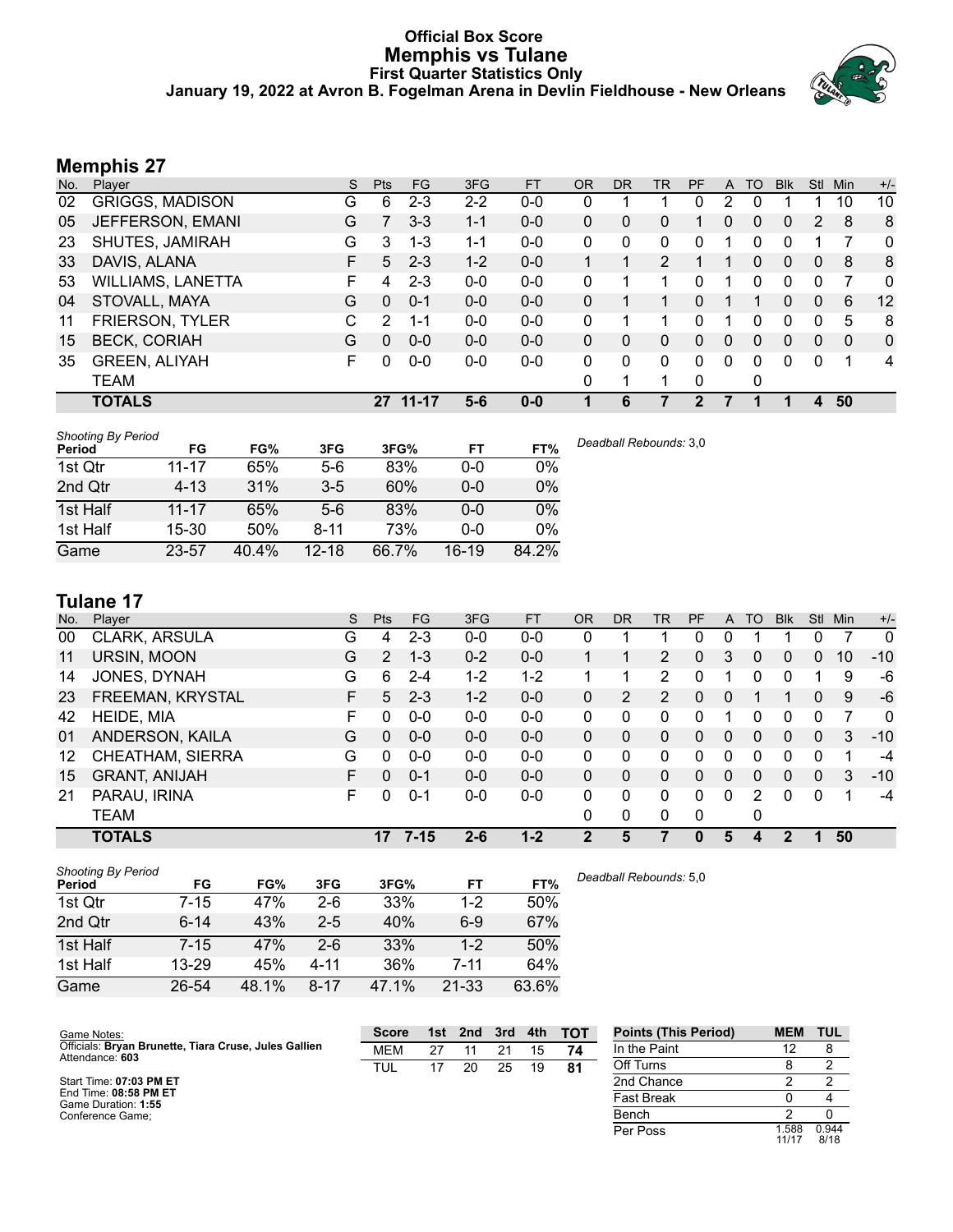# **Official Play-By-Play Memphis vs Tulane First Quarter January 19, 2022 at Avron B. Fogelman Arena in Devlin Fieldhouse - New Orleans**



### **Period 1**

<mark>Startersː</mark><br>Memphis: 2 GRIGGS,MADISON (G); 5 JEFFERSON,EMANI (G); 23 SHUTES,JAMIRAH (G); 33 DAVIS,ALANA (F); 53 WILLIAMS,LANETTA (F);<br>Tulane: 0 CLARK,ARSULA (G); 11 URSIN,MOON (G); 14 JONES,DYNAH (G); 23 FREEMAN,KRYSTAL (F

| Time  | <b>VISITORS: Memphis</b>                | <b>Score</b> | <b>Margin</b>  | <b>HOME: Tulane</b>                     |
|-------|-----------------------------------------|--------------|----------------|-----------------------------------------|
| 09:40 |                                         |              |                | MISSED 3PTR by URSIN, MOON              |
| 09:36 |                                         |              |                | REBOUND (OFF) by JONES, DYNAH           |
| 09:32 |                                         |              |                | TURNOVER (LOSTBALL) by FREEMAN, KRYSTAL |
| 09:32 | STEAL by SHUTES, JAMIRAH                |              |                |                                         |
| 09:02 | MISSED LAYUP by SHUTES, JAMIRAH         |              |                |                                         |
| 09:02 |                                         |              |                | BLOCK by FREEMAN, KRYSTAL               |
| 08:57 |                                         |              |                | REBOUND (DEF) by JONES, DYNAH           |
| 08:55 |                                         | $2 - 0$      | H <sub>2</sub> | GOOD! LAYUP by CLARK, ARSULA [FB]       |
| 08:32 | GOOD! LAYUP by JEFFERSON, EMANI [PNT]   | $2 - 2$      | Т              |                                         |
| 08:32 | ASSIST by SHUTES, JAMIRAH               |              |                |                                         |
| 08:11 |                                         |              |                | MISSED 3PTR by FREEMAN, KRYSTAL         |
| 08:08 | REBOUND (DEF) by GRIGGS, MADISON        |              |                |                                         |
| 08:02 | MISSED JUMPER by WILLIAMS, LANETTA      |              |                |                                         |
| 07:58 |                                         |              |                | REBOUND (DEF) by FREEMAN, KRYSTAL       |
| 07:46 |                                         | $5 - 2$      | $H_3$          | GOOD! 3PTR by FREEMAN, KRYSTAL          |
| 07:46 |                                         |              |                | ASSIST by URSIN, MOON                   |
| 07:31 | GOOD! 3PTR by DAVIS, ALANA              | $5-5$        | Т              |                                         |
| 07:31 | ASSIST by GRIGGS, MADISON               |              |                |                                         |
| 07:14 |                                         | $7 - 5$      | H <sub>2</sub> | GOOD! JUMPER by FREEMAN, KRYSTAL        |
| 07:14 |                                         |              |                | ASSIST by JONES, DYNAH                  |
| 06:41 | GOOD! 3PTR by SHUTES, JAMIRAH           | $7 - 8$      | V <sub>1</sub> |                                         |
| 06:25 |                                         | $10 - 8$     | H <sub>2</sub> | GOOD! 3PTR by JONES, DYNAH              |
| 06:25 |                                         |              |                | ASSIST by URSIN, MOON                   |
| 06:06 | MISSED LAYUP by SHUTES, JAMIRAH         |              |                |                                         |
| 06:06 |                                         |              |                | BLOCK by CLARK, ARSULA                  |
| 06:01 |                                         |              |                | REBOUND (DEF) by CLARK, ARSULA          |
| 06:00 |                                         |              |                | TURNOVER (LOSTBALL) by CLARK, ARSULA    |
| 06:00 | STEAL by JEFFERSON, EMANI               |              |                |                                         |
| 05:55 | SUB OUT: JEFFERSON, EMANI               |              |                |                                         |
| 05:55 | SUB OUT: DAVIS, ALANA                   |              |                |                                         |
| 05:55 | SUB IN: STOVALL, MAYA                   |              |                |                                         |
| 05:55 | SUB IN: FRIERSON, TYLER                 |              |                |                                         |
| 05:38 | GOOD! JUMPER by WILLIAMS, LANETTA [PNT] | $10-10$      | Т              |                                         |
| 05:38 | ASSIST by GRIGGS, MADISON               |              |                |                                         |
| 05:20 |                                         |              |                | MISSED LAYUP by JONES, DYNAH            |
| 05:17 | REBOUND (DEF) by WILLIAMS, LANETTA      |              |                |                                         |
| 05:10 | GOOD! LAYUP by WILLIAMS, LANETTA [PNT]  | $10 - 12$    | V <sub>2</sub> |                                         |
| 05:10 | ASSIST by FRIERSON, TYLER               |              |                |                                         |
| 04:49 |                                         | $12 - 12$    | T              | GOOD! LAYUP by CLARK, ARSULA            |
| 04:49 |                                         |              |                | ASSIST by HEIDE, MIA                    |
| 04:36 | MISSED JUMPER by GRIGGS, MADISON        |              |                |                                         |
| 04:34 |                                         |              |                | REBOUND (DEF) by FREEMAN, KRYSTAL       |
| 04:19 |                                         |              |                | MISSED 3PTR by URSIN, MOON              |
| 04:16 | REBOUND (DEF) by FRIERSON, TYLER        |              |                |                                         |
| 04:10 | TURNOVER (BADPASS) by STOVALL, MAYA     |              |                |                                         |
| 04:10 |                                         |              |                | STEAL by JONES, DYNAH                   |
| 04:02 |                                         | $14 - 12$    | H <sub>2</sub> | GOOD! LAYUP by JONES, DYNAH [FB]        |
| 04:02 |                                         |              |                | ASSIST by URSIN, MOON                   |
| 03:41 | GOOD! LAYUP by FRIERSON, TYLER          | $14 - 14$    | Τ              |                                         |
| 03:41 | ASSIST by WILLIAMS, LANETTA             |              |                |                                         |
| 03:26 |                                         |              |                | MISSED LAYUP by CLARK, ARSULA           |
| 03:26 | BLOCK by GRIGGS, MADISON                |              |                |                                         |
| 03:26 | REBOUND (DEF) by TEAM                   |              |                |                                         |
| 03:26 |                                         |              |                |                                         |
| 03:26 | SUB OUT: SHUTES, JAMIRAH                |              |                |                                         |
| 03:26 | SUB OUT: WILLIAMS, LANETTA              |              |                |                                         |
| 03:26 | SUB IN: JEFFERSON, EMANI                |              |                |                                         |
| 03:26 | SUB IN: DAVIS, ALANA                    |              |                |                                         |
| 03:17 | MISSED 3PTR by DAVIS, ALANA             |              |                |                                         |
| 03:14 |                                         |              |                | REBOUND (DEF) by URSIN, MOON            |
| 02:53 | FOUL (PERSONAL) by DAVIS, ALANA         |              |                |                                         |
| 02:53 |                                         |              |                | SUB OUT: CLARK, ARSULA                  |
| 02:53 |                                         |              |                | SUB OUT: HEIDE, MIA                     |
| 02:53 |                                         |              |                | SUB IN: ANDERSON, KAILA                 |
| 02:53 |                                         |              |                | SUB IN: GRANT, ANIJAH                   |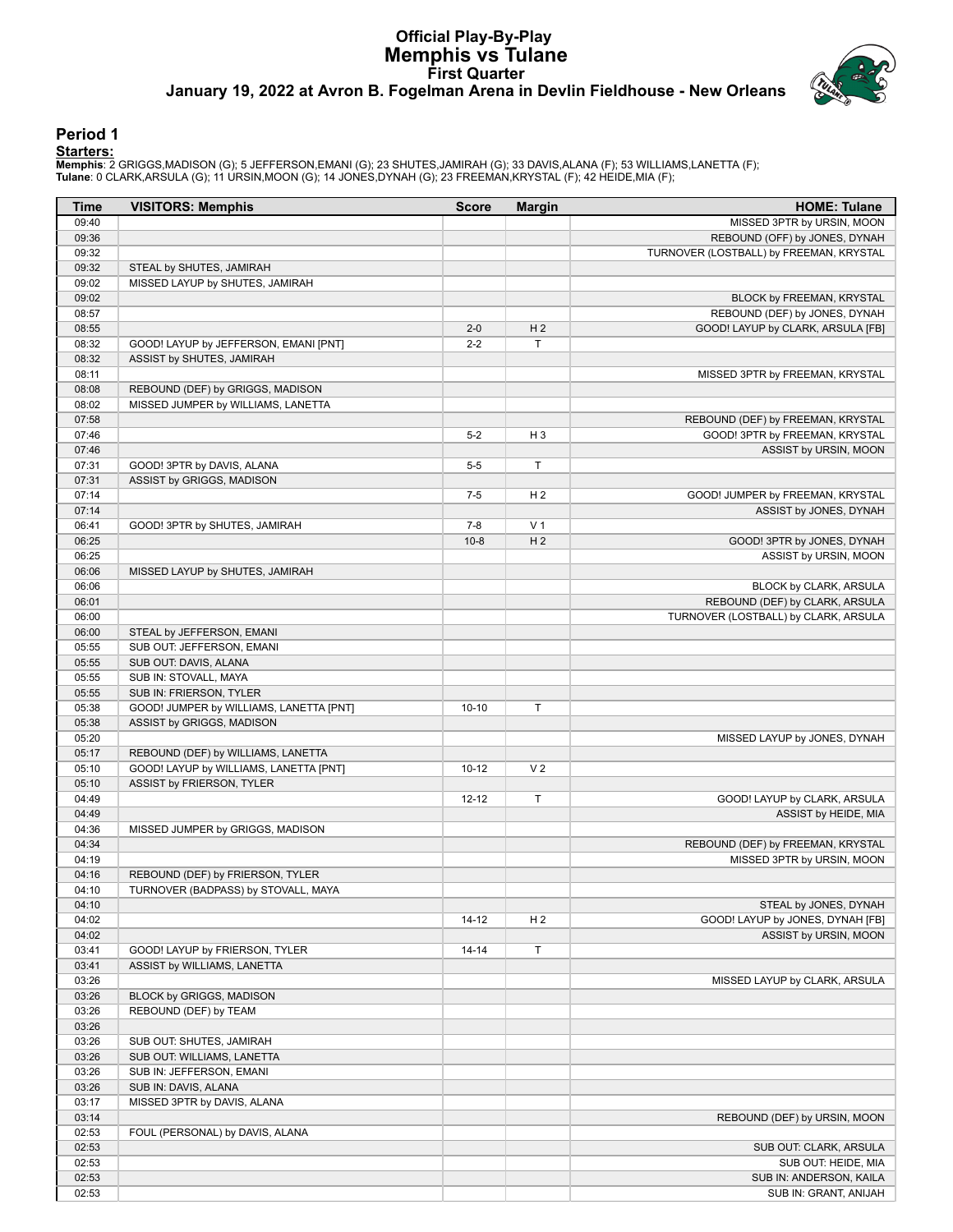| <b>Time</b> | <b>VISITORS: Memphis</b>            | <b>Score</b> | <b>Margin</b>   | <b>HOME: Tulane</b>                 |
|-------------|-------------------------------------|--------------|-----------------|-------------------------------------|
| 02:53       |                                     |              |                 | MISSED FT by JONES, DYNAH           |
| 02:53       |                                     |              |                 | REBOUND (OFF) by TEAM               |
| 02:53       |                                     | $15 - 14$    | H <sub>1</sub>  | GOOD! FT by JONES, DYNAH            |
| 02:28       | GOOD! 3PTR by GRIGGS, MADISON       | $15 - 17$    | V <sub>2</sub>  |                                     |
| 02:01       |                                     |              |                 | MISSED LAYUP by GRANT, ANIJAH       |
| 01:58       | REBOUND (DEF) by STOVALL, MAYA      |              |                 |                                     |
| 01:52       | MISSED LAYUP by STOVALL, MAYA       |              |                 |                                     |
| 01:48       | REBOUND (OFF) by DAVIS, ALANA       |              |                 |                                     |
| 01:48       | GOOD! LAYUP by DAVIS, ALANA         | $15-19$      | V <sub>4</sub>  |                                     |
| 01:38       |                                     |              |                 | MISSED 3PTR by JONES, DYNAH         |
| 01:35       | REBOUND (DEF) by DAVIS, ALANA       |              |                 |                                     |
| 01:15       | GOOD! LAYUP by JEFFERSON, EMANI     | $15 - 21$    | $V_6$           |                                     |
| 00:58       | FOUL (PERSONAL) by JEFFERSON, EMANI |              |                 |                                     |
| 00:58       |                                     |              |                 | SUB OUT: JONES, DYNAH               |
| 00:58       |                                     |              |                 | SUB OUT: FREEMAN, KRYSTAL           |
| 00:58       |                                     |              |                 | SUB IN: CHEATHAM, SIERRA            |
| 00:58       |                                     |              |                 | SUB IN: PARAU, IRINA                |
| 00:58       | SUB OUT: FRIERSON, TYLER            |              |                 |                                     |
| 00:58       | SUB IN: GREEN, ALIYAH               |              |                 |                                     |
| 00:48       |                                     |              |                 | TURNOVER (LOSTBALL) by PARAU, IRINA |
| 00:48       | STEAL by JEFFERSON, EMANI           |              |                 |                                     |
| 00:37       | GOOD! 3PTR by GRIGGS, MADISON       | $15 - 24$    | V <sub>9</sub>  |                                     |
| 00:37       | ASSIST by DAVIS, ALANA              |              |                 |                                     |
| 00:24       |                                     |              |                 | TURNOVER (LOSTBALL) by PARAU, IRINA |
| 00:24       | STEAL by GRIGGS, MADISON            |              |                 |                                     |
| 00:15       | GOOD! 3PTR by JEFFERSON, EMANI      | $15 - 27$    | V <sub>12</sub> |                                     |
| 00:15       | ASSIST by STOVALL, MAYA             |              |                 |                                     |
| 00:00       |                                     |              |                 | MISSED JUMPER by PARAU, IRINA       |
| 00:00       |                                     | $17 - 27$    | $V$ 10          | GOOD! LAYUP by URSIN, MOON          |
| 00:00       |                                     |              |                 | REBOUND (OFF) by URSIN, MOON        |

# **Memphis 27, Tulane 17**

| <b>Points (This Period)</b> | <b>MEM</b>     | TUL           |
|-----------------------------|----------------|---------------|
| In the Paint                | 12             |               |
| Off Turns                   |                |               |
| 2nd Chance                  |                |               |
| Fast Break                  |                |               |
| Bench                       |                |               |
| Per Poss                    | 1.588<br>11/17 | 0.944<br>8/18 |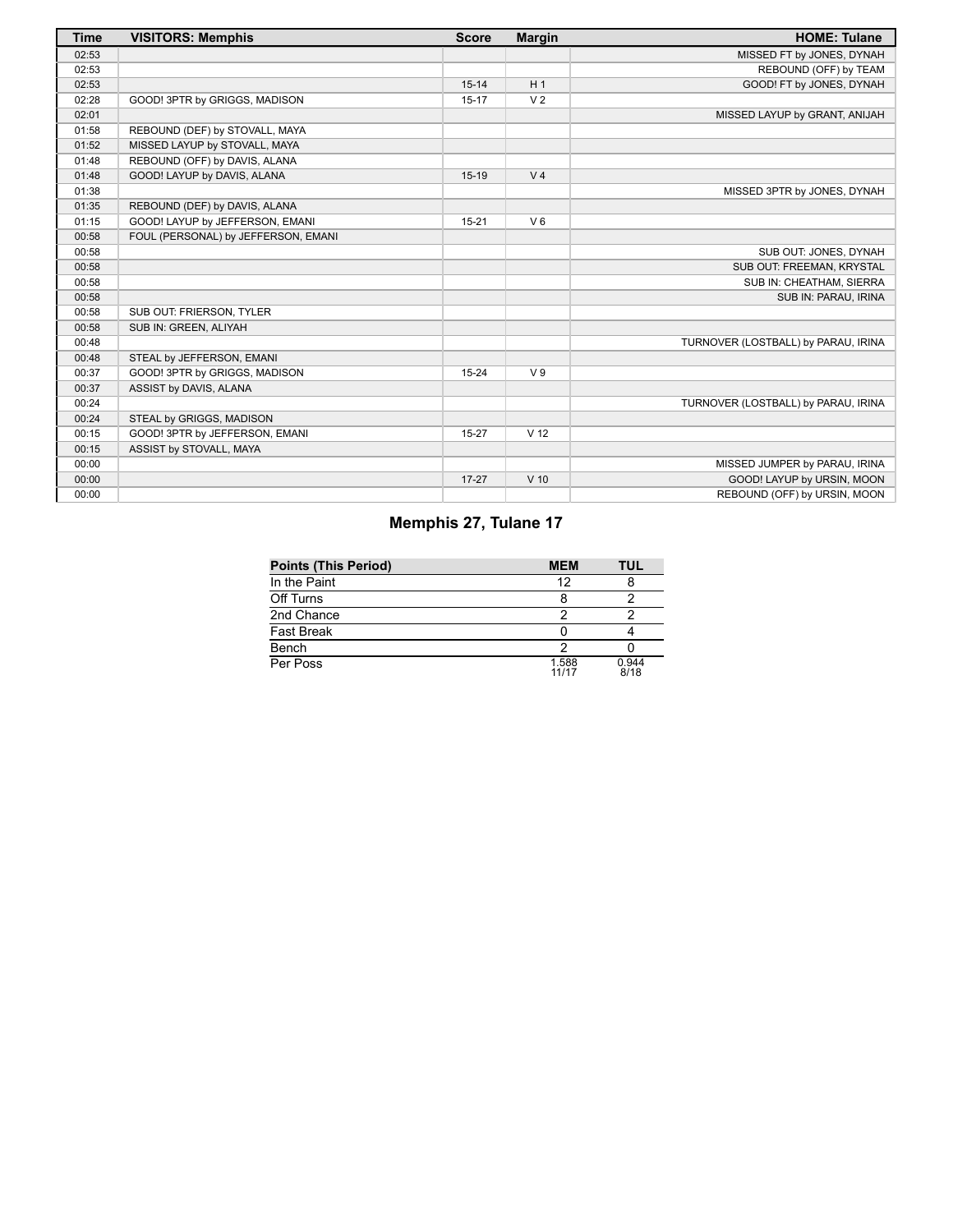### **Official Box Score Memphis vs Tulane Second Quarter Statistics Only January 19, 2022 at Avron B. Fogelman Arena in Devlin Fieldhouse - New Orleans**



# **Memphis 11**

| No. | Plaver                   | S  | <b>Pts</b> | FG.      | 3FG     | <b>FT</b> | <b>OR</b>    | <b>DR</b> | <b>TR</b> | PF | A        | <b>TO</b> | <b>Blk</b> | <b>Stl</b> | Min          | $+/-$ |
|-----|--------------------------|----|------------|----------|---------|-----------|--------------|-----------|-----------|----|----------|-----------|------------|------------|--------------|-------|
| 02  | <b>GRIGGS, MADISON</b>   | G  | 0          | $0 - 2$  | $0 - 2$ | $0-0$     | 0            |           |           | 0  |          | 0         | 0          | 0          |              | -8    |
| 05  | JEFFERSON, EMANI         | G  | $\Omega$   | $0 - 2$  | $0 - 0$ | $0-0$     | $\mathbf{0}$ | 0         | 0         |    | 0        |           |            | $\Omega$   | 3            | $-1$  |
| 23  | SHUTES, JAMIRAH          | G  | 3          | 1-4      | 1-1     | $0-0$     | 0            |           | 1         | 1  | 0        | 2         | 0          |            | 9            | -4    |
| 33  | DAVIS, ALANA             | F. | 3          | $1 - 1$  | $1 - 1$ | $0-0$     | $\Omega$     | 0         | $\Omega$  | 0  |          | $\Omega$  | $\Omega$   | $\Omega$   | 9            | -9    |
| 53  | <b>WILLIAMS, LANETTA</b> | F. | 0          | $0 - 0$  | $0 - 0$ | $0-0$     | $\Omega$     | 0         | 0         | 2  | 0        | $\Omega$  | 0          | $\Omega$   | 4            | $-4$  |
| 04  | STOVALL, MAYA            | G  | 3          | $1 - 3$  | $1 - 1$ | $0-0$     | $\mathbf{0}$ | 0         | 0         |    |          | 0         | 0          |            | 10           | -9    |
| 11  | <b>FRIERSON, TYLER</b>   | С  | 2          | 1-1      | $0 - 0$ | $0-0$     |              | 2         | 3         |    | 0        | 0         | 0          |            |              | $-2$  |
| 15  | <b>BECK, CORIAH</b>      | G  | $\Omega$   | $0 - 0$  | $0 - 0$ | $0 - 0$   | $\Omega$     | 0         | 0         |    | 0        | $\Omega$  | 0          | $\Omega$   |              | $-5$  |
| 35  | <b>GREEN, ALIYAH</b>     | F. | 0          | $0 - 0$  | $0-0$   | $0-0$     | 0            | 0         | 0         |    | $\Omega$ | 0         | 0          | 0          | $\mathbf{0}$ | $-3$  |
|     | <b>TEAM</b>              |    |            |          |         |           | 0            |           | 1         | 0  |          |           |            |            |              |       |
|     | <b>TOTALS</b>            |    | 11         | $4 - 13$ | $3 - 5$ | $0 - 0$   | 1            | 5         | 6         | 8  | 3        | 4         | 1          | 3          | 50           |       |

| <b>Shooting By Period</b><br>Period | FG       | FG%   | 3FG       | 3FG%  | FT        | FT%   | Deadball Rebounds: 3,0 |
|-------------------------------------|----------|-------|-----------|-------|-----------|-------|------------------------|
| 3rd Qtr                             | $3 - 14$ | 21%   | $2 - 3$   | 67%   | $13 - 14$ | 93%   |                        |
| 4th Qtr                             | $5 - 13$ | 38%   | $2 - 4$   | 50%   | $3 - 5$   | 60%   |                        |
| 2nd Half                            | $4 - 13$ | 31%   | $3 - 5$   | 60%   | $0 - 0$   | 0%    |                        |
| 2nd Half                            | $8 - 27$ | 30%   | 4-7       | 57%   | $16-19$   | 84%   |                        |
| Game                                | 23-57    | 40.4% | $12 - 18$ | 66.7% | $16-19$   | 84.2% |                        |

# **Tulane 20**

| No. | Player               | S  | <b>Pts</b>     | <b>FG</b> | 3FG     | <b>FT</b> | 0R           | DR | <b>TR</b>    | <b>PF</b> | A | TO       | <b>B</b> lk | Stl           | Min | $+/-$          |
|-----|----------------------|----|----------------|-----------|---------|-----------|--------------|----|--------------|-----------|---|----------|-------------|---------------|-----|----------------|
| 00  | CLARK, ARSULA        | G  | 2              | 1-3       | $0-0$   | $0-0$     |              |    | 2            | 0         |   |          | 0           | 0             | 8   | 9              |
| 11  | URSIN, MOON          | G  | 4              | 1-1       | $1 - 1$ | $1 - 2$   |              | 5  | 6            | O         |   |          | 0           | 0             | 6   | 5              |
| 14  | JONES, DYNAH         | G  | 4              | $1 - 2$   | $0 - 0$ | $2 - 3$   |              | 0  | 1            | 0         | 0 |          | 0           | 0             | 6   | 5              |
| 23  | FREEMAN, KRYSTAL     | F. | $\overline{2}$ | $1 - 1$   | $0 - 0$ | $0 - 0$   | $\Omega$     | 0  | 0            |           | 0 | 0        | 0           | 0             | 6   | 5              |
| 42  | HEIDE, MIA           | F. | 3              | $1 - 2$   | $0 - 0$ | $1 - 2$   | 0            | 0  | 0            |           | 0 | 0        | 0           | 0             | 6   | 5              |
| 01  | ANDERSON, KAILA      | G  | $\overline{2}$ | $0 - 2$   | $0 - 1$ | $2 - 2$   | $\mathbf{0}$ | 0  | $\mathbf{0}$ | 0         | 0 | $\Omega$ | 0           |               | 4   | $\overline{4}$ |
| 12  | CHEATHAM, SIERRA     | G  | 3              | $1 - 2$   | $1 - 2$ | $0-0$     | 0            |    | 1            | 0         | 0 | 0        | 0           |               | 5   | 4              |
| 15  | <b>GRANT, ANIJAH</b> | F. | 0              | $0 - 0$   | $0 - 0$ | $0 - 0$   |              | 0  | 1            | 0         | 0 | $\Omega$ | 0           | $\Omega$      | 4   | $\overline{4}$ |
| 21  | PARAU, IRINA         | F  | 0              | $0 - 1$   | $0 - 1$ | $0 - 0$   |              | 0  | 1            | 0         |   | 0        | 0           | $\Omega$      | 4   | 4              |
|     | <b>TEAM</b>          |    |                |           |         |           |              | 0  | 1            | 0         |   | 0        |             |               |     |                |
|     | <b>TOTALS</b>        |    | 20             | $6 - 14$  | $2 - 5$ | $6-9$     | 6            | 7  | 13           | 2         | 3 | 3        | $\bf{0}$    | $\mathcal{P}$ | 50  |                |

| <b>Shooting By Period</b><br>Period | FG        | FG%   | 3FG      | 3FG%  | FT        | FT%   | Deadball Rebounds: 5.0 |
|-------------------------------------|-----------|-------|----------|-------|-----------|-------|------------------------|
| 3rd Qtr                             | $8 - 12$  | 67%   | $2 - 3$  | 67%   | 7-8       | 88%   |                        |
| 4th Qtr                             | $5 - 13$  | 38%   | $2 - 3$  | 67%   | 7-14      | 50%   |                        |
| 2nd Half                            | $6 - 14$  | 43%   | $2 - 5$  | 40%   | $6-9$     | 67%   |                        |
| 2nd Half                            | $13 - 25$ | 52%   | 4-6      | 67%   | 14-22     | 64%   |                        |
| Game                                | 26-54     | 48.1% | $8 - 17$ | 47.1% | $21 - 33$ | 63.6% |                        |

| Game Notes:                                                              | <b>Score</b> |    | 1st 2nd | 3rd | 4th | <b>TOT</b> | <b>Points (This Period)</b> | <b>MEM</b>    | <b>TUL</b>    |
|--------------------------------------------------------------------------|--------------|----|---------|-----|-----|------------|-----------------------------|---------------|---------------|
| Officials: Bryan Brunette, Tiara Cruse, Jules Gallien<br>Attendance: 603 | <b>MEM</b>   | 27 |         |     | 15  | 74         | In the Paint                |               |               |
|                                                                          | TUL          |    | 20      | 25  | 19  | 81         | Off Turns                   |               |               |
| Start Time: 07:03 PM ET                                                  |              |    |         |     |     |            | 2nd Chance                  |               |               |
| End Time: 08:58 PM ET<br>Game Duration: 1:55                             |              |    |         |     |     |            | <b>Fast Break</b>           |               |               |
| Conference Game;                                                         |              |    |         |     |     |            | Bench                       |               |               |
|                                                                          |              |    |         |     |     |            | Per Poss                    | 0.688<br>4/16 | 1.333<br>9/15 |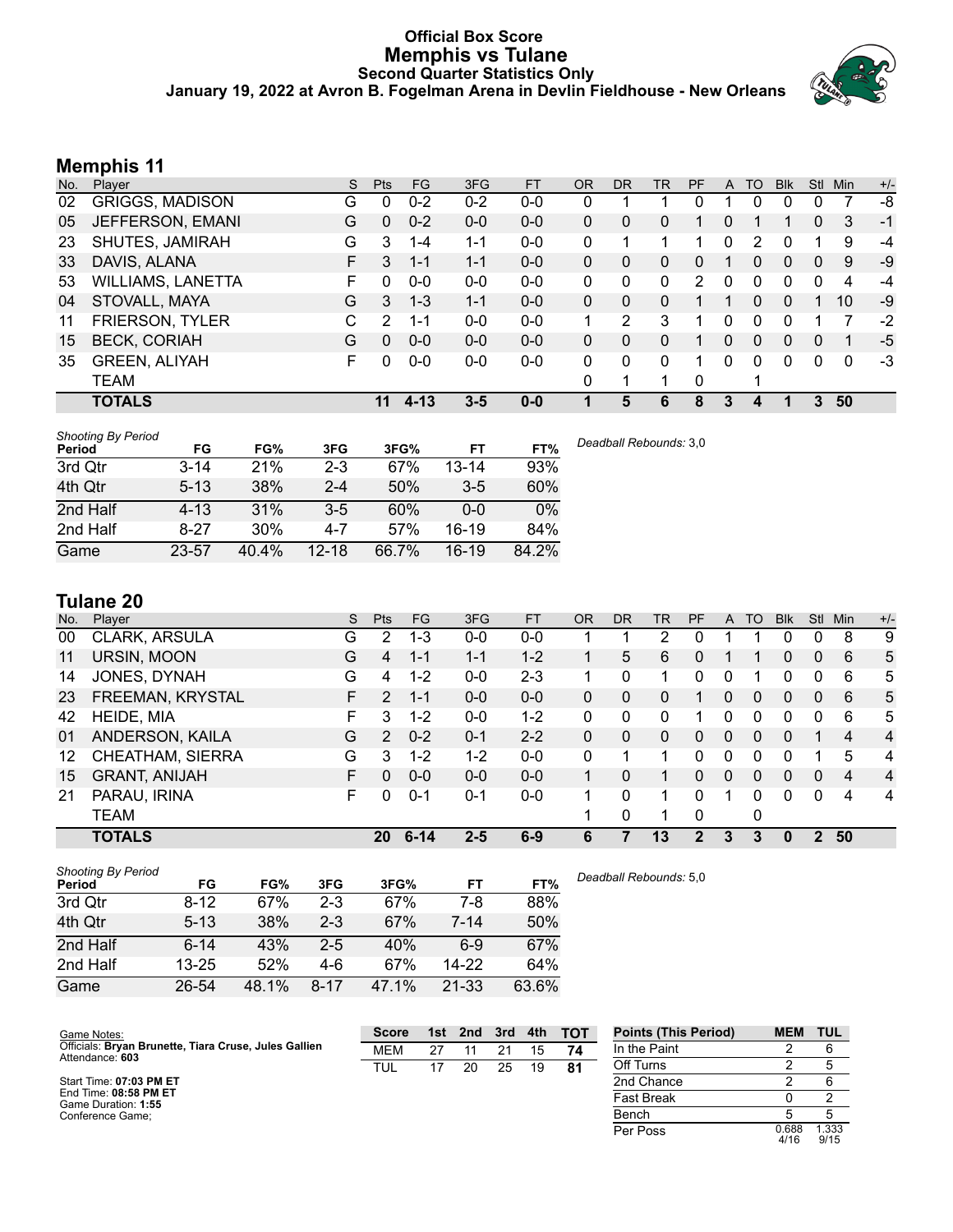# **Official Play-By-Play Memphis vs Tulane Second Quarter January 19, 2022 at Avron B. Fogelman Arena in Devlin Fieldhouse - New Orleans**



### **Period 2**

<mark>Startersː</mark><br>Memphis: 2 GRIGGS,MADISON (G); 5 JEFFERSON,EMANI (G); 23 SHUTES,JAMIRAH (G); 33 DAVIS,ALANA (F); 53 WILLIAMS,LANETTA (F);<br>Tulane: 0 CLARK,ARSULA (G); 11 URSIN,MOON (G); 14 JONES,DYNAH (G); 23 FREEMAN,KRYSTAL (F

| Time           | <b>VISITORS: Memphis</b>                                                 | <b>Score</b> | <b>Margin</b>  | <b>HOME: Tulane</b>                  |
|----------------|--------------------------------------------------------------------------|--------------|----------------|--------------------------------------|
| 10:00          |                                                                          |              |                | SUB OUT: URSIN, MOON                 |
| 10:00          |                                                                          |              |                | SUB IN: CLARK, ARSULA                |
| 10:00          | SUB OUT: GRIGGS, MADISON                                                 |              |                |                                      |
| 10:00          | SUB OUT: GREEN, ALIYAH                                                   |              |                |                                      |
| 10:00          | SUB IN: SHUTES, JAMIRAH                                                  |              |                |                                      |
| 10:00          | SUB IN: WILLIAMS, LANETTA                                                |              |                |                                      |
| 09:49          |                                                                          |              |                | MISSED 3PTR by ANDERSON, KAILA       |
| 09:49          | <b>BLOCK by JEFFERSON, EMANI</b>                                         |              |                |                                      |
| 09:49          |                                                                          |              |                | REBOUND (OFF) by TEAM                |
| 09:34          |                                                                          |              |                | MISSED JUMPER by ANDERSON, KAILA     |
| 09:31          |                                                                          |              |                | REBOUND (OFF) by PARAU, IRINA        |
| 09:27          |                                                                          |              |                | MISSED JUMPER by CLARK, ARSULA       |
| 09:24          |                                                                          |              |                | REBOUND (OFF) by CLARK, ARSULA       |
| 09:23          |                                                                          |              |                | TURNOVER (LOSTBALL) by CLARK, ARSULA |
| 09:23          | STEAL by STOVALL, MAYA                                                   |              |                |                                      |
| 09:12          | TURNOVER (LOSTBALL) by JEFFERSON, EMANI                                  |              |                |                                      |
| 09:12          |                                                                          |              |                | STEAL by ANDERSON, KAILA             |
| 09:08          | FOUL (PERSONAL) by JEFFERSON, EMANI                                      |              |                |                                      |
| 09:08          | SUB OUT: JEFFERSON, EMANI                                                |              |                |                                      |
| 09:08          | SUB IN: GRIGGS, MADISON                                                  |              |                |                                      |
| 09:08          |                                                                          | 18-27        | V <sub>9</sub> | GOOD! FT by ANDERSON, KAILA [FB]     |
| 09:08          |                                                                          | 19-27        | V8             | GOOD! FT by ANDERSON, KAILA [FB]     |
| 09:01          | TURNOVER (BADPASS) by SHUTES, JAMIRAH                                    |              |                |                                      |
| 09:01          |                                                                          |              |                | STEAL by CHEATHAM, SIERRA            |
| 08:48          |                                                                          |              |                | MISSED 3PTR by PARAU, IRINA          |
| 08:46          |                                                                          |              |                | REBOUND (OFF) by GRANT, ANIJAH       |
| 08:46          | FOUL (PERSONAL) by WILLIAMS, LANETTA                                     |              |                |                                      |
| 08:34          |                                                                          | $21 - 27$    | $V_6$          | GOOD! JUMPER by CLARK, ARSULA [PNT]  |
| 08:17          | MISSED JUMPER by STOVALL, MAYA                                           |              |                |                                      |
| 08:13          |                                                                          |              |                | REBOUND (DEF) by CLARK, ARSULA       |
| 08:10          |                                                                          |              |                | MISSED 3PTR by CHEATHAM, SIERRA      |
| 08:06          | REBOUND (DEF) by SHUTES, JAMIRAH                                         |              |                |                                      |
| 07:44          | GOOD! 3PTR by STOVALL, MAYA                                              | 21-30        | V <sub>9</sub> |                                      |
| 07:44          | ASSIST by DAVIS, ALANA                                                   |              |                |                                      |
| 07:23          |                                                                          | 24-30        | $V_6$          | GOOD! 3PTR by CHEATHAM, SIERRA       |
| 07:23          |                                                                          |              |                | ASSIST by PARAU, IRINA               |
| 07:03          | FOUL (OFF) by SHUTES, JAMIRAH<br>TURNOVER (OFFENSIVE) by SHUTES, JAMIRAH |              |                |                                      |
| 07:03          |                                                                          |              |                |                                      |
| 07:03<br>07:03 | SUB OUT: DAVIS, ALANA                                                    |              |                |                                      |
| 06:32          | SUB IN: FRIERSON, TYLER                                                  |              |                |                                      |
| 06:29          | REBOUND (DEF) by GRIGGS, MADISON                                         |              |                | MISSED JUMPER by CLARK, ARSULA       |
| 06:24          | MISSED 3PTR by GRIGGS, MADISON                                           |              |                |                                      |
| 06:20          |                                                                          |              |                | REBOUND (DEF) by CHEATHAM, SIERRA    |
| 06:06          | FOUL (PERSONAL) by WILLIAMS, LANETTA                                     |              |                |                                      |
| 06:06          |                                                                          |              |                | SUB OUT: CLARK, ARSULA               |
| 06:06          |                                                                          |              |                | SUB OUT: ANDERSON, KAILA             |
| 06:06          |                                                                          |              |                | SUB OUT: GRANT, ANIJAH               |
| 06:06          |                                                                          |              |                | SUB OUT: PARAU, IRINA                |
| 06:06          |                                                                          |              |                | SUB IN: URSIN, MOON                  |
| 06:06          |                                                                          |              |                | SUB IN: JONES, DYNAH                 |
| 06:06          |                                                                          |              |                | SUB IN: FREEMAN, KRYSTAL             |
| 06:06          |                                                                          |              |                | SUB IN: HEIDE, MIA                   |
| 06:06          | SUB OUT: WILLIAMS, LANETTA                                               |              |                |                                      |
| 06:06          | SUB IN: DAVIS, ALANA                                                     |              |                |                                      |
| 05:46          |                                                                          | 26-30        | V <sub>4</sub> | GOOD! JUMPER by FREEMAN, KRYSTAL     |
| 05:46          |                                                                          |              |                | ASSIST by URSIN, MOON                |
| 05:31          | MISSED 3PTR by GRIGGS, MADISON                                           |              |                |                                      |
| 05:27          |                                                                          |              |                | REBOUND (DEF) by URSIN, MOON         |
| 05:26          |                                                                          |              |                | TURNOVER (LOSTBALL) by URSIN, MOON   |
| 05:26          | STEAL by SHUTES, JAMIRAH                                                 |              |                |                                      |
| 05:15          | MISSED LAYUP by SHUTES, JAMIRAH                                          |              |                |                                      |
| 05:11          | REBOUND (OFF) by FRIERSON, TYLER                                         |              |                |                                      |
| 05:11          | GOOD! LAYUP by FRIERSON, TYLER                                           | 26-32        | $V_6$          |                                      |
| 05:01          |                                                                          |              |                | MISSED JUMPER by HEIDE, MIA          |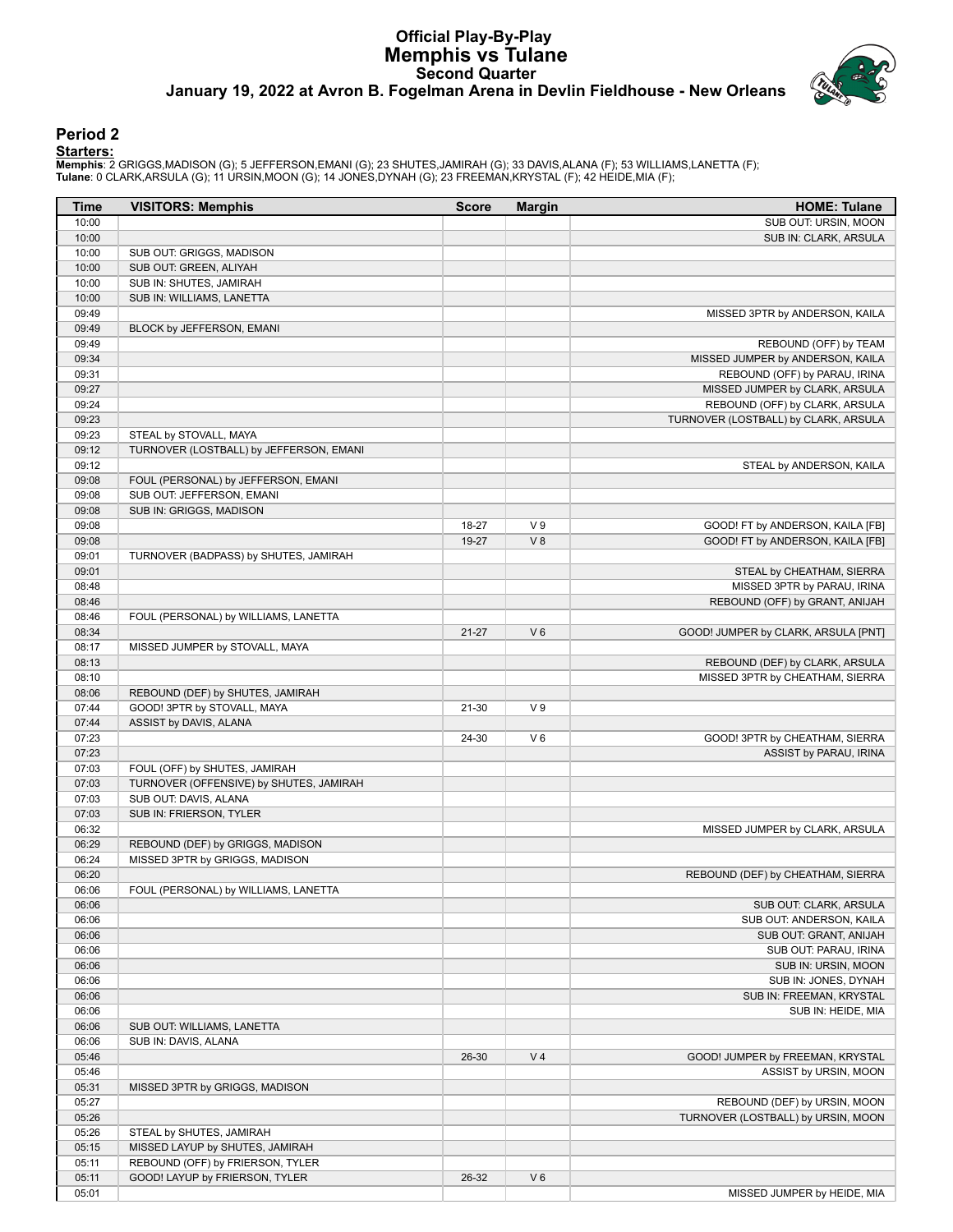| <b>Time</b> | <b>VISITORS: Memphis</b>           | <b>Score</b> | <b>Margin</b>  | <b>HOME: Tulane</b>                 |
|-------------|------------------------------------|--------------|----------------|-------------------------------------|
| 05:00       | REBOUND (DEF) by TEAM              |              |                |                                     |
| 05:00       |                                    |              |                | FOUL (PERSONAL) by FREEMAN, KRYSTAL |
| 05:00       |                                    |              |                |                                     |
| 05:00       |                                    |              |                | SUB OUT: CHEATHAM, SIERRA           |
| 05:00       |                                    |              |                | SUB IN: CLARK, ARSULA               |
| 04:50       | GOOD! 3PTR by SHUTES, JAMIRAH      | 26-35        | V <sub>9</sub> |                                     |
| 04:50       | ASSIST by GRIGGS, MADISON          |              |                |                                     |
| 04:21       |                                    | 29-35        | $V_6$          | GOOD! 3PTR by URSIN, MOON           |
| 03:53       | GOOD! 3PTR by DAVIS, ALANA         | 29-38        | V <sub>9</sub> |                                     |
| 03:53       | ASSIST by STOVALL, MAYA            |              |                |                                     |
| 03:24       |                                    | 31-38        | V <sub>7</sub> | GOOD! LAYUP by HEIDE, MIA           |
| 03:24       |                                    |              |                | ASSIST by CLARK, ARSULA             |
| 02:49       | MISSED JUMPER by SHUTES, JAMIRAH   |              |                |                                     |
| 02:49       | REBOUND (OFF) by TEAM              |              |                |                                     |
| 02:49       | TURNOVER (SHOTCLOCK) by TEAM       |              |                |                                     |
| 02:49       | SUB OUT: FRIERSON, TYLER           |              |                |                                     |
| 02:49       | SUB IN: GREEN, ALIYAH              |              |                |                                     |
| 02:49       | SUB OUT: SHUTES, JAMIRAH           |              |                |                                     |
| 02:49       | SUB IN: BECK, CORIAH               |              |                |                                     |
| 02:30       | FOUL (PERSONAL) by BECK, CORIAH    |              |                |                                     |
| 02:30       |                                    | 32-38        | $V_6$          | GOOD! FT by HEIDE, MIA              |
| 02:30       |                                    |              |                | MISSED FT by HEIDE, MIA             |
| 02:29       |                                    |              |                | REBOUND (OFF) by JONES, DYNAH       |
| 02:28       |                                    | 34-38        | V <sub>4</sub> | GOOD! LAYUP by JONES, DYNAH         |
| 02:28       | FOUL (PERSONAL) by GREEN, ALIYAH   |              |                |                                     |
| 02:28       | SUB OUT: GREEN, ALIYAH             |              |                |                                     |
| 02:28       | SUB IN: FRIERSON, TYLER            |              |                |                                     |
| 02:28       |                                    |              |                | MISSED FT by JONES, DYNAH           |
| 02:25       |                                    |              |                | REBOUND (OFF) by URSIN, MOON        |
| 02:13       | FOUL (PERSONAL) by STOVALL, MAYA   |              |                |                                     |
| 02:13       |                                    | 35-38        | $V_3$          | GOOD! FT by JONES, DYNAH            |
| 02:13       |                                    | 36-38        | V <sub>2</sub> | GOOD! FT by JONES, DYNAH            |
| 02:13       | SUB OUT: GRIGGS, MADISON           |              |                |                                     |
| 02:13       | SUB OUT: BECK, CORIAH              |              |                |                                     |
| 02:13       | SUB IN: JEFFERSON, EMANI           |              |                |                                     |
| 02:13       | SUB IN: SHUTES, JAMIRAH            |              |                |                                     |
| 01:45       | MISSED JUMPER by SHUTES, JAMIRAH   |              |                |                                     |
| 01:42       |                                    |              |                | REBOUND (DEF) by URSIN, MOON        |
| 01:35       |                                    |              |                | TURNOVER (BADPASS) by JONES, DYNAH  |
| 01:35       | STEAL by FRIERSON, TYLER           |              |                |                                     |
| 01:13       | MISSED JUMPER by STOVALL, MAYA     |              |                |                                     |
| 01:10       |                                    |              |                | REBOUND (DEF) by URSIN, MOON        |
| 00:48       |                                    |              |                | MISSED LAYUP by JONES, DYNAH        |
| 00:45       | REBOUND (DEF) by FRIERSON, TYLER   |              |                |                                     |
| 00:36       | MISSED JUMPER by JEFFERSON, EMANI  |              |                |                                     |
| 00:34       |                                    |              |                | REBOUND (DEF) by URSIN, MOON        |
| 00:31       | FOUL (PERSONAL) by FRIERSON, TYLER |              |                |                                     |
| 00:31       |                                    | 37-38        | V <sub>1</sub> | GOOD! FT by URSIN, MOON             |
| 00:31       |                                    |              |                | MISSED FT by URSIN, MOON            |
| 00:30       | REBOUND (DEF) by FRIERSON, TYLER   |              |                |                                     |
| 00:30       |                                    |              |                | FOUL (PERSONAL) by HEIDE, MIA       |
| 00:30       |                                    |              |                | SUB OUT: CLARK, ARSULA              |
| 00:30       |                                    |              |                | SUB OUT: HEIDE, MIA                 |
| 00:30       |                                    |              |                | SUB IN: ANDERSON, KAILA             |
| 00:30       |                                    |              |                | SUB IN: GRANT, ANIJAH               |
| 00:01       | MISSED LAYUP by JEFFERSON, EMANI   |              |                |                                     |
| 00:01       |                                    |              |                | REBOUND (DEF) by URSIN, MOON        |
|             |                                    |              |                |                                     |

# **Memphis 38, Tulane 37**

| <b>Points (This Period)</b> | <b>MEM</b>    | TUL           |
|-----------------------------|---------------|---------------|
| In the Paint                |               |               |
| Off Turns                   |               |               |
| 2nd Chance                  |               |               |
| <b>Fast Break</b>           |               |               |
| Bench                       |               |               |
| Per Poss                    | 0.688<br>4/16 | 1.333<br>9/15 |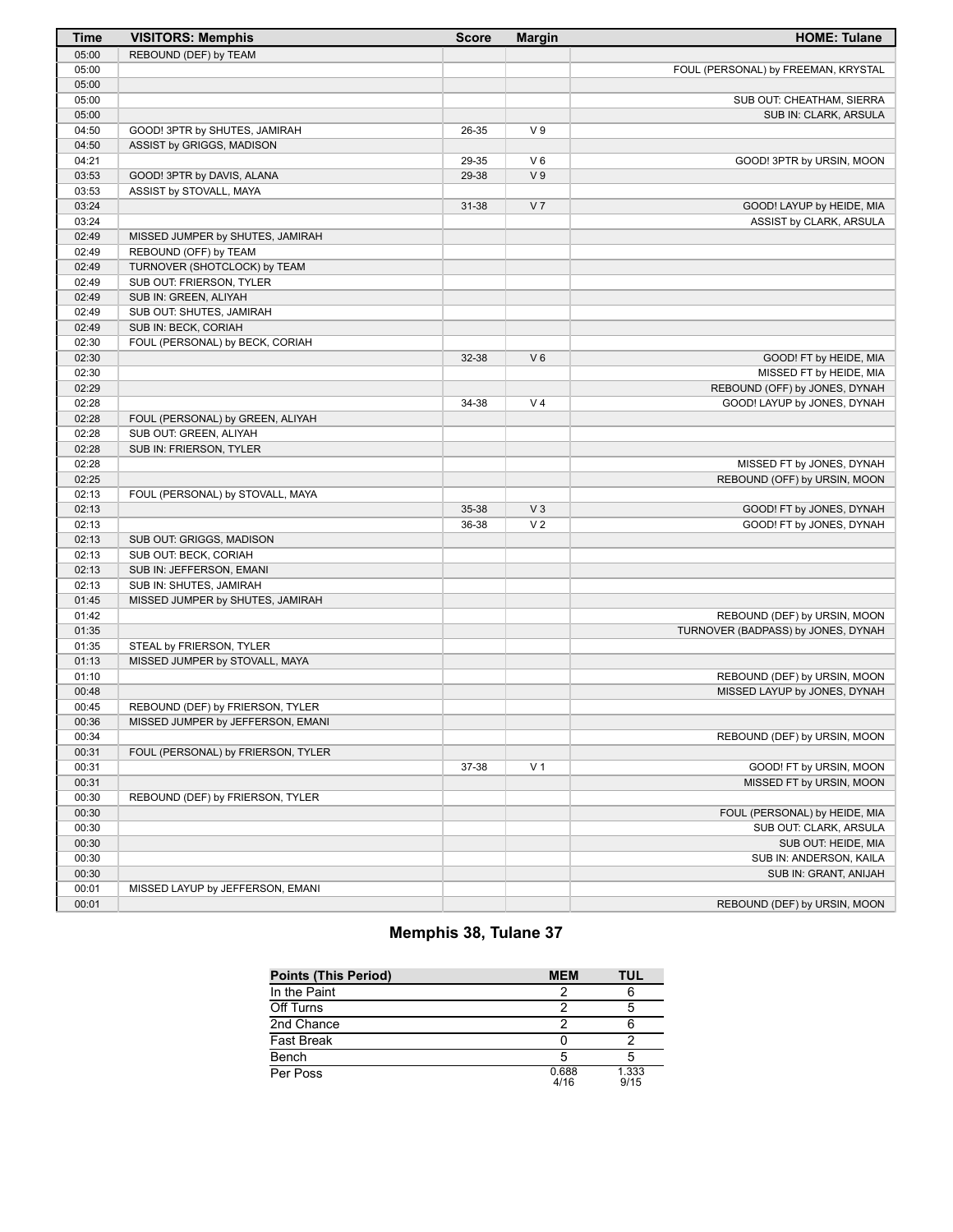# **Official Box Score Memphis vs Tulane Second Half Statistics Only January 19, 2022 at Avron B. Fogelman Arena in Devlin Fieldhouse - New Orleans**



# **Memphis 36**

| No. | Plaver                   | S  | <b>Pts</b>    | FG       | 3FG     | <b>FT</b> | <b>OR</b> | <b>DR</b> | TR       | PF             | A        | TO       | <b>B</b> lk | Stl      | Min         | $+/-$        |
|-----|--------------------------|----|---------------|----------|---------|-----------|-----------|-----------|----------|----------------|----------|----------|-------------|----------|-------------|--------------|
| 02  | <b>GRIGGS, MADISON</b>   | G  | 6             | $2 - 5$  | $2 - 3$ | $0 - 0$   | 0         |           |          | 0              | 0        |          |             | 0        | 17          | $-10$        |
| 04  | STOVALL, MAYA            | G  | 4             | $0 - 2$  | $0 - 0$ | $4 - 4$   | 0         |           |          | 3              |          | 0        | 0           | 0        | 16          | $-5$         |
| 05  | JEFFERSON, EMANI         | G  | 10            | $3-5$    | $0 - 0$ | $4 - 7$   |           | 3         | 4        | 3              | 2        |          | 0           | 0        | 11          | 3            |
| 11  | <b>FRIERSON, TYLER</b>   | С  | $\mathcal{P}$ | $1 - 2$  | $0 - 0$ | $0 - 0$   |           | 3         | 4        | 4              | 0        | 0        | 0           | 0        | 15          | $-2$         |
| 15  | <b>BECK, CORIAH</b>      | G  | 0             | $0 - 0$  | $0 - 0$ | $0 - 0$   | 0         | 0         | 0        | 0              | 0        | 0        | 0           | 0        | 0           | $\mathbf{0}$ |
| 23  | <b>SHUTES, JAMIRAH</b>   | G  | 8             | $2 - 8$  | $2 - 3$ | $2 - 2$   |           | 0         |          | $\overline{2}$ | 0        | 2        |             | 0        | 16          | $-13$        |
| 33  | DAVIS, ALANA             | F  | 4             | $0 - 2$  | $0 - 1$ | $4 - 4$   | 3         |           | 4        | 3              | 0        |          | 0           | 0        | 11          | $-10$        |
| 35  | <b>GREEN, ALIYAH</b>     | F. | 0             | $0 - 0$  | $0 - 0$ | $0 - 0$   | 0         | $\Omega$  | $\Omega$ | 0              | 0        | $\Omega$ | $\Omega$    | $\Omega$ | $\Omega$    | $\mathbf{0}$ |
| 53  | <b>WILLIAMS, LANETTA</b> | F. | 2             | $0 - 3$  | $0 - 0$ | $2 - 2$   | 2         | 1         | 3        | 0              | 0        | 2        | $\Omega$    | 1        | 15          | -3           |
|     | <b>TEAM</b>              |    | 0             | $0 - 0$  | $0 - 0$ | $0 - 0$   | 0         | 0         | $\Omega$ | 0              | $\Omega$ |          | $\Omega$    | 0        | $\mathbf 0$ |              |
|     | <b>TOTALS</b>            |    | 36            | $8 - 27$ | 4-7     | 16-19     | 8         | 10        | 18       | 15             | 3        | 8        |             | 1        | 100         |              |

| <b>Shooting By Period</b><br>Period | FG       | FG%   | 3FG       | 3FG%  | FТ        | FT%   | Deadball Rebounds: 3,0<br>Last FG Half: MEM 4th-00:49 |
|-------------------------------------|----------|-------|-----------|-------|-----------|-------|-------------------------------------------------------|
| 3rd Qtr                             | $3 - 14$ | 21%   | $2 - 3$   | 67%   | $13 - 14$ | 93%   |                                                       |
| 4th Qtr                             | $5 - 13$ | 38%   | $2 - 4$   | 50%   | $3-5$     | 60%   |                                                       |
| 2nd Half                            | $8 - 27$ | 30%   | $4 - 7$   | 57%   | $16-19$   | 84%   |                                                       |
| Game                                | 23-57    | 40.4% | $12 - 18$ | 66.7% | $16-19$   | 84.2% |                                                       |

# **Tulane 44**

| No. | Plaver               | S  | <b>Pts</b>    | <b>FG</b> | 3FG     | <b>FT</b> | <b>OR</b> | <b>DR</b> | <b>TR</b> | PF             | A        | TO | <b>B</b> lk | Stl | Min | $+/-$ |
|-----|----------------------|----|---------------|-----------|---------|-----------|-----------|-----------|-----------|----------------|----------|----|-------------|-----|-----|-------|
| 00  | <b>CLARK, ARSULA</b> | G  | 4             | $2 - 7$   | $0 - 0$ | $0 - 2$   | 2         |           | 3         | 0              | 3        | 2  |             |     | 17  |       |
| 01  | ANDERSON, KAILA      | G  | 0             | $0 - 0$   | $0 - 0$ | $0 - 0$   | 0         | 0         | 0         | $\overline{2}$ |          | 0  | 0           | 0   | 3   | 5     |
| 11  | URSIN, MOON          | G  | 10            | $1 - 4$   | $1 - 2$ | $7-8$     |           |           | 2         | 4              | 2        | 3  | 0           |     | 19  | 6     |
| 12  | CHEATHAM, SIERRA     | G  | 6             | $2 - 3$   | $2 - 3$ | $0 - 0$   | 0         | 2         | 2         | 0              |          | 0  |             |     | 14  | 11    |
| 14  | JONES, DYNAH         | G  |               | $1 - 2$   | $0 - 0$ | $5-6$     |           | 0         |           |                | 2        | 0  | 0           |     | 11  | 3     |
| 15  | <b>GRANT, ANIJAH</b> |    | $\mathcal{P}$ | $1 - 1$   | $0 - 0$ | $0 - 0$   | 0         |           |           | $\mathcal{P}$  | 0        | 0  | $\Omega$    | 0   | 8   | 1     |
| 21  | PARAU, IRINA         | F  | 0             | $0 - 0$   | $0 - 0$ | $0 - 0$   | 0         | 0         | 0         | 0              | $\Omega$ | 0  | 0           | 0   | 0   | 0     |
| 23  | FREEMAN, KRYSTAL     | F. | 6             | $2 - 3$   | $1 - 1$ | $1 - 2$   | 0         | 2         | 2         |                |          | 0  | $\Omega$    | 0   | 15  | 6     |
| 42  | HEIDE, MIA           | F  | 9             | $4 - 5$   | $0 - 0$ | 1-4       |           | 4         | 5         | 3              | $\Omega$ | 0  |             | 0   | 12  | 7     |
|     | <b>TEAM</b>          |    | 0             | $0 - 0$   | $0 - 0$ | $0 - 0$   |           | 1         | 2         | $\Omega$       | 0        | 0  | 0           | 0   | 0   |       |
|     | <b>TOTALS</b>        |    | 44            | $13 - 25$ | 4-6     | $14 - 22$ | 6         | 12        | 18        | 13             | 10       | 5  |             | 4   | 100 |       |

| <b>Shooting By Period</b><br>Period | FG        | FG%   | 3FG   | 3FG%  | FT    | FT%   |
|-------------------------------------|-----------|-------|-------|-------|-------|-------|
| 3rd Otr                             | $8-12$    | 67%   | $2-3$ | 67%   | 7-8   | 88%   |
| 4th Qtr                             | $5 - 13$  | 38%   | $2-3$ | 67%   | 7-14  | 50%   |
| 2nd Half                            | $13 - 25$ | 52%   | 4-6   | 67%   | 14-22 | 64%   |
| Game                                | 26-54     | 48.1% | 8-17  | 47 1% | 21-33 | 63.6% |

*Deadball Rebounds:* 5,0 *Last FG Half:* TUL 4th-01:30

| Game Notes:                                                              | <b>Score</b> | 1st l | 2nd | 3rd | 4th | <b>TOT</b> | <b>Points from (This Period)</b> | <b>MEM TUL</b> |
|--------------------------------------------------------------------------|--------------|-------|-----|-----|-----|------------|----------------------------------|----------------|
| Officials: Bryan Brunette, Tiara Cruse, Jules Gallien<br>Attendance: 603 | <b>MEM</b>   | 27    |     | 21  | 15  |            | In the Paint                     | 14             |
|                                                                          | TUL          |       | 20  | 25  | 19  | 81         | Off Turns                        |                |
| Start Time: 07:03 PM ET                                                  |              |       |     |     |     |            | 2nd Chance                       |                |
| End Time: 08:58 PM ET<br>Game Duration: 1:55                             |              |       |     |     |     |            | Fast Break                       |                |
| Conference Game:                                                         |              |       |     |     |     |            | Bench                            |                |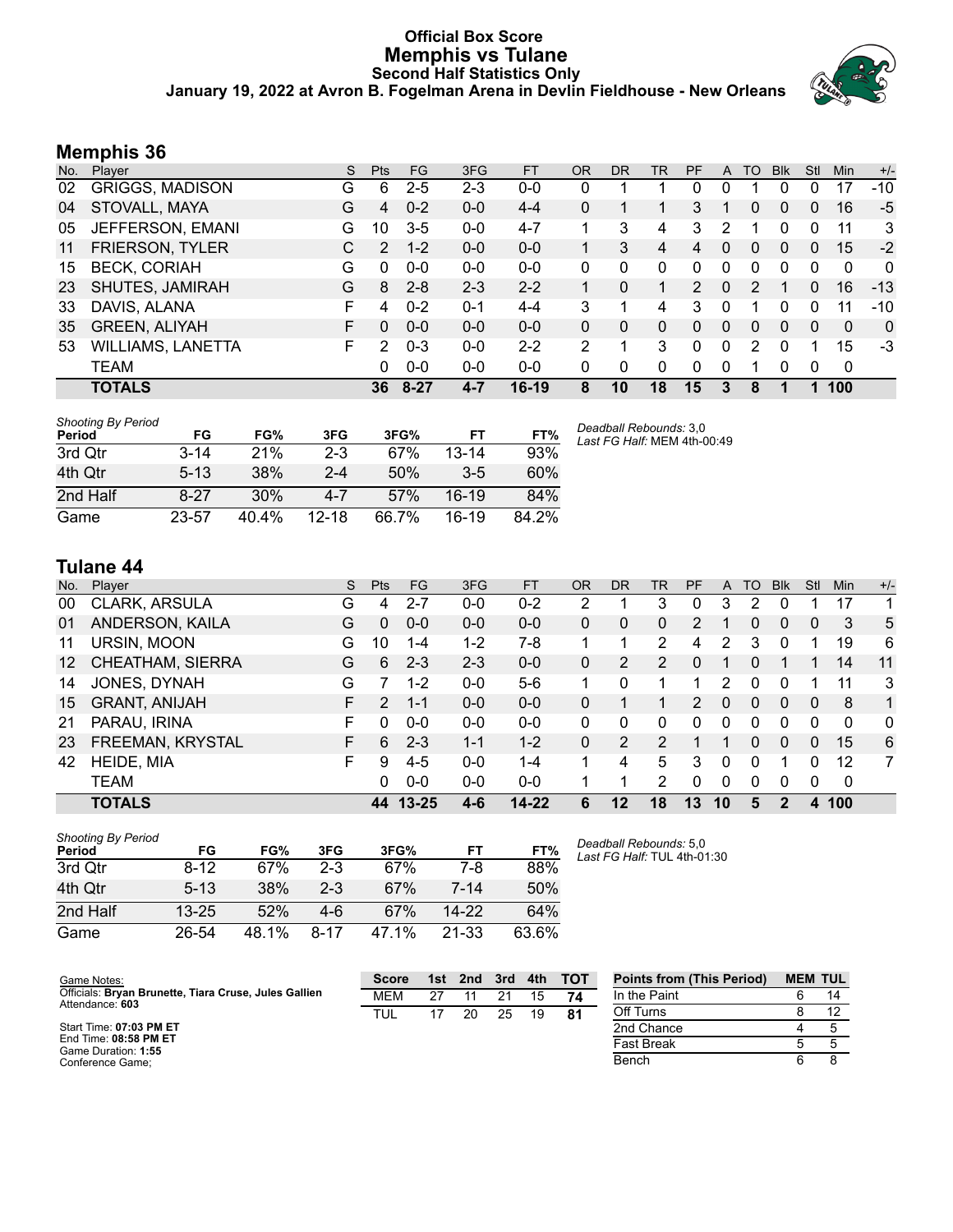### **Official Box Score Memphis vs Tulane Third Quarter Statistics Only January 19, 2022 at Avron B. Fogelman Arena in Devlin Fieldhouse - New Orleans**



# **Memphis 36**

| No. | Plaver                   | S  | Pts      | <b>FG</b> | 3FG     | <b>FT</b> | <b>OR</b>    | <b>DR</b>      | <b>TR</b>    | PF | A        | <b>TO</b> | <b>Blk</b> | <b>Stl</b>   | Min      | $+/-$        |
|-----|--------------------------|----|----------|-----------|---------|-----------|--------------|----------------|--------------|----|----------|-----------|------------|--------------|----------|--------------|
| 02  | <b>GRIGGS, MADISON</b>   | G  | 0        | $0 - 3$   | $0 - 1$ | $0-0$     | 0            | 0              | 0            | 0  | 0        |           | 0          | 0            | 10       | $-4$         |
| 05  | JEFFERSON, EMANI         | G  | 3        | $0 - 2$   | $0 - 0$ | $3 - 4$   |              | $\overline{2}$ | 3            |    |          | 0         | 0          | $\mathbf{0}$ | 4        | $\mathbf{0}$ |
| 23  | SHUTES, JAMIRAH          | G  | 8        | $2 - 5$   | $2 - 2$ | $2 - 2$   | $\Omega$     | 0              | 0            | 0  | 0        |           | 0          | 0            | 9        | -5           |
| 33  | DAVIS, ALANA             | F. | 4        | $0 - 1$   | $0 - 0$ | $4 - 4$   | 3            | 0              | 3            | 2  | $\Omega$ | $\Omega$  | $\Omega$   | $\Omega$     | 5        | $-4$         |
| 53  | <b>WILLIAMS, LANETTA</b> | F  | 0        | $0 - 1$   | $0 - 0$ | $0-0$     | 1            | 0              | 1            | 0  | 0        |           | 0          |              | 9        | $-3$         |
| 04  | STOVALL, MAYA            | G  | 4        | $0 - 0$   | $0 - 0$ | $4 - 4$   | $\mathbf{0}$ | 0              | 0            |    | 0        | $\Omega$  | 0          | $\Omega$     |          | $-3$         |
| 11  | <b>FRIERSON, TYLER</b>   | С  | 2        | $1 - 2$   | $0 - 0$ | $0-0$     |              | 0              | 1            |    | 0        | 0         | 0          | 0            | 6        | -1           |
| 15  | <b>BECK, CORIAH</b>      | G  | $\Omega$ | $0 - 0$   | $0 - 0$ | $0 - 0$   | $\Omega$     | 0              | $\mathbf{0}$ | 0  | 0        | $\Omega$  | 0          | $\Omega$     | $\Omega$ | $\mathbf{0}$ |
| 35  | <b>GREEN, ALIYAH</b>     | F. | 0        | $0 - 0$   | $0-0$   | $0-0$     | $\Omega$     | 0              | $\Omega$     | 0  | $\Omega$ | $\Omega$  | 0          | 0            | $\Omega$ | $\mathbf{0}$ |
|     | <b>TEAM</b>              |    |          |           |         |           | 0            | $\mathbf{0}$   | 0            | 0  |          | 0         |            |              |          |              |
|     | <b>TOTALS</b>            |    | 21       | $3 - 14$  | $2 - 3$ | $13 - 14$ | 6            | 2              | 8            | 5  |          | 3         | 0          |              | 50       |              |

| <b>Shooting By Period</b><br>Period | FG    | FG%   | 3FG       | 3FG%  |       | FT%   | Deadball Rebounds: 3,0 |
|-------------------------------------|-------|-------|-----------|-------|-------|-------|------------------------|
| 2nd Half                            | 0-0   | 0%    | 0-0       | $2\%$ | 0-0   | 0%    |                        |
| Game                                | 23-57 | 40.4% | $12 - 18$ | 66.7% | 16-19 | 84.2% |                        |

# **Tulane 44**

| No. | Player               | S  | Pts            | <b>FG</b> | 3FG     | <b>FT</b> | 0R       | DR           | TR | PF            | A            | TO       | <b>Blk</b> | Stl          | Min      | $+/-$        |
|-----|----------------------|----|----------------|-----------|---------|-----------|----------|--------------|----|---------------|--------------|----------|------------|--------------|----------|--------------|
| 00  | CLARK, ARSULA        | G  | 4              | $2 - 4$   | $0 - 0$ | $0 - 0$   |          |              | 2  | 0             | 3            | 2        |            |              | 10       | 4            |
| 11  | URSIN, MOON          | G  |                | $1 - 2$   | $1 - 2$ | $4 - 4$   | 0        |              |    |               |              | 2        | 0          | 0            | 9        | 2            |
| 14  | JONES, DYNAH         | G  | 3              | $0 - 1$   | $0-0$   | $3 - 4$   | 1        | 0            |    |               |              | 0        | 0          | 0            |          | $-1$         |
| 23  | FREEMAN, KRYSTAL     | F. | $\overline{2}$ | 1-1       | $0 - 0$ | $0 - 0$   | 0        | 0            | 0  | 0             | 0            | 0        | 0          | 0            | 5        | 2            |
| 42  | HEIDE, MIA           | F. | 4              | $2 - 2$   | $0 - 0$ | $0-0$     | 0        | 0            | 0  | 2             | 0            | 0        |            | 0            | 2        | -3           |
| 01  | ANDERSON, KAILA      | G  | 0              | $0 - 0$   | $0 - 0$ | $0 - 0$   | $\Omega$ | 0            | 0  | 2             |              | 0        | 0          | $\Omega$     | 3        | 5            |
| 12  | CHEATHAM, SIERRA     | G  | 3              | $1 - 1$   | $1 - 1$ | $0-0$     | 0        | 2            | 2  | 0             | 0            | $\Omega$ | 0          | 0            | 6        | 4            |
| 15  | <b>GRANT, ANIJAH</b> | F  | 2              | 1-1       | $0 - 0$ | $0 - 0$   | 0        |              | 1  | $\mathcal{P}$ | $\mathbf{0}$ | $\Omega$ | 0          | $\mathbf{0}$ | 8        | 1            |
| 21  | PARAU, IRINA         | F. | n              | $0 - 0$   | $0 - 0$ | $0-0$     | 0        | 0            | 0  | 0             | 0            | $\Omega$ | 0          | 0            | $\Omega$ | $\mathbf{0}$ |
|     | TEAM                 |    |                |           |         |           | 0        | $\mathbf{0}$ | 0  | 0             |              | 0        |            |              |          |              |
|     | <b>TOTALS</b>        |    | 25.            | $8 - 12$  | $2 - 3$ | 7-8       |          | 5            |    | 8             | 6            |          |            |              | 50       |              |

| <b>Shooting By Period</b><br>Period | FG    | FG%   | 3FG      | 3FG%  |           | FT%   |  |
|-------------------------------------|-------|-------|----------|-------|-----------|-------|--|
| 2nd Half                            | 0-0   | 0%    | ი-ი      | 0%    | 0-0       | 0%    |  |
| Game                                | 26-54 | 48.1% | $8 - 17$ | 47.1% | $21 - 33$ | 63.6% |  |

*Deadball Rebounds:* 5,0

| Game Notes:                                                              | <b>Score</b> | 1st | 2nd | 3rd | 4th | <b>TOT</b> | <b>Points (This Period)</b> | <b>MEM</b>     | <b>TUL</b>    |
|--------------------------------------------------------------------------|--------------|-----|-----|-----|-----|------------|-----------------------------|----------------|---------------|
| Officials: Bryan Brunette, Tiara Cruse, Jules Gallien<br>Attendance: 603 | <b>MEM</b>   | 27  |     | 21  | 15  | 74         | In the Paint                |                | 12            |
|                                                                          | TUL          | 17  | 20  | 25  | 19  | 81         | Off Turns                   |                |               |
| Start Time: 07:03 PM ET                                                  |              |     |     |     |     |            | 2nd Chance                  |                |               |
| End Time: 08:58 PM ET<br>Game Duration: 1:55                             |              |     |     |     |     |            | <b>Fast Break</b>           |                |               |
| Conference Game;                                                         |              |     |     |     |     |            | Bench                       |                |               |
|                                                                          |              |     |     |     |     |            | Per Poss                    | 1.235<br>10/17 | .471<br>12/17 |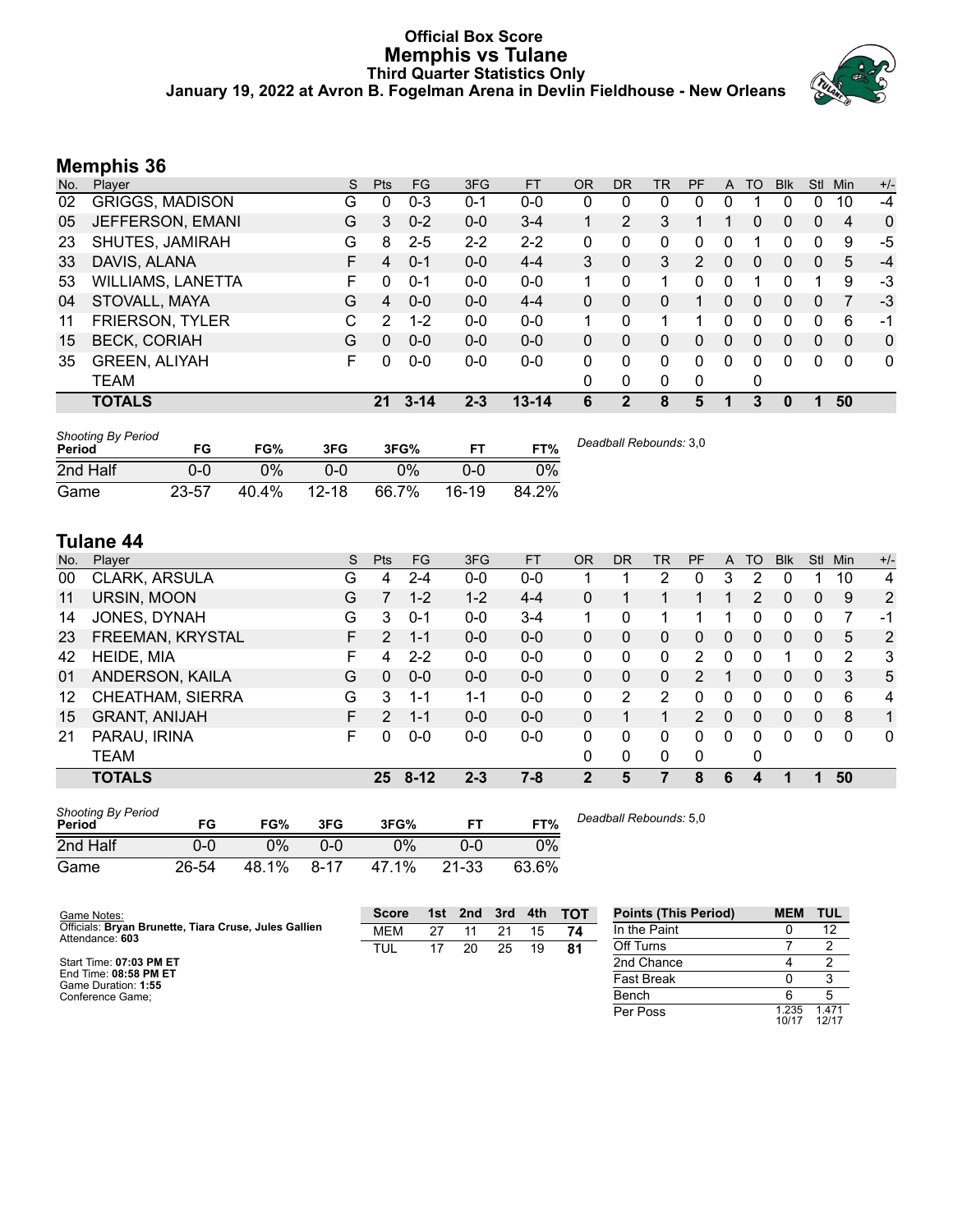# **Official Play-By-Play Memphis vs Tulane Third Quarter January 19, 2022 at Avron B. Fogelman Arena in Devlin Fieldhouse - New Orleans**



### **Period 3**

<mark>Startersː</mark><br>Memphis: 2 GRIGGS,MADISON (G); 5 JEFFERSON,EMANI (G); 23 SHUTES,JAMIRAH (G); 33 DAVIS,ALANA (F); 53 WILLIAMS,LANETTA (F);<br>Tulane: 0 CLARK,ARSULA (G); 11 URSIN,MOON (G); 14 JONES,DYNAH (G); 23 FREEMAN,KRYSTAL (F

| Time           | <b>VISITORS: Memphis</b>              | <b>Score</b> | <b>Margin</b>  | <b>HOME: Tulane</b>                   |
|----------------|---------------------------------------|--------------|----------------|---------------------------------------|
| 10:00          |                                       |              |                | SUB OUT: ANDERSON, KAILA              |
| 10:00          |                                       |              |                | SUB OUT: GRANT, ANIJAH                |
| 10:00          |                                       |              |                | SUB IN: CLARK, ARSULA                 |
| 10:00          |                                       |              |                | SUB IN: HEIDE, MIA                    |
| 10:00          | SUB OUT: STOVALL, MAYA                |              |                |                                       |
| 10:00          | SUB OUT: FRIERSON, TYLER              |              |                |                                       |
| 10:00          | SUB IN: GRIGGS, MADISON               |              |                |                                       |
| 10:00          | SUB IN: WILLIAMS, LANETTA             |              |                |                                       |
| 09:46          |                                       | 39-38        | H <sub>1</sub> | GOOD! LAYUP by HEIDE, MIA             |
| 09:46          |                                       |              |                | ASSIST by CLARK, ARSULA               |
| 09:31          |                                       |              |                | FOUL (PERSONAL) by HEIDE, MIA         |
| 09:31          | MISSED FT by JEFFERSON, EMANI         |              |                |                                       |
|                |                                       |              |                |                                       |
| 09:31          | REBOUND (OFF) by TEAM                 |              |                |                                       |
| 09:31          | GOOD! FT by JEFFERSON, EMANI          | 39-39        | $\mathsf T$    |                                       |
| 09:18          |                                       | 41-39        | H <sub>2</sub> | GOOD! LAYUP by FREEMAN, KRYSTAL [PNT] |
| 09:09          | MISSED LAYUP by JEFFERSON, EMANI      |              |                |                                       |
| 09:09          |                                       |              |                | BLOCK by HEIDE, MIA                   |
| 09:05          | REBOUND (OFF) by JEFFERSON, EMANI     |              |                |                                       |
| 09:04          | MISSED LAYUP by JEFFERSON, EMANI      |              |                |                                       |
| 08:58          | REBOUND (OFF) by DAVIS, ALANA         |              |                |                                       |
| 08:58          | MISSED LAYUP by DAVIS, ALANA          |              |                |                                       |
| 08:57          |                                       |              |                | REBOUND (DEF) by URSIN, MOON          |
| 08:56          |                                       | 44-39        | H <sub>5</sub> | GOOD! 3PTR by URSIN, MOON [FB]        |
| 08:56          |                                       |              |                | ASSIST by CLARK, ARSULA               |
| 08:37          |                                       |              |                | FOUL (PERSONAL) by HEIDE, MIA         |
| 08:37          | GOOD! FT by SHUTES, JAMIRAH           | 44-40        | H4             |                                       |
| 08:37          | GOOD! FT by SHUTES, JAMIRAH           | 44-41        | $H_3$          |                                       |
| 08:26          |                                       | 46-41        | H <sub>5</sub> | GOOD! LAYUP by HEIDE, MIA             |
| 08:26          |                                       |              |                | ASSIST by CLARK, ARSULA               |
| 08:11          | GOOD! 3PTR by SHUTES, JAMIRAH         | 46-44        | H <sub>2</sub> |                                       |
| 07:53          |                                       |              |                | FOUL (OFF) by URSIN, MOON             |
| 07:53          |                                       |              |                | TURNOVER (OFFENSIVE) by URSIN, MOON   |
| 07:53          |                                       |              |                | SUB OUT: HEIDE, MIA                   |
| 07:53          |                                       |              |                | SUB IN: GRANT, ANIJAH                 |
| 07:37          | MISSED LAYUP by SHUTES, JAMIRAH       |              |                |                                       |
| 07:36          | REBOUND (OFF) by DAVIS, ALANA         |              |                |                                       |
| 07:36          |                                       |              |                | FOUL (PERSONAL) by GRANT, ANIJAH      |
| 07:36          | GOOD! FT by DAVIS, ALANA              | 46-45        | H <sub>1</sub> |                                       |
| 07:36          | GOOD! FT by DAVIS, ALANA              | 46-46        | T              |                                       |
| 07:27          |                                       |              |                | MISSED JUMPER by CLARK, ARSULA        |
| 07:24          |                                       |              |                | REBOUND (OFF) by CLARK, ARSULA        |
| 07:23          |                                       |              |                | MISSED 3PTR by URSIN, MOON            |
| 07:21          | FOUL (PERSONAL) by DAVIS, ALANA       |              |                |                                       |
| 07:21          |                                       | 47-46        | H 1            | GOOD! FT by JONES, DYNAH              |
| 07:21          |                                       | 48-46        | H <sub>2</sub> | GOOD! FT by JONES, DYNAH              |
| 07:20          |                                       |              |                | REBOUND (OFF) by JONES, DYNAH         |
| 07:15          |                                       |              |                | FOUL (PERSONAL) by JONES, DYNAH       |
|                | GOOD! FT by JEFFERSON, EMANI          |              | H <sub>1</sub> |                                       |
| 07:15<br>07:15 | GOOD! FT by JEFFERSON, EMANI          | 48-47        |                |                                       |
|                |                                       | 48-48        | Т              |                                       |
| 07:01          |                                       |              |                | MISSED JUMPER by JONES, DYNAH         |
| 06:58          | REBOUND (DEF) by JEFFERSON, EMANI     |              |                |                                       |
| 06:52          | TURNOVER (BADPASS) by SHUTES, JAMIRAH |              |                |                                       |
| 06:52          | SUB OUT: SHUTES, JAMIRAH              |              |                |                                       |
| 06:52          | SUB OUT: DAVIS, ALANA                 |              |                |                                       |
| 06:52          | SUB IN: STOVALL, MAYA                 |              |                |                                       |
| 06:52          | SUB IN: FRIERSON, TYLER               |              |                |                                       |
| 06:32          |                                       |              |                | MISSED JUMPER by CLARK, ARSULA        |
| 06:29          | REBOUND (DEF) by JEFFERSON, EMANI     |              |                |                                       |
| 06:15          | GOOD! JUMPER by FRIERSON, TYLER       | 48-50        | V <sub>2</sub> |                                       |
| 06:15          | ASSIST by JEFFERSON, EMANI            |              |                |                                       |
| 06:00          | FOUL (PERSONAL) by JEFFERSON, EMANI   |              |                |                                       |
| 06:00          |                                       |              |                | SUB OUT: URSIN, MOON                  |
| 06:00          |                                       |              |                | SUB IN: ANDERSON, KAILA               |
| 06:00          |                                       |              |                | MISSED FT by JONES, DYNAH             |
| 06:00          |                                       |              |                | REBOUND (OFF) by TEAM                 |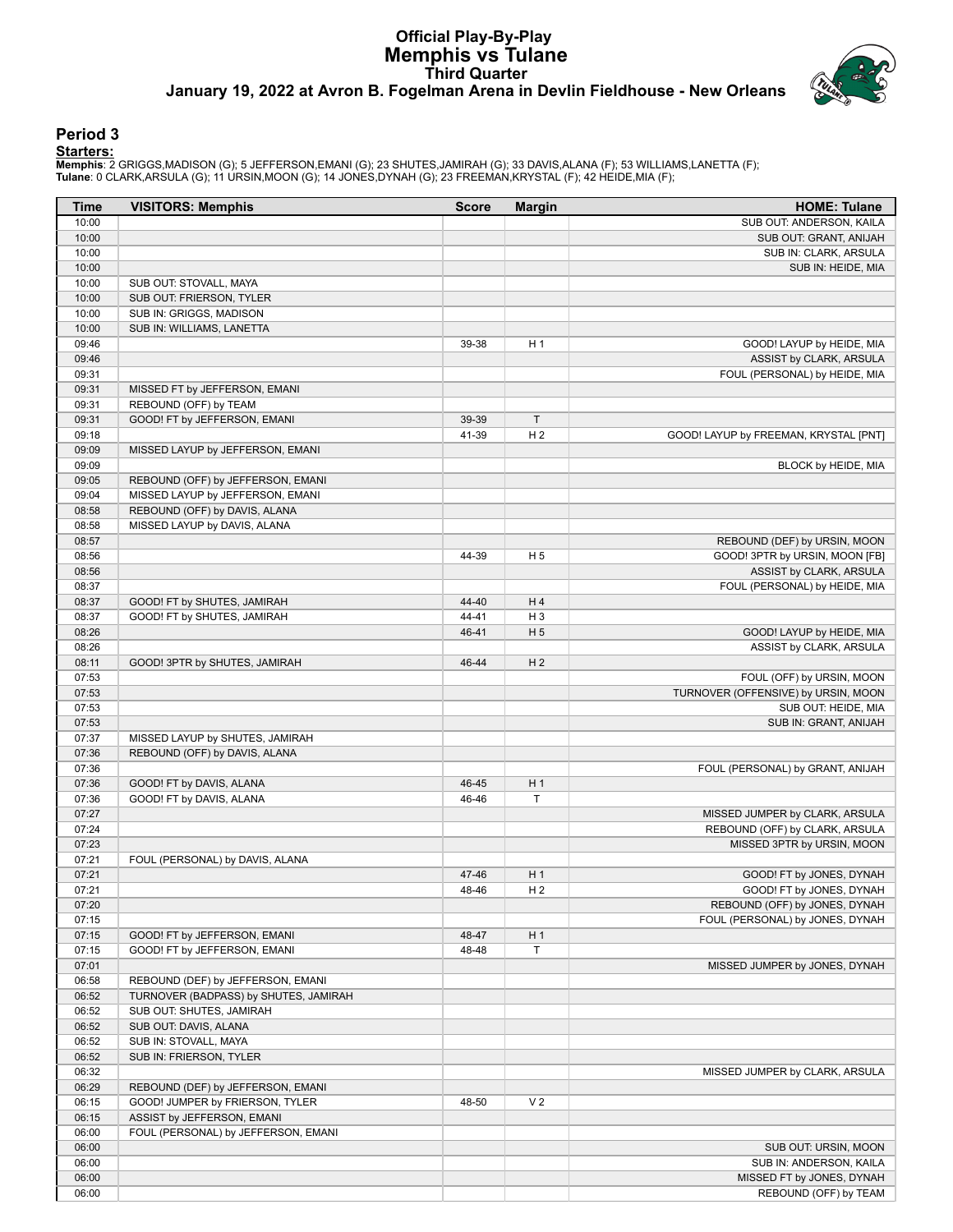| <b>Time</b>    | <b>VISITORS: Memphis</b>                                    | <b>Score</b> | <b>Margin</b>                    | <b>HOME: Tulane</b>                  |
|----------------|-------------------------------------------------------------|--------------|----------------------------------|--------------------------------------|
| 06:00          |                                                             | 49-50        | V <sub>1</sub>                   | GOOD! FT by JONES, DYNAH             |
| 06:00          |                                                             |              |                                  | SUB OUT: JONES, DYNAH                |
| 06:00          |                                                             |              |                                  | SUB IN: CHEATHAM, SIERRA             |
| 06:00          | SUB OUT: JEFFERSON, EMANI                                   |              |                                  |                                      |
| 06:00          | SUB IN: SHUTES, JAMIRAH                                     |              |                                  |                                      |
| 05:39          | TURNOVER (TRAVEL) by WILLIAMS, LANETTA                      |              |                                  |                                      |
| 05:12          |                                                             | 51-50        | H <sub>1</sub>                   | GOOD! JUMPER by CLARK, ARSULA [PNT]  |
| 04:54          | MISSED JUMPER by SHUTES, JAMIRAH                            |              |                                  |                                      |
| 04:51          | REBOUND (OFF) by WILLIAMS, LANETTA                          |              |                                  |                                      |
| 04:50          | MISSED JUMPER by WILLIAMS, LANETTA                          |              |                                  |                                      |
| 04:49          | MISSED JUMPER by FRIERSON, TYLER                            |              |                                  |                                      |
| 04:48          |                                                             |              |                                  | REBOUND (DEF) by CLARK, ARSULA       |
| 04:48          | FOUL (PERSONAL) by FRIERSON, TYLER                          |              |                                  |                                      |
| 04:48          |                                                             |              |                                  |                                      |
| 04:48          |                                                             |              |                                  | SUB OUT: FREEMAN, KRYSTAL            |
| 04:48          |                                                             |              |                                  | SUB IN: URSIN, MOON                  |
| 04:48          | SUB OUT: WILLIAMS, LANETTA                                  |              |                                  |                                      |
| 04:48          | SUB IN: DAVIS, ALANA                                        |              |                                  |                                      |
| 04:46          | REBOUND (OFF) by FRIERSON, TYLER                            |              |                                  |                                      |
| 04:34          |                                                             | 54-50        | H4                               | GOOD! 3PTR by CHEATHAM, SIERRA       |
| 04:34          |                                                             |              |                                  | ASSIST by ANDERSON, KAILA            |
| 04:18          |                                                             |              |                                  | FOUL (PERSONAL) by ANDERSON, KAILA   |
| 04:18          | GOOD! FT by STOVALL, MAYA                                   | 54-51        | $H_3$                            |                                      |
| 04:18          | GOOD! FT by STOVALL, MAYA                                   | 54-52        | H <sub>2</sub>                   |                                      |
| 03:49          | FOUL (PERSONAL) by DAVIS, ALANA                             |              |                                  |                                      |
| 03:49          | SUB OUT: DAVIS, ALANA                                       |              |                                  |                                      |
| 03:49          | SUB IN: WILLIAMS, LANETTA                                   |              |                                  |                                      |
| 03:49          |                                                             | 55-52        | $H_3$                            | GOOD! FT by URSIN, MOON              |
| 03:49          |                                                             | 56-52        | H4                               | GOOD! FT by URSIN, MOON              |
| 03:23          | TURNOVER (LOSTBALL) by GRIGGS, MADISON                      |              |                                  |                                      |
| 03:23          |                                                             |              |                                  | STEAL by CLARK, ARSULA               |
| 03:18          |                                                             |              |                                  | TURNOVER (LOSTBALL) by CLARK, ARSULA |
| 03:01          | MISSED JUMPER by GRIGGS, MADISON                            |              |                                  |                                      |
| 02:57          |                                                             |              |                                  | REBOUND (DEF) by GRANT, ANIJAH       |
| 02:55          |                                                             |              |                                  | TURNOVER (TRAVEL) by URSIN, MOON     |
| 02:46          |                                                             |              |                                  | FOUL (PERSONAL) by ANDERSON, KAILA   |
| 02:46          |                                                             |              |                                  | SUB OUT: ANDERSON, KAILA             |
| 02:46          |                                                             |              |                                  | SUB IN: JONES, DYNAH                 |
| 02:46          | GOOD! FT by STOVALL, MAYA                                   | 56-53        | $H_3$                            |                                      |
| 02:46          | GOOD! FT by STOVALL, MAYA                                   | 56-54        | H <sub>2</sub>                   |                                      |
| 02:31          |                                                             | 58-54        | H4                               | GOOD! JUMPER by CLARK, ARSULA [PNT]  |
| 02:31          |                                                             |              |                                  | ASSIST by URSIN, MOON                |
| 02:13          | MISSED JUMPER by GRIGGS, MADISON                            |              |                                  |                                      |
| 02:10          |                                                             |              |                                  | REBOUND (DEF) by CHEATHAM, SIERRA    |
| 02:03          |                                                             |              |                                  | TURNOVER (BADPASS) by CLARK, ARSULA  |
| 02:03          | STEAL by WILLIAMS, LANETTA<br>GOOD! 3PTR by SHUTES, JAMIRAH | 58-57        |                                  |                                      |
| 01:37<br>01:13 | FOUL (PERSONAL) by STOVALL, MAYA                            |              | H 1                              |                                      |
| 01:13          | SUB OUT: FRIERSON, TYLER                                    |              |                                  |                                      |
|                | SUB IN: DAVIS, ALANA                                        |              |                                  |                                      |
| 01:13          |                                                             | 59-57        |                                  | GOOD! FT by URSIN, MOON              |
| 01:13<br>01:13 |                                                             | 60-57        | H <sub>2</sub><br>H <sub>3</sub> | GOOD! FT by URSIN, MOON              |
| 00:46          | MISSED 3PTR by GRIGGS, MADISON                              |              |                                  |                                      |
| 00:44          |                                                             |              |                                  | FOUL (PERSONAL) by GRANT, ANIJAH     |
| 00:44          | GOOD! FT by DAVIS, ALANA                                    | 60-58        | H <sub>2</sub>                   |                                      |
| 00:44          | GOOD! FT by DAVIS, ALANA                                    | 60-59        | H <sub>1</sub>                   |                                      |
| 00:43          | REBOUND (OFF) by DAVIS, ALANA                               |              |                                  |                                      |
| 00:30          |                                                             | 62-59        | H <sub>3</sub>                   | GOOD! LAYUP by GRANT, ANIJAH         |
| 00:30          |                                                             |              |                                  | ASSIST by JONES, DYNAH               |
| 00:00          | MISSED LAYUP by SHUTES, JAMIRAH                             |              |                                  |                                      |
| 00:00          |                                                             |              |                                  | REBOUND (DEF) by CHEATHAM, SIERRA    |
|                |                                                             |              |                                  |                                      |

# **Memphis 59, Tulane 62**

| <b>Points (This Period)</b> | <b>MEM</b>     | <b>TUL</b>     |
|-----------------------------|----------------|----------------|
| In the Paint                |                | 12             |
| Off Turns                   |                |                |
| 2nd Chance                  |                |                |
| <b>Fast Break</b>           |                |                |
| Bench                       |                |                |
| Per Poss                    | 1.235<br>10/17 | 1.471<br>12/17 |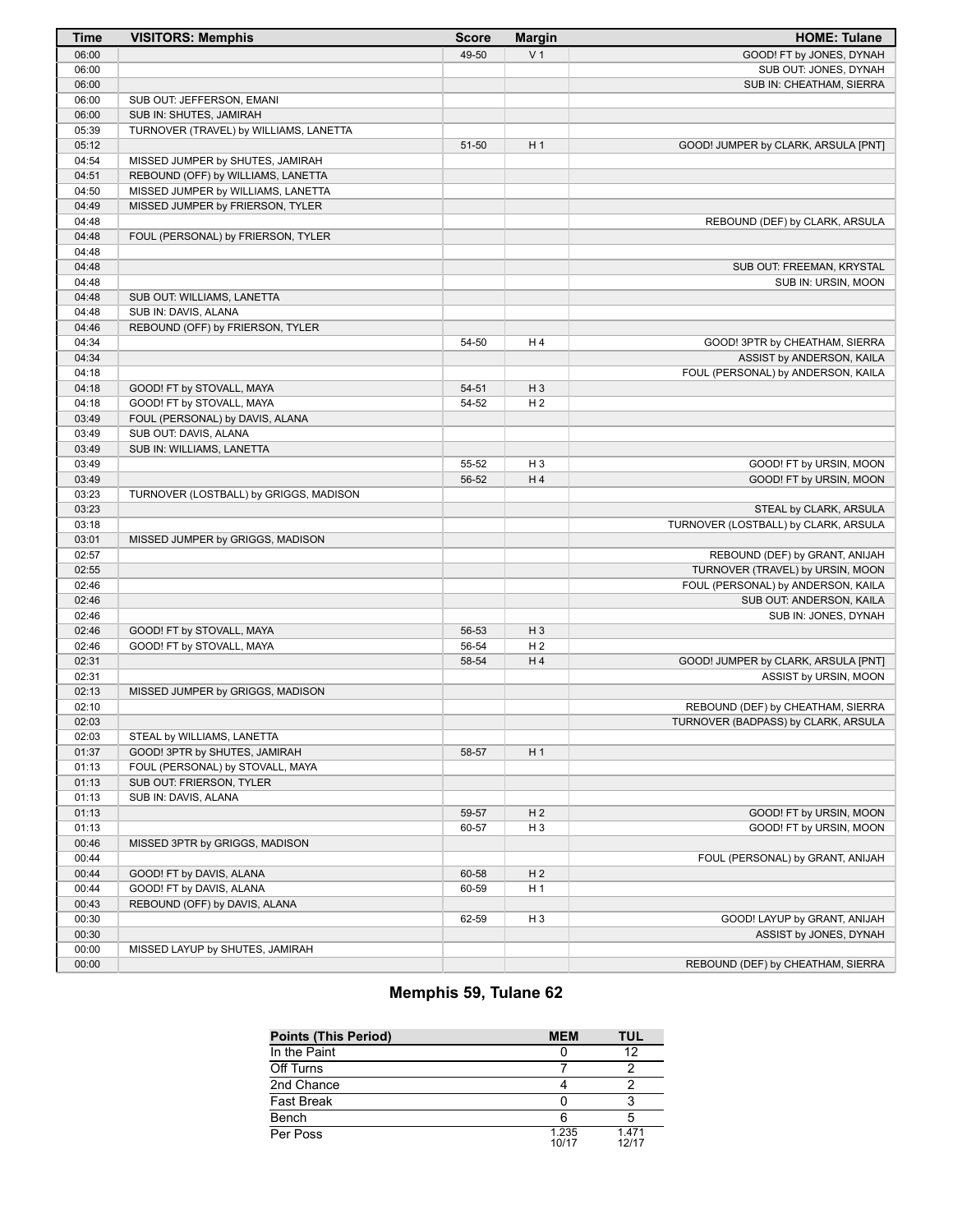### **Official Box Score Memphis vs Tulane Fourth Quarter Statistics Only January 19, 2022 at Avron B. Fogelman Arena in Devlin Fieldhouse - New Orleans**



# **Memphis 15**

| No. | Plaver                   | S  | <b>Pts</b> | FG.      | 3FG     | <b>FT</b> | <b>OR</b> | DR       | TR       | <b>PF</b> | $\mathsf{A}$ | TO       | <b>BIK</b> | Stl      | Min      | $+/-$        |
|-----|--------------------------|----|------------|----------|---------|-----------|-----------|----------|----------|-----------|--------------|----------|------------|----------|----------|--------------|
| 02  | <b>GRIGGS, MADISON</b>   | G  | 6          | $2 - 2$  | $2 - 2$ | $0 - 0$   | 0         |          |          | 0         | 0            | 0        | 0          | 0        |          | $-6$         |
| 05  | JEFFERSON, EMANI         | G  |            | $3 - 3$  | $0-0$   | $1 - 3$   | 0         |          |          | 2         |              |          | 0          | 0        |          | 3            |
| 23  | SHUTES, JAMIRAH          | G  | 0          | $0 - 3$  | $0 - 1$ | $0-0$     |           | 0        | 1        | 2         | 0            |          |            | 0        |          | -8           |
| 33  | DAVIS, ALANA             | F  | 0          | $0 - 1$  | $0 - 1$ | $0 - 0$   | 0         |          |          |           | 0            |          | 0          | 0        | 6        | -6           |
| 53  | <b>WILLIAMS, LANETTA</b> | F  | 2          | $0 - 2$  | $0 - 0$ | $2 - 2$   |           |          | 2        | 0         | 0            |          | 0          | 0        | 6        | $\mathbf{0}$ |
| 04  | STOVALL, MAYA            | G  | 0          | $0 - 2$  | $0 - 0$ | $0 - 0$   | 0         |          |          | 2         |              | 0        | 0          | $\Omega$ | 9        | $-2$         |
| 11  | FRIERSON, TYLER          | C. | 0          | $0 - 0$  | $0 - 0$ | $0 - 0$   | 0         | 3        | 3        | 3         | 0            | $\Omega$ | 0          | 0        | -9       | $-1$         |
| 15  | <b>BECK, CORIAH</b>      | G  | $\Omega$   | $0 - 0$  | $0 - 0$ | $0 - 0$   | $\Omega$  | 0        | $\Omega$ | 0         | $\Omega$     | $\Omega$ | 0          | $\Omega$ | $\Omega$ | $\mathbf{0}$ |
| 35  | <b>GREEN, ALIYAH</b>     | F  | 0          | $0 - 0$  | $0-0$   | $0-0$     | 0         | $\Omega$ | 0        | 0         | $\Omega$     | $\Omega$ | 0          | 0        | 0        | $\mathbf{0}$ |
|     | TEAM                     |    |            |          |         |           | 0         | 0        | 0        | 0         |              |          |            |          |          |              |
|     | <b>TOTALS</b>            |    | 15         | $5 - 13$ | $2 - 4$ | $3 - 5$   |           | 8        | 10       | 10        |              | 5        |            | 0        | 50       |              |

| <b>Shooting By Period</b><br>Period | FG        | FG%   | 3FG       | 3FG%  |           | FT%   | Deadball Rebounds: 3,0 |
|-------------------------------------|-----------|-------|-----------|-------|-----------|-------|------------------------|
| Game                                | $23 - 57$ | 40.4% | $12 - 18$ | 66.7% | $16 - 19$ | 84.2% |                        |

# **Tulane 19**

| No. | Plaver                  | S  | <b>Pts</b> | <b>FG</b> | 3FG     | <b>FT</b> | 0R           | <b>DR</b> | <b>TR</b> | PF           | A        | TO       | <b>Blk</b> | Stl          | Min          | $+/-$          |
|-----|-------------------------|----|------------|-----------|---------|-----------|--------------|-----------|-----------|--------------|----------|----------|------------|--------------|--------------|----------------|
| 00  | CLARK, ARSULA           | G  | 0          | $0 - 3$   | $0 - 0$ | $0 - 2$   |              | 0         |           | 0            | 0        | 0        | O          | 0            |              | $-3$           |
| 11  | URSIN, MOON             | G  | 3          | $0 - 2$   | $0 - 0$ | $3 - 4$   | 1.           | 0         | 1         | 3            |          |          | 0          |              | 10           | $\overline{4}$ |
| 14  | JONES, DYNAH            | G  | 4          | $1 - 1$   | $0 - 0$ | $2 - 2$   | 0            | 0         | 0         | 0            |          | 0        | 0          |              | 4            | 4              |
| 23  | FREEMAN, KRYSTAL        | F. | 4          | $1 - 2$   | $1 - 1$ | $1 - 2$   | $\mathbf{0}$ | 2         | 2         |              |          | $\Omega$ | 0          | $\mathbf{0}$ | 10           | 4              |
| 42  | <b>HEIDE, MIA</b>       | F  | 5          | $2 - 3$   | $0 - 0$ | $1 - 4$   | 1            | 4         | 5         |              | 0        | 0        | 0          | 0            | 10           | 4              |
| 01  | ANDERSON, KAILA         | G  | 0          | $0 - 0$   | $0 - 0$ | $0 - 0$   | $\mathbf{0}$ | 0         | 0         | 0            | $\Omega$ | $\Omega$ | $\Omega$   | $\Omega$     | $\mathbf{0}$ | $\mathbf{0}$   |
| 12  | <b>CHEATHAM, SIERRA</b> | G  | 3          | $1 - 2$   | $1 - 2$ | $0-0$     | 0            | 0         | 0         | 0            |          |          | 1          |              | 8            | 7              |
| 15  | <b>GRANT, ANIJAH</b>    | F  | 0          | $0 - 0$   | $0 - 0$ | $0 - 0$   | $\Omega$     | 0         | 0         | 0            | $\Omega$ | 0        | 0          | 0            | 0            | $\mathbf{0}$   |
| 21  | PARAU, IRINA            | F  | 0          | $0-0$     | $0-0$   | $0-0$     | 0            | 0         | 0         | 0            | 0        | 0        | 0          | 0            | 0            | $\mathbf{0}$   |
|     | <b>TEAM</b>             |    |            |           |         |           |              |           | 2         | $\mathbf{0}$ |          | 0        |            |              |              |                |
|     | <b>TOTALS</b>           |    | 19         | $5 - 13$  | $2 - 3$ | $7 - 14$  | 4            |           | 11        | 5            | 4        |          | 1          | 3            | 50           |                |

| <b>Shooting By Period</b><br>Period |       | FG%   | 3FG    | 3FG%  |       | FT%   |  |
|-------------------------------------|-------|-------|--------|-------|-------|-------|--|
| Game                                | 26-54 | 48.1% | - 8-17 | 47.1% | 21-33 | 63.6% |  |

*Deadball Rebounds:* 5,0

| Game Notes:                                                              | <b>Score</b> |    | 1st 2nd | $\sim$ 3rd $\sim$ | 4th | — тот | <b>Points (This Period)</b> | <b>MEM</b>    | TUL          |
|--------------------------------------------------------------------------|--------------|----|---------|-------------------|-----|-------|-----------------------------|---------------|--------------|
| Officials: Bryan Brunette, Tiara Cruse, Jules Gallien<br>Attendance: 603 | <b>MEM</b>   | 27 |         | 21                | 15  | 74    | In the Paint                |               |              |
|                                                                          | TUL          |    | 20      | 25                | 19  | 81    | Off Turns                   |               | 10           |
| Start Time: 07:03 PM ET                                                  |              |    |         |                   |     |       | 2nd Chance                  |               |              |
| End Time: 08:58 PM ET<br>Game Duration: 1:55                             |              |    |         |                   |     |       | <b>Fast Break</b>           |               |              |
| Conference Game:                                                         |              |    |         |                   |     |       | Bench                       |               |              |
|                                                                          |              |    |         |                   |     |       | Per Poss                    | 0.833<br>7/18 | .188<br>9/16 |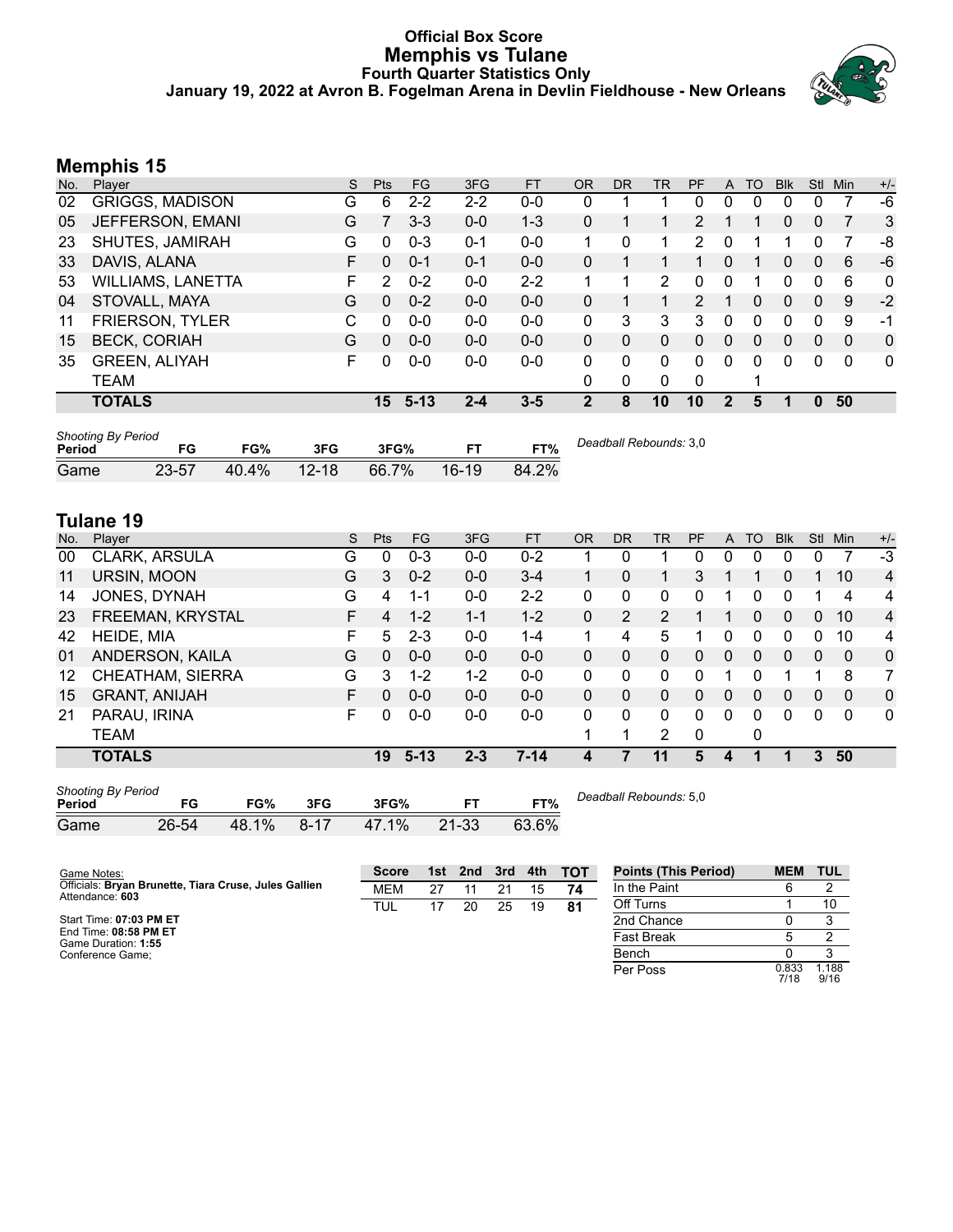# **Official Play-By-Play Memphis vs Tulane Fourth Quarter January 19, 2022 at Avron B. Fogelman Arena in Devlin Fieldhouse - New Orleans**



### **Period 4**

<mark>Startersː</mark><br>Memphis: 2 GRIGGS,MADISON (G); 5 JEFFERSON,EMANI (G); 23 SHUTES,JAMIRAH (G); 33 DAVIS,ALANA (F); 53 WILLIAMS,LANETTA (F);<br>Tulane: 0 CLARK,ARSULA (G); 11 URSIN,MOON (G); 14 JONES,DYNAH (G); 23 FREEMAN,KRYSTAL (F

| <b>Time</b>    | <b>VISITORS: Memphis</b>                                       | <b>Score</b>   | <b>Margin</b>  | <b>HOME: Tulane</b>                 |
|----------------|----------------------------------------------------------------|----------------|----------------|-------------------------------------|
| 10:00          |                                                                |                |                | SUB OUT: CLARK, ARSULA              |
| 10:00          |                                                                |                |                | SUB OUT: GRANT, ANIJAH              |
| 10:00          |                                                                |                |                | SUB IN: FREEMAN, KRYSTAL            |
| 10:00          |                                                                |                |                | SUB IN: HEIDE, MIA                  |
| 10:00          | SUB OUT: WILLIAMS, LANETTA                                     |                |                |                                     |
| 10:00          | SUB IN: FRIERSON, TYLER                                        |                |                |                                     |
| 09:50          | TURNOVER (BADPASS) by DAVIS, ALANA                             |                |                |                                     |
| 09:50          |                                                                |                |                | STEAL by CHEATHAM, SIERRA           |
| 09:37          | FOUL (PERSONAL) by STOVALL, MAYA                               |                |                |                                     |
| 09:31          |                                                                | 65-59          | H <sub>6</sub> | GOOD! 3PTR by CHEATHAM, SIERRA      |
| 09:31          |                                                                |                |                | ASSIST by FREEMAN, KRYSTAL          |
| 09:07          | MISSED JUMPER by STOVALL, MAYA                                 |                |                |                                     |
| 09:03          |                                                                |                |                | REBOUND (DEF) by FREEMAN, KRYSTAL   |
| 08:47          |                                                                | 67-59          | H 8            | GOOD! JUMPER by HEIDE, MIA          |
| 08:47          |                                                                |                |                | ASSIST by JONES, DYNAH              |
| 08:32<br>08:29 | MISSED 3PTR by SHUTES, JAMIRAH                                 |                |                |                                     |
| 08:08          | FOUL (PERSONAL) by DAVIS, ALANA                                |                |                | REBOUND (DEF) by FREEMAN, KRYSTAL   |
| 08:08          |                                                                |                |                | SUB OUT: JONES, DYNAH               |
| 08:08          |                                                                |                |                | SUB IN: CLARK, ARSULA               |
| 08:08          | SUB OUT: STOVALL, MAYA                                         |                |                |                                     |
| 08:08          | SUB OUT: DAVIS, ALANA                                          |                |                |                                     |
| 08:08          | SUB IN: JEFFERSON, EMANI                                       |                |                |                                     |
| 08:08          | SUB IN: WILLIAMS, LANETTA                                      |                |                |                                     |
| 07:55          |                                                                |                |                | MISSED LAYUP by URSIN, MOON         |
| 07:52          | REBOUND (DEF) by JEFFERSON, EMANI                              |                |                |                                     |
| 07:36          | MISSED LAYUP by WILLIAMS, LANETTA                              |                |                |                                     |
| 07:32          |                                                                |                |                | REBOUND (DEF) by HEIDE, MIA         |
| 07:13          |                                                                |                |                | MISSED 3PTR by CHEATHAM, SIERRA     |
| 07:10          |                                                                |                |                | REBOUND (OFF) by HEIDE, MIA         |
| 07:09          |                                                                | 69-59          | H 10           | GOOD! LAYUP by HEIDE, MIA           |
| 07:06          |                                                                |                |                |                                     |
| 07:06          | TIMEOUT 30SEC                                                  |                |                |                                     |
| 07:06          | SUB OUT: GRIGGS, MADISON                                       |                |                |                                     |
| 07:06          | SUB IN: STOVALL, MAYA                                          |                |                |                                     |
| 06:50          | MISSED JUMPER by SHUTES, JAMIRAH                               |                |                |                                     |
| 06:47          | REBOUND (OFF) by SHUTES, JAMIRAH                               |                |                |                                     |
| 06:46          | TURNOVER (BADPASS) by SHUTES, JAMIRAH                          |                |                |                                     |
| 06:46          |                                                                |                |                | STEAL by URSIN, MOON                |
| 06:44          | FOUL (PERSONAL) by STOVALL, MAYA                               |                |                |                                     |
| 06:44          |                                                                | 70-59          | H 11           | GOOD! FT by URSIN, MOON [FB]        |
| 06:44          |                                                                | 71-59          | H 12           | GOOD! FT by URSIN, MOON [FB]        |
| 06:27          | TURNOVER (TRAVEL) by JEFFERSON, EMANI                          |                |                |                                     |
| 06:12          | FOUL (PERSONAL) by FRIERSON, TYLER                             |                |                |                                     |
| 06:04          |                                                                |                |                | MISSED LAYUP by CLARK, ARSULA       |
| 06:02          | FOUL (PERSONAL) by SHUTES, JAMIRAH                             |                |                |                                     |
| 06:02          |                                                                |                |                | MISSED FT by CLARK, ARSULA          |
| 06:02          |                                                                |                |                | REBOUND (OFF) by TEAM               |
| 06:02          |                                                                |                |                | MISSED FT by CLARK, ARSULA          |
| 06:01          |                                                                |                |                | REBOUND (OFF) by CLARK, ARSULA      |
| 06:00          | REBOUND (DEF) by FRIERSON, TYLER                               |                |                |                                     |
| 05:38          |                                                                |                |                | FOUL (PERSONAL) by FREEMAN, KRYSTAL |
| 05:38<br>05:38 | GOOD! FT by WILLIAMS, LANETTA<br>GOOD! FT by WILLIAMS, LANETTA | 71-60<br>71-61 | H 11<br>H 10   |                                     |
|                |                                                                |                |                |                                     |
| 05:38<br>05:38 | SUB OUT: WILLIAMS, LANETTA<br>SUB IN: DAVIS, ALANA             |                |                |                                     |
| 05:10          |                                                                |                |                | MISSED LAYUP by CLARK, ARSULA       |
| 05:10          | BLOCK by SHUTES, JAMIRAH                                       |                |                |                                     |
| 05:10          |                                                                |                |                | REBOUND (OFF) by TEAM               |
| 05:07          |                                                                |                |                | MISSED JUMPER by FREEMAN, KRYSTAL   |
| 05:04          | REBOUND (DEF) by FRIERSON, TYLER                               |                |                |                                     |
| 05:00          | GOOD! LAYUP by JEFFERSON, EMANI [FB/PNT]                       | 71-63          | H <sub>8</sub> |                                     |
| 04:45          |                                                                |                |                | MISSED LAYUP by CLARK, ARSULA       |
| 04:42          | REBOUND (DEF) by FRIERSON, TYLER                               |                |                |                                     |
| 04:14          | MISSED JUMPER by SHUTES, JAMIRAH                               |                |                |                                     |
|                |                                                                |                |                |                                     |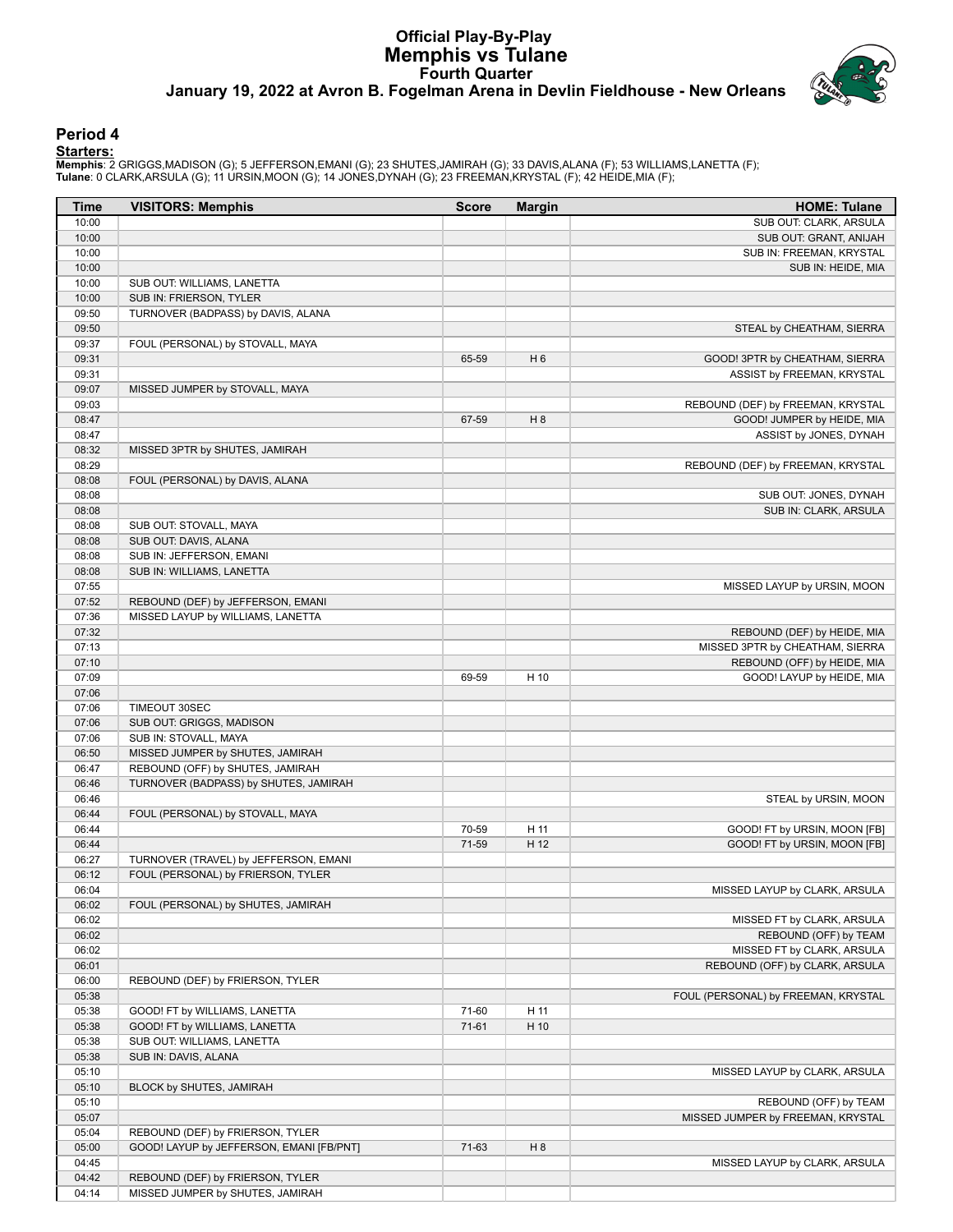| Time           | <b>VISITORS: Memphis</b>                                       | <b>Score</b> | <b>Margin</b>  | <b>HOME: Tulane</b>                 |
|----------------|----------------------------------------------------------------|--------------|----------------|-------------------------------------|
| 04:14          | REBOUND (OFF) by TEAM                                          |              |                |                                     |
| 04:14          | TURNOVER (SHOTCLOCK) by TEAM                                   |              |                |                                     |
| 04:14          |                                                                |              |                |                                     |
| 04:14          | SUB OUT: SHUTES, JAMIRAH                                       |              |                |                                     |
| 04:14          | SUB IN: GRIGGS, MADISON                                        |              |                |                                     |
| 03:56          |                                                                | 74-63        | H 11           | GOOD! 3PTR by FREEMAN, KRYSTAL      |
| 03:56          |                                                                |              |                | ASSIST by CHEATHAM, SIERRA          |
| 03:38          | GOOD! 3PTR by GRIGGS, MADISON                                  | 74-66        | H <sub>8</sub> |                                     |
| 03:38          | ASSIST by STOVALL, MAYA                                        |              |                |                                     |
| 03:19<br>03:19 | FOUL (PERSONAL) by FRIERSON, TYLER<br>SUB OUT: FRIERSON, TYLER |              |                |                                     |
| 03:19          | SUB IN: WILLIAMS, LANETTA                                      |              |                |                                     |
| 03:19          |                                                                |              |                | MISSED FT by HEIDE, MIA             |
| 03:19          |                                                                |              |                | REBOUND (OFF) by TEAM               |
| 03:19          |                                                                |              |                | MISSED FT by HEIDE, MIA             |
| 03:18          | REBOUND (DEF) by WILLIAMS, LANETTA                             |              |                |                                     |
| 03:02          | MISSED 3PTR by DAVIS, ALANA                                    |              |                |                                     |
| 03:00          |                                                                |              |                | REBOUND (DEF) by TEAM               |
| 02:46          |                                                                |              |                | FOUL (OFF) by URSIN, MOON           |
| 02:46          |                                                                |              |                | TURNOVER (OFFENSIVE) by URSIN, MOON |
| 02:46          | SUB OUT: DAVIS, ALANA                                          |              |                |                                     |
| 02:46          | SUB IN: FRIERSON, TYLER                                        |              |                |                                     |
| 02:36          |                                                                |              |                | FOUL (PERSONAL) by HEIDE, MIA       |
| 02:36          |                                                                |              |                | SUB OUT: CHEATHAM, SIERRA           |
| 02:36          |                                                                |              |                | SUB IN: JONES, DYNAH                |
| 02:36          | GOOD! FT by JEFFERSON, EMANI                                   | 74-67        | H 7            |                                     |
| 02:36<br>02:35 | MISSED FT by JEFFERSON, EMANI                                  |              |                | REBOUND (DEF) by HEIDE, MIA         |
| 02:16          |                                                                |              |                | MISSED JUMPER by HEIDE, MIA         |
| 02:14          | REBOUND (DEF) by STOVALL, MAYA                                 |              |                |                                     |
| 02:14          |                                                                |              |                | FOUL (PERSONAL) by URSIN, MOON      |
| 01:48          | GOOD! LAYUP by JEFFERSON, EMANI                                | 74-69        | H <sub>5</sub> |                                     |
| 01:30          |                                                                | 76-69        | H <sub>7</sub> | GOOD! JUMPER by JONES, DYNAH        |
| 01:30          |                                                                |              |                | ASSIST by URSIN, MOON               |
| 01:22          | GOOD! 3PTR by GRIGGS, MADISON [FB]                             | 76-72        | H4             |                                     |
| 01:22          | ASSIST by JEFFERSON, EMANI                                     |              |                |                                     |
| 01:07          |                                                                |              |                | TIMEOUT 30SEC                       |
| 01:07          | SUB OUT: WILLIAMS, LANETTA                                     |              |                |                                     |
| 01:07          | SUB IN: SHUTES, JAMIRAH                                        |              |                |                                     |
| 00:58          | FOUL (PERSONAL) by SHUTES, JAMIRAH                             |              |                |                                     |
| 00:58          |                                                                | $77 - 72$    | H <sub>5</sub> | GOOD! FT by FREEMAN, KRYSTAL        |
| 00:57          |                                                                |              |                | MISSED FT by FREEMAN, KRYSTAL       |
| 00:55          | FOUL (PERSONAL) by JEFFERSON, EMANI                            |              |                | REBOUND (OFF) by URSIN, MOON        |
| 00:54<br>00:54 |                                                                |              |                | SUB OUT: CLARK, ARSULA              |
| 00:54          |                                                                |              |                | SUB IN: CHEATHAM, SIERRA            |
| 00:54          |                                                                | 78-72        | H 6            | GOOD! FT by URSIN, MOON             |
| 00:53          |                                                                |              |                | MISSED FT by URSIN, MOON            |
| 00:52          | REBOUND (DEF) by GRIGGS, MADISON                               |              |                |                                     |
| 00:52          | TIMEOUT 30SEC                                                  |              |                |                                     |
| 00:49          | GOOD! LAYUP by JEFFERSON, EMANI                                | 78-74        | H4             |                                     |
| 00:49          |                                                                |              |                | FOUL (PERSONAL) by URSIN, MOON      |
| 00:49          | MISSED FT by JEFFERSON, EMANI                                  |              |                |                                     |
| 00:49          | FOUL (PERSONAL) by FRIERSON, TYLER                             |              |                |                                     |
| 00:49          | SUB OUT: FRIERSON, TYLER                                       |              |                |                                     |
| 00:49          | SUB IN: DAVIS, ALANA                                           |              |                |                                     |
| 00:49          |                                                                |              |                | MISSED FT by HEIDE, MIA             |
| 00:49          |                                                                |              |                | REBOUND (OFF) by TEAM               |
| 00:49          |                                                                | 79-74        | H <sub>5</sub> | GOOD! FT by HEIDE, MIA              |
| 00:49          | TIMEOUT 30SEC                                                  |              |                |                                     |
| 00:49<br>00:49 | SUB OUT: STOVALL, MAYA<br>SUB IN: WILLIAMS, LANETTA            |              |                |                                     |
| 00:49          |                                                                |              |                | REBOUND (DEF) by HEIDE, MIA         |
| 00:45          | MISSED LAYUP by WILLIAMS, LANETTA                              |              |                |                                     |
| 00:45          |                                                                |              |                | BLOCK by CHEATHAM, SIERRA           |
| 00:44          | TURNOVER (LOSTBALL) by WILLIAMS, LANETTA                       |              |                |                                     |
| 00:44          |                                                                |              |                | STEAL by JONES, DYNAH               |
| 00:43          | FOUL (PERSONAL) by JEFFERSON, EMANI                            |              |                |                                     |
| 00:43          |                                                                | 80-74        | H <sub>6</sub> | GOOD! FT by JONES, DYNAH            |
| 00:43          |                                                                | 81-74        | H <sub>7</sub> | GOOD! FT by JONES, DYNAH            |
| 00:43          | SUB OUT: JEFFERSON, EMANI                                      |              |                |                                     |
| 00:43          | SUB IN: STOVALL, MAYA                                          |              |                |                                     |
| 00:42          | REBOUND (OFF) by WILLIAMS, LANETTA                             |              |                |                                     |
| 00:32          | MISSED JUMPER by STOVALL, MAYA                                 |              |                |                                     |
| 00:28          |                                                                |              |                | REBOUND (DEF) by HEIDE, MIA         |
| 00:06          |                                                                |              |                | MISSED JUMPER by URSIN, MOON        |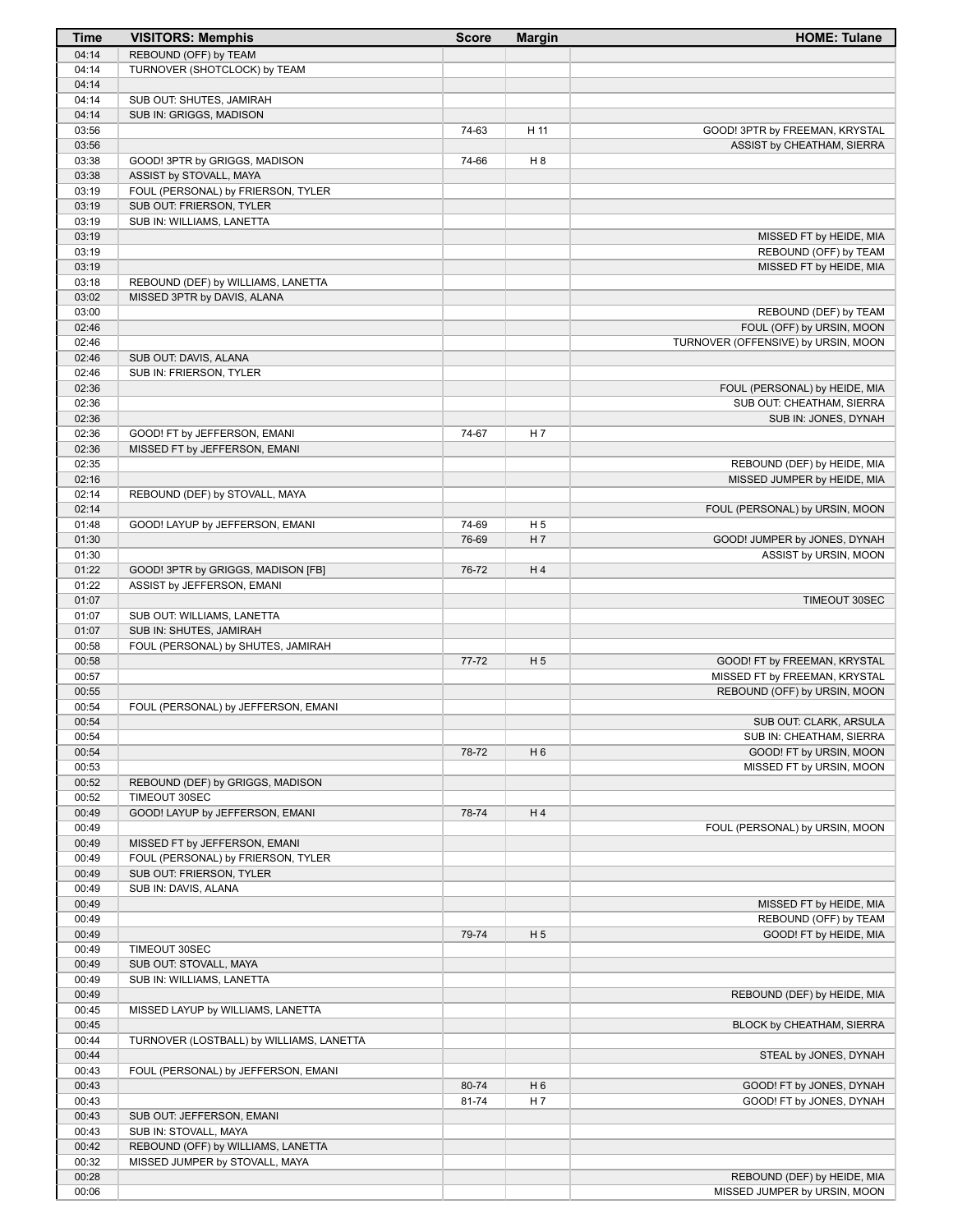| Time  | <b>VISITORS: Memphis</b>      | Score | <b>Margin</b> | HOME:<br><b>Tulane</b> |
|-------|-------------------------------|-------|---------------|------------------------|
| 00:01 | REBOUND (DEF) by DAVIS, ALANA |       |               |                        |

# **Memphis 74, Tulane 81**

| Points (This Period) | <b>MEM</b>    | TUL           |
|----------------------|---------------|---------------|
| In the Paint         |               |               |
| Off Turns            |               | 10            |
| 2nd Chance           |               |               |
| Fast Break           |               |               |
| Bench                |               |               |
| Per Poss             | 0.833<br>7/18 | 1.188<br>9/16 |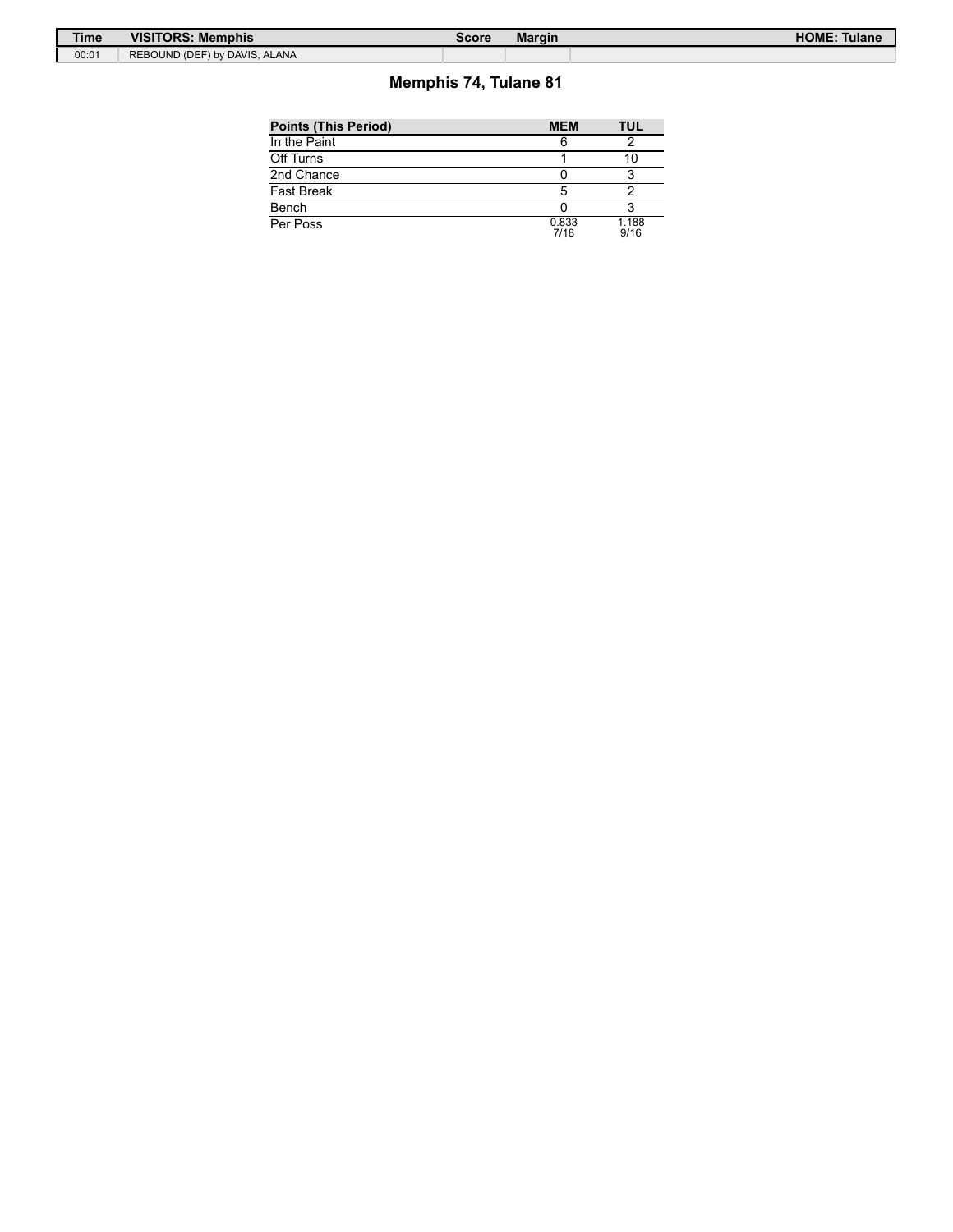### **Official Scoring/Possession Reference Chart Memphis vs Tulane Period 1 January 19, 2022 at Avron B. Fogelman Arena in Devlin Fieldhouse - New Orleans**



# **Period 1**

<mark>Startersː</mark><br>Memphis: 2 GRIGGS,MADISON (G); 5 JEFFERSON,EMANI (G); 23 SHUTES,JAMIRAH (G); 33 DAVIS,ALANA (F); 53 WILLIAMS,LANETTA (F);<br>Tulane: 0 CLARK,ARSULA (G); 11 URSIN,MOON (G); 14 JONES,DYNAH (G); 23 FREEMAN,KRYSTAL (F

| <b>Time</b> | <b>VISITORS: Memphis</b>                | <b>Score</b> | <b>Margin</b>   | <b>HOME: Tulane</b>               |
|-------------|-----------------------------------------|--------------|-----------------|-----------------------------------|
| 08:55       |                                         | $2 - 0$      | H <sub>2</sub>  | GOOD! LAYUP by CLARK, ARSULA [FB] |
| 08:32       | GOOD! LAYUP by JEFFERSON, EMANI [PNT]   | $2 - 2$      | T.              |                                   |
| 07:46       |                                         | $5-2$        | $H_3$           | GOOD! 3PTR by FREEMAN, KRYSTAL    |
| 07:31       | GOOD! 3PTR by DAVIS, ALANA              | $5-5$        | Τ               |                                   |
| 07:14       |                                         | $7-5$        | H <sub>2</sub>  | GOOD! JUMPER by FREEMAN, KRYSTAL  |
| 06:41       | GOOD! 3PTR by SHUTES, JAMIRAH           | $7-8$        | V <sub>1</sub>  |                                   |
| 06:25       |                                         | $10 - 8$     | H <sub>2</sub>  | GOOD! 3PTR by JONES, DYNAH        |
| 05:38       | GOOD! JUMPER by WILLIAMS, LANETTA [PNT] | $10 - 10$    | Τ               |                                   |
| 05:10       | GOOD! LAYUP by WILLIAMS, LANETTA [PNT]  | $10 - 12$    | V <sub>2</sub>  |                                   |
| 04:49       |                                         | $12 - 12$    | T.              | GOOD! LAYUP by CLARK, ARSULA      |
| 04:02       |                                         | $14 - 12$    | H <sub>2</sub>  | GOOD! LAYUP by JONES, DYNAH [FB]  |
| 03:41       | GOOD! LAYUP by FRIERSON, TYLER          | $14 - 14$    | Τ               |                                   |
| 02:53       |                                         | $15 - 14$    | H <sub>1</sub>  | GOOD! FT by JONES, DYNAH          |
| 02:28       | GOOD! 3PTR by GRIGGS, MADISON           | $15 - 17$    | V <sub>2</sub>  |                                   |
| 01:48       | GOOD! LAYUP by DAVIS, ALANA             | $15-19$      | V <sub>4</sub>  |                                   |
| 01:15       | GOOD! LAYUP by JEFFERSON, EMANI         | $15 - 21$    | $V_6$           |                                   |
| 00:37       | GOOD! 3PTR by GRIGGS, MADISON           | $15 - 24$    | V <sub>9</sub>  |                                   |
| 00:15       | GOOD! 3PTR by JEFFERSON, EMANI          | $15 - 27$    | V <sub>12</sub> |                                   |
| 00:00       |                                         | $17 - 27$    | $V$ 10          | GOOD! LAYUP by URSIN, MOON        |

**Memphis 27, Tulane 17**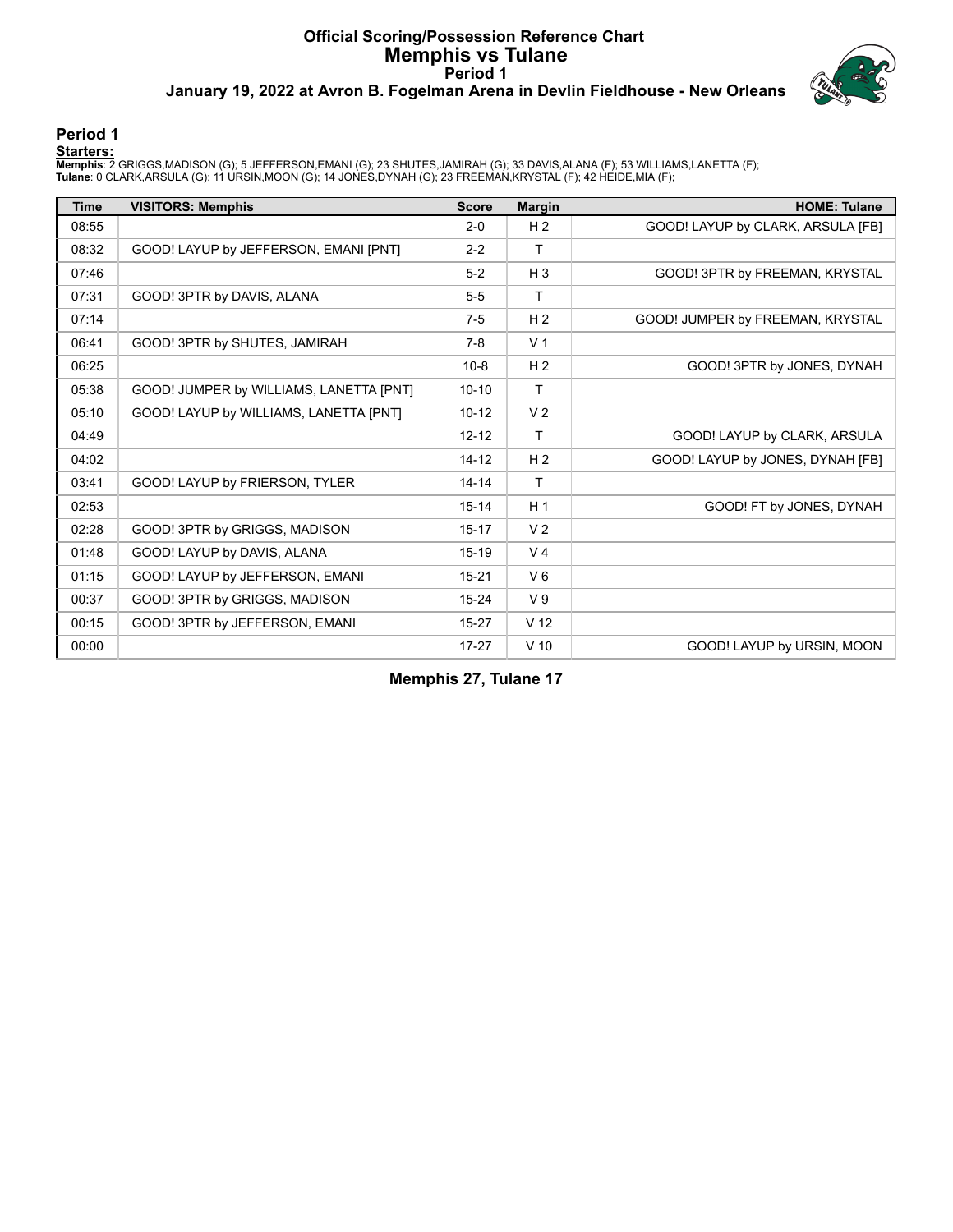### **Official Scoring/Possession Reference Chart Memphis vs Tulane Period 2 January 19, 2022 at Avron B. Fogelman Arena in Devlin Fieldhouse - New Orleans**



# **Period 2**

<mark>Startersː</mark><br>Memphis: 2 GRIGGS,MADISON (G); 5 JEFFERSON,EMANI (G); 23 SHUTES,JAMIRAH (G); 33 DAVIS,ALANA (F); 53 WILLIAMS,LANETTA (F);<br>Tulane: 0 CLARK,ARSULA (G); 11 URSIN,MOON (G); 14 JONES,DYNAH (G); 23 FREEMAN,KRYSTAL (F

| <b>Time</b> | <b>VISITORS: Memphis</b>       | <b>Score</b> | <b>Margin</b>  | <b>HOME: Tulane</b>                 |
|-------------|--------------------------------|--------------|----------------|-------------------------------------|
| 09:08       |                                | 18-27        | V <sub>9</sub> | GOOD! FT by ANDERSON, KAILA [FB]    |
| 09:08       |                                | 19-27        | V8             | GOOD! FT by ANDERSON, KAILA [FB]    |
| 08:34       |                                | $21 - 27$    | $V_6$          | GOOD! JUMPER by CLARK, ARSULA [PNT] |
| 07:44       | GOOD! 3PTR by STOVALL, MAYA    | $21 - 30$    | V <sub>9</sub> |                                     |
| 07:23       |                                | 24-30        | $V_6$          | GOOD! 3PTR by CHEATHAM, SIERRA      |
| 05:46       |                                | 26-30        | V <sub>4</sub> | GOOD! JUMPER by FREEMAN, KRYSTAL    |
| 05:11       | GOOD! LAYUP by FRIERSON, TYLER | 26-32        | $V_6$          |                                     |
| 04:50       | GOOD! 3PTR by SHUTES, JAMIRAH  | 26-35        | V <sub>9</sub> |                                     |
| 04:21       |                                | 29-35        | $V_6$          | GOOD! 3PTR by URSIN, MOON           |
| 03:53       | GOOD! 3PTR by DAVIS, ALANA     | 29-38        | V <sub>9</sub> |                                     |
| 03:24       |                                | $31 - 38$    | V <sub>7</sub> | GOOD! LAYUP by HEIDE, MIA           |
| 02:30       |                                | 32-38        | $V_6$          | GOOD! FT by HEIDE, MIA              |
| 02:28       |                                | 34-38        | V <sub>4</sub> | GOOD! LAYUP by JONES, DYNAH         |
| 02:13       |                                | 35-38        | $V_3$          | GOOD! FT by JONES, DYNAH            |
| 02:13       |                                | 36-38        | V <sub>2</sub> | GOOD! FT by JONES, DYNAH            |
| 00:31       |                                | 37-38        | V <sub>1</sub> | GOOD! FT by URSIN, MOON             |

**Memphis 38, Tulane 37**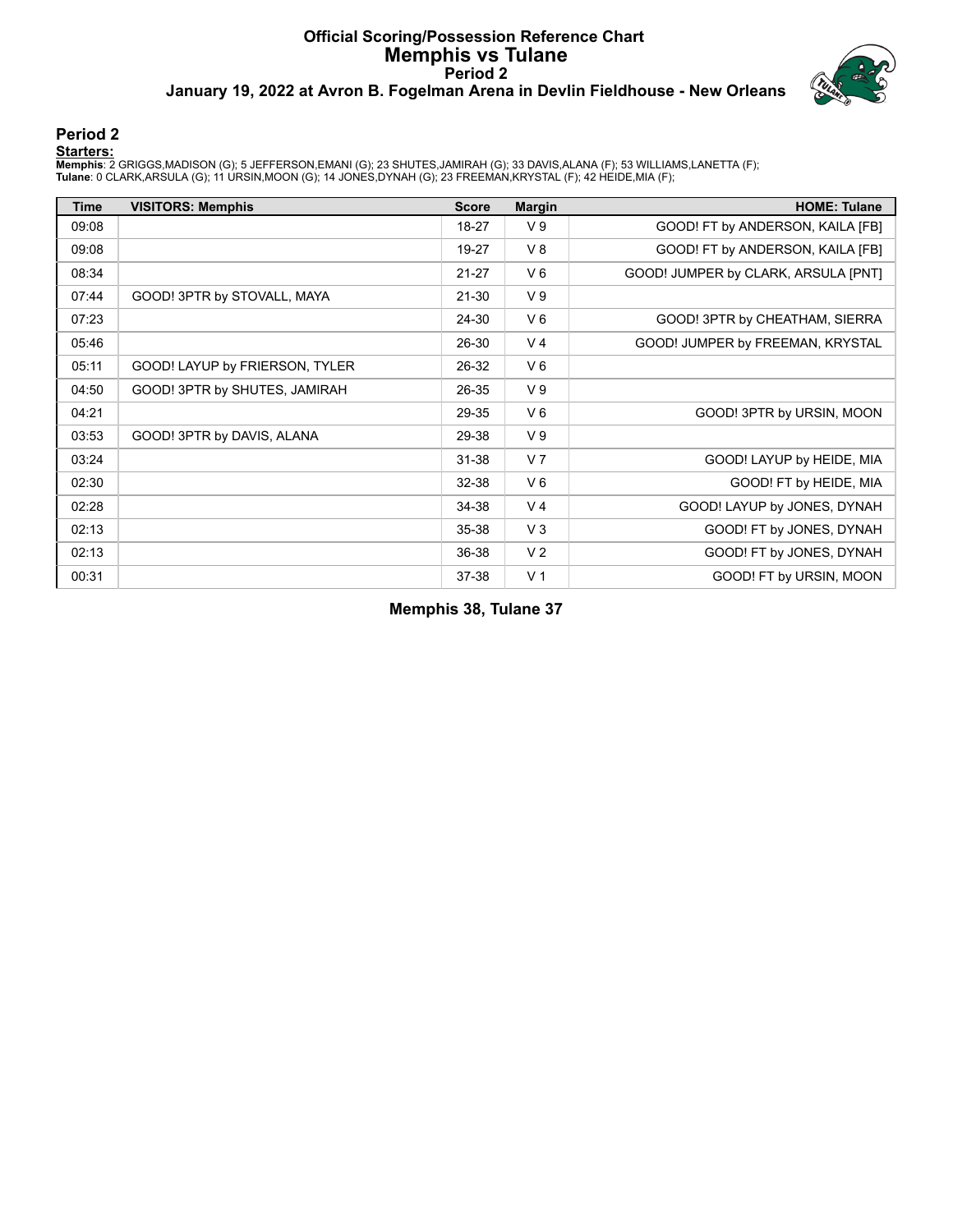# **Official Scoring/Possession Reference Chart Memphis vs Tulane Period 3 January 19, 2022 at Avron B. Fogelman Arena in Devlin Fieldhouse - New Orleans**



# **Period 3**

<mark>Startersː</mark><br>Memphis: 2 GRIGGS,MADISON (G); 5 JEFFERSON,EMANI (G); 23 SHUTES,JAMIRAH (G); 33 DAVIS,ALANA (F); 53 WILLIAMS,LANETTA (F);<br>Tulane: 0 CLARK,ARSULA (G); 11 URSIN,MOON (G); 14 JONES,DYNAH (G); 23 FREEMAN,KRYSTAL (F

| <b>Time</b> | <b>VISITORS: Memphis</b>        | <b>Score</b> | <b>Margin</b>  | <b>HOME: Tulane</b>                   |
|-------------|---------------------------------|--------------|----------------|---------------------------------------|
| 09:46       |                                 | 39-38        | H <sub>1</sub> | GOOD! LAYUP by HEIDE, MIA             |
| 09:31       | GOOD! FT by JEFFERSON, EMANI    | 39-39        | $\mathsf T$    |                                       |
| 09:18       |                                 | 41-39        | H <sub>2</sub> | GOOD! LAYUP by FREEMAN, KRYSTAL [PNT] |
| 08:56       |                                 | 44-39        | H <sub>5</sub> | GOOD! 3PTR by URSIN, MOON [FB]        |
| 08:37       | GOOD! FT by SHUTES, JAMIRAH     | 44-40        | H <sub>4</sub> |                                       |
| 08:37       | GOOD! FT by SHUTES, JAMIRAH     | 44-41        | $H_3$          |                                       |
| 08:26       |                                 | 46-41        | H <sub>5</sub> | GOOD! LAYUP by HEIDE, MIA             |
| 08:11       | GOOD! 3PTR by SHUTES, JAMIRAH   | 46-44        | H <sub>2</sub> |                                       |
| 07:36       | GOOD! FT by DAVIS, ALANA        | 46-45        | H <sub>1</sub> |                                       |
| 07:36       | GOOD! FT by DAVIS, ALANA        | 46-46        | $\mathsf T$    |                                       |
| 07:21       |                                 | 47-46        | H <sub>1</sub> | GOOD! FT by JONES, DYNAH              |
| 07:21       |                                 | 48-46        | H <sub>2</sub> | GOOD! FT by JONES, DYNAH              |
| 07:15       | GOOD! FT by JEFFERSON, EMANI    | 48-47        | H <sub>1</sub> |                                       |
| 07:15       | GOOD! FT by JEFFERSON, EMANI    | 48-48        | T              |                                       |
| 06:15       | GOOD! JUMPER by FRIERSON, TYLER | 48-50        | V <sub>2</sub> |                                       |
| 06:00       |                                 | 49-50        | V <sub>1</sub> | GOOD! FT by JONES, DYNAH              |
| 05:12       |                                 | 51-50        | H <sub>1</sub> | GOOD! JUMPER by CLARK, ARSULA [PNT]   |
| 04:34       |                                 | 54-50        | H <sub>4</sub> | GOOD! 3PTR by CHEATHAM, SIERRA        |
| 04:18       | GOOD! FT by STOVALL, MAYA       | 54-51        | H <sub>3</sub> |                                       |
| 04:18       | GOOD! FT by STOVALL, MAYA       | 54-52        | H <sub>2</sub> |                                       |
| 03:49       |                                 | 55-52        | H <sub>3</sub> | GOOD! FT by URSIN, MOON               |
| 03:49       |                                 | 56-52        | H4             | GOOD! FT by URSIN, MOON               |
| 02:46       | GOOD! FT by STOVALL, MAYA       | 56-53        | $H_3$          |                                       |
| 02:46       | GOOD! FT by STOVALL, MAYA       | 56-54        | H <sub>2</sub> |                                       |
| 02:31       |                                 | 58-54        | H <sub>4</sub> | GOOD! JUMPER by CLARK, ARSULA [PNT]   |
| 01:37       | GOOD! 3PTR by SHUTES, JAMIRAH   | 58-57        | H <sub>1</sub> |                                       |
| 01:13       |                                 | 59-57        | H <sub>2</sub> | GOOD! FT by URSIN, MOON               |
| 01:13       |                                 | 60-57        | $H_3$          | GOOD! FT by URSIN, MOON               |
| 00:44       | GOOD! FT by DAVIS, ALANA        | 60-58        | H <sub>2</sub> |                                       |
| 00:44       | GOOD! FT by DAVIS, ALANA        | 60-59        | H <sub>1</sub> |                                       |
| 00:30       |                                 | 62-59        | $H_3$          | GOOD! LAYUP by GRANT, ANIJAH          |

**Memphis 59, Tulane 62**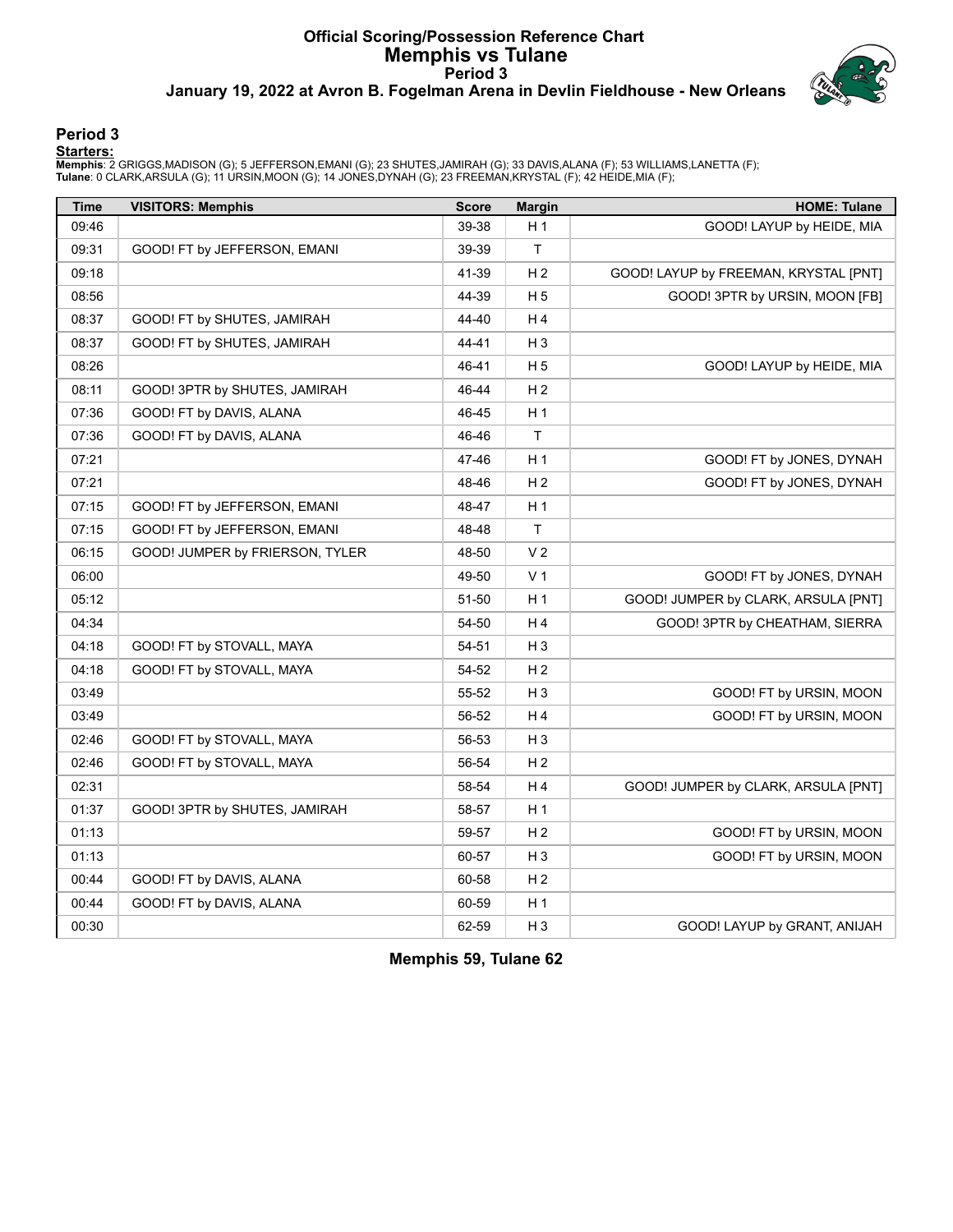# **Official Scoring/Possession Reference Chart Memphis vs Tulane Period 4 January 19, 2022 at Avron B. Fogelman Arena in Devlin Fieldhouse - New Orleans**



### **Period 4**

<mark>Startersː</mark><br>Memphis: 2 GRIGGS,MADISON (G); 5 JEFFERSON,EMANI (G); 23 SHUTES,JAMIRAH (G); 33 DAVIS,ALANA (F); 53 WILLIAMS,LANETTA (F);<br>Tulane: 0 CLARK,ARSULA (G); 11 URSIN,MOON (G); 14 JONES,DYNAH (G); 23 FREEMAN,KRYSTAL (F

| <b>Time</b> | <b>VISITORS: Memphis</b>                 | <b>Score</b> | <b>Margin</b>  | <b>HOME: Tulane</b>            |
|-------------|------------------------------------------|--------------|----------------|--------------------------------|
| 09:31       |                                          | 65-59        | H <sub>6</sub> | GOOD! 3PTR by CHEATHAM, SIERRA |
| 08:47       |                                          | 67-59        | H 8            | GOOD! JUMPER by HEIDE, MIA     |
| 07:09       |                                          | 69-59        | H 10           | GOOD! LAYUP by HEIDE, MIA      |
| 06:44       |                                          | 70-59        | H 11           | GOOD! FT by URSIN, MOON [FB]   |
| 06:44       |                                          | 71-59        | H 12           | GOOD! FT by URSIN, MOON [FB]   |
| 05:38       | GOOD! FT by WILLIAMS, LANETTA            | 71-60        | H 11           |                                |
| 05:38       | GOOD! FT by WILLIAMS, LANETTA            | 71-61        | H 10           |                                |
| 05:00       | GOOD! LAYUP by JEFFERSON, EMANI [FB/PNT] | 71-63        | H <sub>8</sub> |                                |
| 03:56       |                                          | 74-63        | H 11           | GOOD! 3PTR by FREEMAN, KRYSTAL |
| 03:38       | GOOD! 3PTR by GRIGGS, MADISON            | 74-66        | H 8            |                                |
| 02:36       | GOOD! FT by JEFFERSON, EMANI             | 74-67        | H <sub>7</sub> |                                |
| 01:48       | GOOD! LAYUP by JEFFERSON, EMANI          | 74-69        | H <sub>5</sub> |                                |
| 01:30       |                                          | 76-69        | H <sub>7</sub> | GOOD! JUMPER by JONES, DYNAH   |
| 01:22       | GOOD! 3PTR by GRIGGS, MADISON [FB]       | 76-72        | H <sub>4</sub> |                                |
| 00:58       |                                          | 77-72        | H <sub>5</sub> | GOOD! FT by FREEMAN, KRYSTAL   |
| 00:54       |                                          | 78-72        | H <sub>6</sub> | GOOD! FT by URSIN, MOON        |
| 00:49       | GOOD! LAYUP by JEFFERSON, EMANI          | 78-74        | H <sub>4</sub> |                                |
| 00:49       |                                          | 79-74        | H <sub>5</sub> | GOOD! FT by HEIDE, MIA         |
| 00:43       |                                          | 80-74        | H <sub>6</sub> | GOOD! FT by JONES, DYNAH       |
| 00:43       |                                          | 81-74        | H <sub>7</sub> | GOOD! FT by JONES, DYNAH       |

**Memphis 74, Tulane 81**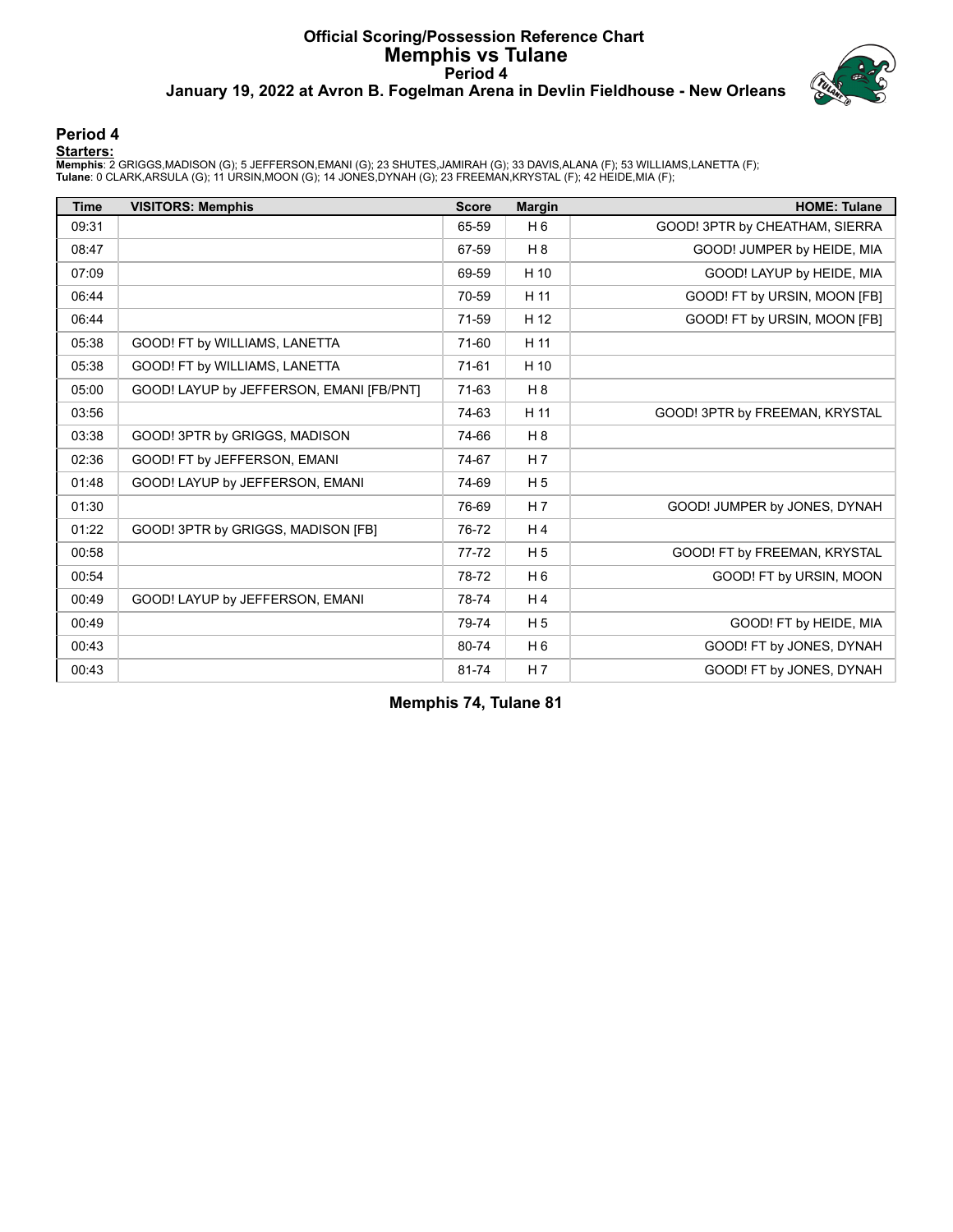### **Official Substitutions Log Memphis vs Tulane Period 1 January 19, 2022 at Avron B. Fogelman Arena in Devlin Fieldhouse - New Orleans**



| <b>VISITORS: Memphis</b>      | <b>Time</b> | <b>Score</b> | <b>HOME: Tulane</b>       |
|-------------------------------|-------------|--------------|---------------------------|
| 2 GRIGGS, MADISON             |             |              | 0 CLARK, ARSULA           |
| 5 JEFFERSON, EMANI            |             |              | 11 URSIN, MOON            |
| 23 SHUTES, JAMIRAH            |             |              | 14 JONES, DYNAH           |
| 33 DAVIS, ALANA               |             |              | 23 FREEMAN, KRYSTAL       |
| 53 WILLIAMS, LANETTA          |             |              | 42 HEIDE, MIA             |
| SUB OUT: 5 JEFFERSON, EMANI   | 05:55       | $8 - 10$     |                           |
| SUB OUT: 33 DAVIS, ALANA      | 05:55       |              |                           |
| SUB IN: 4 STOVALL, MAYA       | 05:55       |              |                           |
| SUB IN: 11 FRIERSON, TYLER    | 05:55       |              |                           |
| SUB OUT: 23 SHUTES, JAMIRAH   | 03:26       | $14 - 14$    |                           |
| SUB OUT: 53 WILLIAMS, LANETTA | 03:26       |              |                           |
| SUB IN: 5 JEFFERSON, EMANI    | 03:26       |              |                           |
| SUB IN: 33 DAVIS, ALANA       | 03:26       |              |                           |
|                               | 02:53       | $14 - 14$    | SUB OUT: CLARK, ARSULA    |
|                               | 02:53       |              | SUB OUT: HEIDE, MIA       |
|                               | 02:53       |              | SUB IN: ANDERSON, KAILA   |
|                               | 02:53       |              | SUB IN: GRANT, ANIJAH     |
|                               | 00:58       | $21 - 15$    | SUB OUT: JONES, DYNAH     |
|                               | 00:58       |              | SUB OUT: FREEMAN, KRYSTAL |
|                               | 00:58       |              | SUB IN: CHEATHAM, SIERRA  |
|                               | 00:58       |              | SUB IN: PARAU, IRINA      |
| SUB OUT: 11 FRIERSON, TYLER   | 00:58       |              |                           |
| SUB IN: 35 GREEN, ALIYAH      | 00:58       |              |                           |

**Memphis 27, Tulane 17**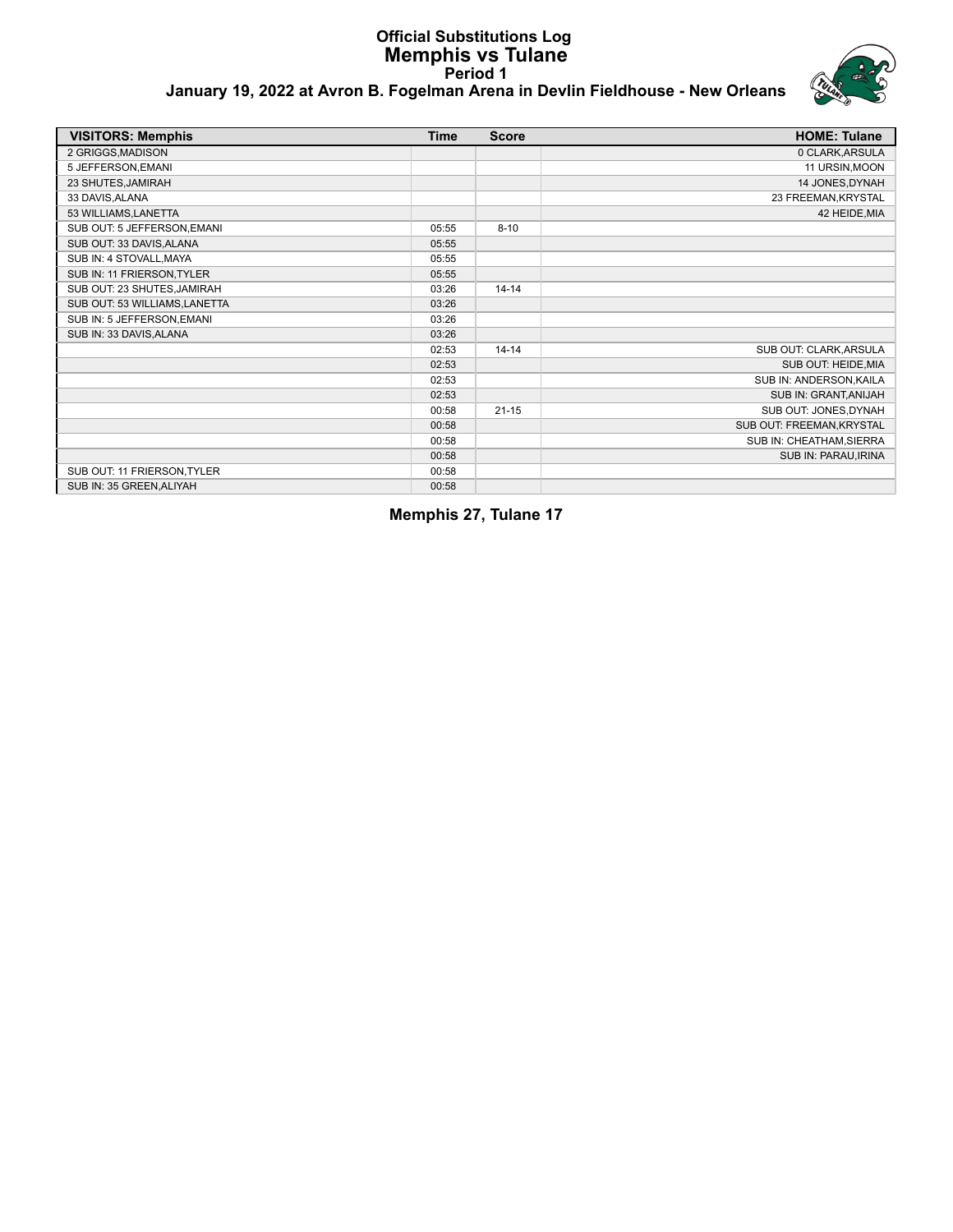### **Official Substitutions Log Memphis vs Tulane Period 2 January 19, 2022 at Avron B. Fogelman Arena in Devlin Fieldhouse - New Orleans**



| <b>VISITORS: Memphis</b>      | <b>Time</b> | <b>Score</b>             | <b>HOME: Tulane</b>       |
|-------------------------------|-------------|--------------------------|---------------------------|
| 2 GRIGGS, MADISON             |             |                          | 0 CLARK, ARSULA           |
| 5 JEFFERSON, EMANI            |             |                          | 11 URSIN, MOON            |
| 23 SHUTES, JAMIRAH            |             |                          | 14 JONES, DYNAH           |
| 33 DAVIS, ALANA               |             |                          | 23 FREEMAN, KRYSTAL       |
| 53 WILLIAMS, LANETTA          |             |                          | 42 HEIDE, MIA             |
|                               | 10:00       | $\blacksquare$           | SUB OUT: URSIN, MOON      |
|                               | 10:00       |                          | SUB IN: CLARK, ARSULA     |
| SUB OUT: 2 GRIGGS, MADISON    | 10:00       |                          |                           |
| SUB OUT: 35 GREEN, ALIYAH     | 10:00       |                          |                           |
| SUB IN: 23 SHUTES, JAMIRAH    | 10:00       |                          |                           |
| SUB IN: 53 WILLIAMS, LANETTA  | 10:00       |                          |                           |
| SUB OUT: 5 JEFFERSON, EMANI   | 09:08       | $\overline{\phantom{a}}$ |                           |
| SUB IN: 2 GRIGGS, MADISON     | 09:08       |                          |                           |
| SUB OUT: 33 DAVIS, ALANA      | 07:03       | $30 - 24$                |                           |
| SUB IN: 11 FRIERSON, TYLER    | 07:03       |                          |                           |
|                               | 06:06       | $30 - 24$                | SUB OUT: CLARK, ARSULA    |
|                               | 06:06       |                          | SUB OUT: ANDERSON, KAILA  |
|                               | 06:06       |                          | SUB OUT: GRANT, ANIJAH    |
|                               | 06:06       |                          | SUB OUT: PARAU, IRINA     |
|                               | 06:06       |                          | SUB IN: URSIN, MOON       |
|                               | 06:06       |                          | SUB IN: JONES, DYNAH      |
|                               | 06:06       |                          | SUB IN: FREEMAN, KRYSTAL  |
|                               | 06:06       |                          | SUB IN: HEIDE, MIA        |
| SUB OUT: 53 WILLIAMS, LANETTA | 06:06       |                          |                           |
| SUB IN: 33 DAVIS, ALANA       | 06:06       |                          |                           |
|                               | 05:00       | 32-26                    | SUB OUT: CHEATHAM, SIERRA |
|                               | 05:00       |                          | SUB IN: CLARK, ARSULA     |
| SUB OUT: 11 FRIERSON, TYLER   | 02:49       | 38-31                    |                           |
| SUB IN: 35 GREEN, ALIYAH      | 02:49       |                          |                           |
| SUB OUT: 23 SHUTES, JAMIRAH   | 02:49       |                          |                           |
| SUB IN: 15 BECK, CORIAH       | 02:49       |                          |                           |
| SUB OUT: 35 GREEN, ALIYAH     | 02:28       | 38-34                    |                           |
| SUB IN: 11 FRIERSON, TYLER    | 02:28       |                          |                           |
| SUB OUT: 2 GRIGGS, MADISON    | 02:13       | 38-36                    |                           |
| SUB OUT: 15 BECK, CORIAH      | 02:13       |                          |                           |
| SUB IN: 5 JEFFERSON, EMANI    | 02:13       |                          |                           |
| SUB IN: 23 SHUTES, JAMIRAH    | 02:13       |                          |                           |
|                               | 00:30       | 38-37                    | SUB OUT: CLARK, ARSULA    |
|                               | 00:30       |                          | SUB OUT: HEIDE, MIA       |
|                               | 00:30       |                          | SUB IN: ANDERSON, KAILA   |
|                               | 00:30       |                          | SUB IN: GRANT, ANIJAH     |

**Memphis 38, Tulane 37**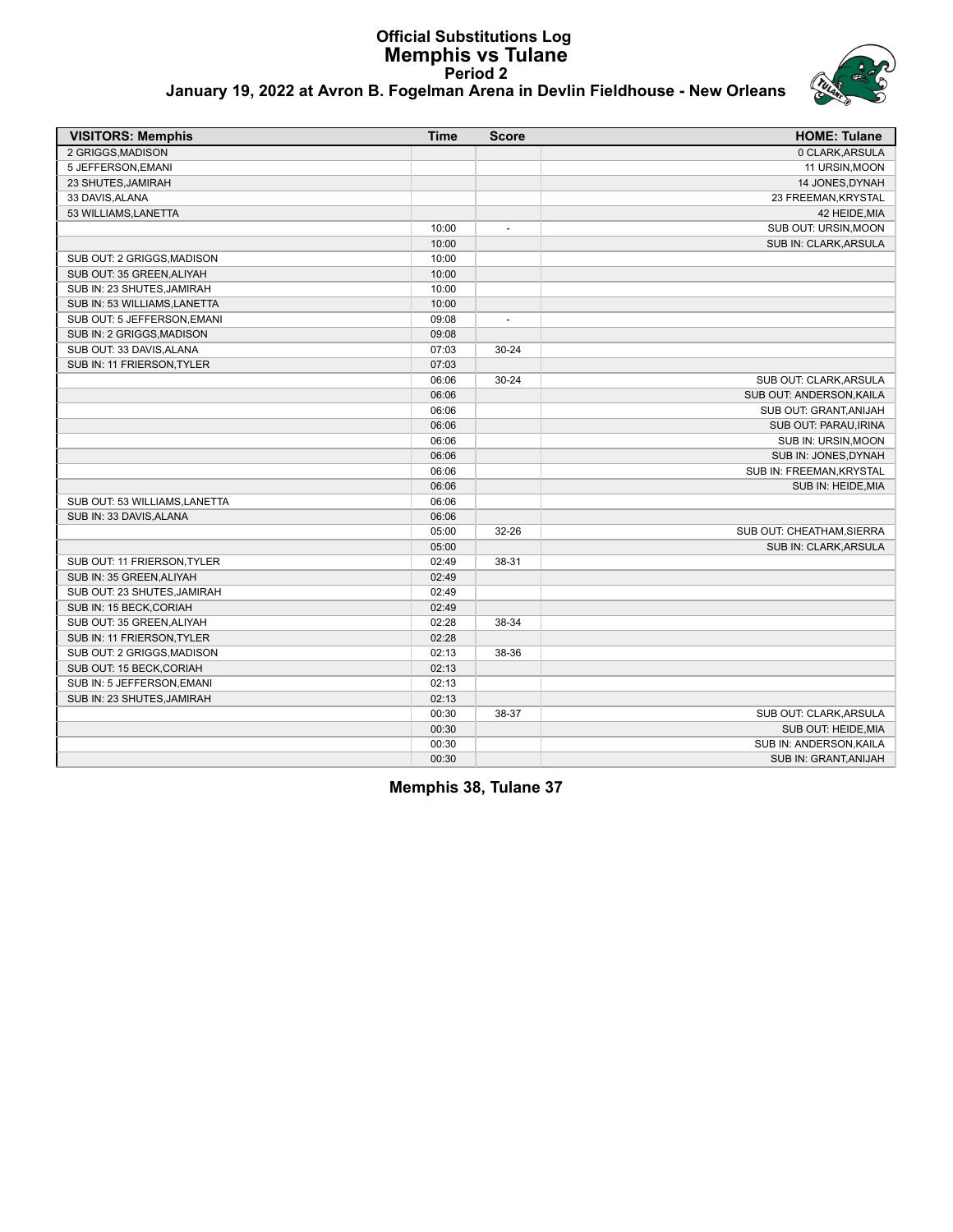# **Official Substitutions Log Memphis vs Tulane Period 3 January 19, 2022 at Avron B. Fogelman Arena in Devlin Fieldhouse - New Orleans**



| <b>VISITORS: Memphis</b>      | <b>Time</b> | <b>Score</b>   | <b>HOME: Tulane</b>       |
|-------------------------------|-------------|----------------|---------------------------|
| 2 GRIGGS, MADISON             |             |                | 0 CLARK, ARSULA           |
| 5 JEFFERSON, EMANI            |             |                | 11 URSIN, MOON            |
| 23 SHUTES, JAMIRAH            |             |                | 14 JONES, DYNAH           |
| 33 DAVIS, ALANA               |             |                | 23 FREEMAN, KRYSTAL       |
| 53 WILLIAMS, LANETTA          |             |                | 42 HEIDE, MIA             |
|                               | 10:00       | $\overline{a}$ | SUB OUT: ANDERSON, KAILA  |
|                               | 10:00       |                | SUB OUT: GRANT, ANIJAH    |
|                               | 10:00       |                | SUB IN: CLARK, ARSULA     |
|                               | 10:00       |                | SUB IN: HEIDE, MIA        |
| SUB OUT: 4 STOVALL, MAYA      | 10:00       |                |                           |
| SUB OUT: 11 FRIERSON, TYLER   | 10:00       |                |                           |
| SUB IN: 2 GRIGGS.MADISON      | 10:00       |                |                           |
| SUB IN: 53 WILLIAMS, LANETTA  | 10:00       |                |                           |
|                               | 07:53       | 44-46          | SUB OUT: HEIDE, MIA       |
|                               | 07:53       |                | SUB IN: GRANT, ANIJAH     |
| SUB OUT: 23 SHUTES, JAMIRAH   | 06:52       | 48-48          |                           |
| SUB OUT: 33 DAVIS.ALANA       | 06:52       |                |                           |
| SUB IN: 4 STOVALL, MAYA       | 06:52       |                |                           |
| SUB IN: 11 FRIERSON, TYLER    | 06:52       |                |                           |
|                               | 06:00       | 50-48          | SUB OUT: URSIN, MOON      |
|                               | 06:00       |                | SUB IN: ANDERSON, KAILA   |
|                               | 06:00       |                | SUB OUT: JONES, DYNAH     |
|                               | 06:00       |                | SUB IN: CHEATHAM, SIERRA  |
| SUB OUT: 5 JEFFERSON, EMANI   | 06:00       |                |                           |
| SUB IN: 23 SHUTES, JAMIRAH    | 06:00       |                |                           |
|                               | 04:48       | 50-51          | SUB OUT: FREEMAN, KRYSTAL |
|                               | 04:48       |                | SUB IN: URSIN, MOON       |
| SUB OUT: 53 WILLIAMS, LANETTA | 04:48       |                |                           |
| SUB IN: 33 DAVIS, ALANA       | 04:48       |                |                           |
| SUB OUT: 33 DAVIS, ALANA      | 03:49       | 52-54          |                           |
| SUB IN: 53 WILLIAMS, LANETTA  | 03:49       |                |                           |
|                               | 02:46       | 52-56          | SUB OUT: ANDERSON, KAILA  |
|                               | 02:46       |                | SUB IN: JONES, DYNAH      |
| SUB OUT: 11 FRIERSON, TYLER   | 01:13       | 57-58          |                           |
| SUB IN: 33 DAVIS, ALANA       | 01:13       |                |                           |

**Memphis 59, Tulane 62**